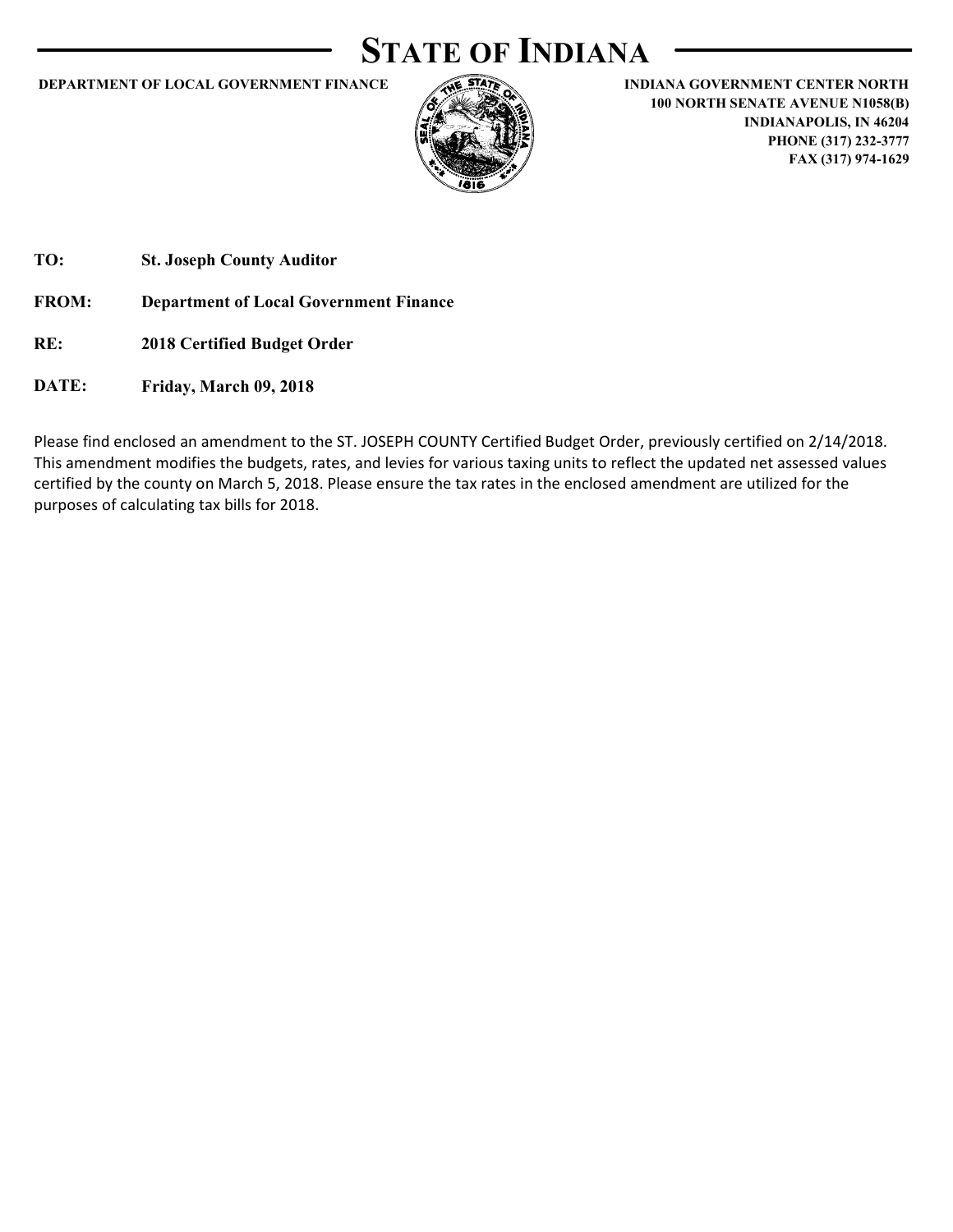### **2018 TAX RATES (Per Taxing District)**

Year: 2018

| County: 71             | St. Joseph                   |                              | <b>FOR COMPARISON</b>        |
|------------------------|------------------------------|------------------------------|------------------------------|
|                        |                              |                              | <b>ONLY</b>                  |
|                        |                              | 2018<br><b>District Rate</b> | 2017<br><b>District Rate</b> |
| <b>Taxing District</b> |                              |                              |                              |
| 001                    | <b>CENTRE TOWNSHIP</b>       | 2.7319                       | 2.7429                       |
| 002                    | <b>SOUTH BEND-CENTRE</b>     | 5.9323                       | 5.9361                       |
| 003                    | <b>CLAY TOWNSHIP</b>         | 2.6111                       | 2.6286                       |
| 004                    | <b>SOUTH BEND-CLAY</b>       | 5.9642                       | 5.9686                       |
| 005                    | MISHAWAKA-CLAY               | 4.4466                       | 4.4133                       |
| 006                    | <b>INDIAN VILLAGE (CLAY)</b> | 2.6111                       | 2.6286                       |
| 007                    | <b>ROSELAND</b> (CLAY)       | 3.1869                       | 3.2778                       |
| 008                    | <b>GERMAN TOWNSHIP</b>       | 2.5922                       | 2.6362                       |
| 009                    | SOUTH BEND-GERMAN            | 5.9453                       | 5.9486                       |
| 010                    | <b>GREENE TOWNSHIP</b>       | 2.4043                       | 2.5604                       |
| 011                    | <b>HARRIS TOWNSHIP</b>       | 2.1602                       | 2.1513                       |
| 014                    | <b>LINCOLN TOWNSHIP</b>      | 2.3560                       | 2.1104                       |
| 015                    | <b>WALKERTON (LINCOLN)</b>   | 4.0332                       | 3.7930                       |
| 016                    | <b>MADISON TOWNSHIP</b>      | 1.7495                       | 1.7452                       |
| 017                    | <b>OLIVE TOWNSHIP</b>        | 2.4604                       | 2.6292                       |
| 018                    | NEW CARLISLE (OLIVE)         | 3.7438                       | 3.9016                       |
| 022                    | MISHAWAKA(PENN)-PHM SCHOOL   | 4.0207                       | 3.9593                       |
| 023                    | MISHAWAKA-PENN               | 4.7991                       | 4.5291                       |
| 025                    | PORTAGE TOWNSHIP             | 2.7846                       | 2.7956                       |
| 026                    | <b>SOUTH BEND (PORTAGE)</b>  | 5.9850                       | 5.9888                       |
| 027                    | <b>UNION TOWNSHIP</b>        | 2.0507                       | 2.1896                       |
| 028                    | LAKEVILLE (UNION)            | 3.1317                       | 3.2072                       |
| 029                    | <b>WARREN TOWNSHIP</b>       | 2.6217                       | 2.6279                       |
| 030                    | <b>OSCEOLA (PENN)</b>        | 2.2396                       | 2.2785                       |
| 031                    | PENN TOWNSHIP-PHM SCHOOL     | 2.1371                       | 2.1355                       |
| 032                    | PENN-MISHAWAKA SCHOOL        | 2.9155                       | 2.7053                       |
| 033                    | <b>SOUTH BEND-PENN</b>       | 5.5383                       | 5.5146                       |
| 034                    | <b>LIBERTY TOWNSHIP</b>      | 2.2842                       | 2.1861                       |
| 035                    | NORTH LIBERTY (LIBERTY)      | 3.6711                       | 3.4398                       |
| 036                    | MISHAWAKA-HARRIS             | 3.9957                       | 3.9360                       |
|                        |                              |                              |                              |

**NOTE: If applicable, conservancy district special assessment rates are not included in the above taxing district rates.**

037 SOUTH BEND (WARREN) 5.9731 5.9753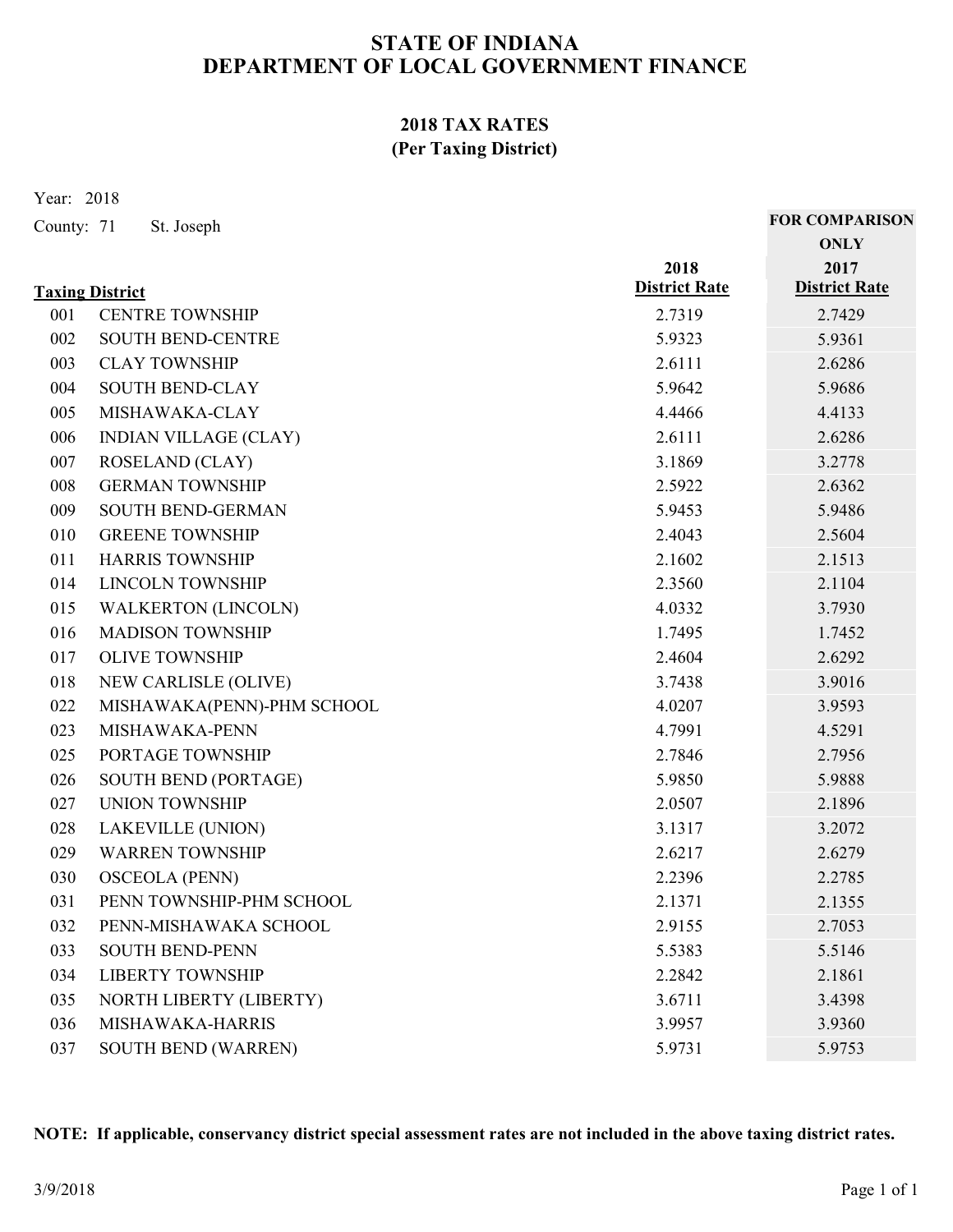### **2018 BUDGET APPROPRIATIONS**

Year: 2018

County 71 St. Joseph

### Unit: 7150 JOHN GLENN SCHOOL CORPORATION

|      |                        |       |                                         |                    | Certified     |
|------|------------------------|-------|-----------------------------------------|--------------------|---------------|
|      | Fund                   |       | <b>Budget Class</b>                     |                    | Appropriation |
| 0180 | <b>DEBT SERVICE</b>    | 51100 | <b>Bonds</b>                            |                    | \$260,000     |
|      |                        | 52100 | <b>Bonds</b>                            |                    | \$25,454      |
|      |                        | 52200 | <b>Temporary Loans</b>                  |                    | \$13,300      |
|      |                        | 52600 | Other DLGF Approved Debt                |                    | \$51,473      |
|      |                        | 54200 | Common School Fund - Principal          |                    | \$106,627     |
|      |                        | 54250 | Common School Fund - Interest           |                    | \$3,716       |
|      |                        | 59200 | <b>Bond Bank Fee</b>                    |                    | \$6,700       |
|      |                        |       |                                         | <b>Fund Total:</b> | \$467,270     |
| 0188 | <b>EXEMPT DEBT SVC</b> | 53000 | Lease Rental                            |                    | \$1,636,000   |
|      |                        |       |                                         | <b>Fund Total:</b> | \$1,636,000   |
| 1214 | <b>SCHOOL CPF</b>      | 22300 | <b>Instruction - Related Technology</b> |                    | \$346,761     |
|      |                        | 26200 | Maintenance of Buildings (Utilities)    |                    | \$216,404     |
|      |                        | 26400 | Maintenance of Equipment                |                    | \$405,000     |
|      |                        | 26700 | Insurance                               |                    | \$112,000     |
|      |                        | 43000 | Professional Services                   |                    | \$5,000       |
|      |                        | 45100 | Building Acquisition, Const. and Imp.   |                    | \$110,000     |
|      |                        | 45400 | <b>Sports Facilities</b>                |                    | \$10,000      |
|      |                        | 47000 | Purchase of Mobile or Fixed Equipment   |                    | \$119,000     |
|      |                        | 49000 | Other Facilities Acq. And Const.        |                    | \$20,000      |
|      |                        |       |                                         | <b>Fund Total:</b> | \$1,344,165   |
|      |                        |       |                                         | <b>Unit Total:</b> | \$3,447,435   |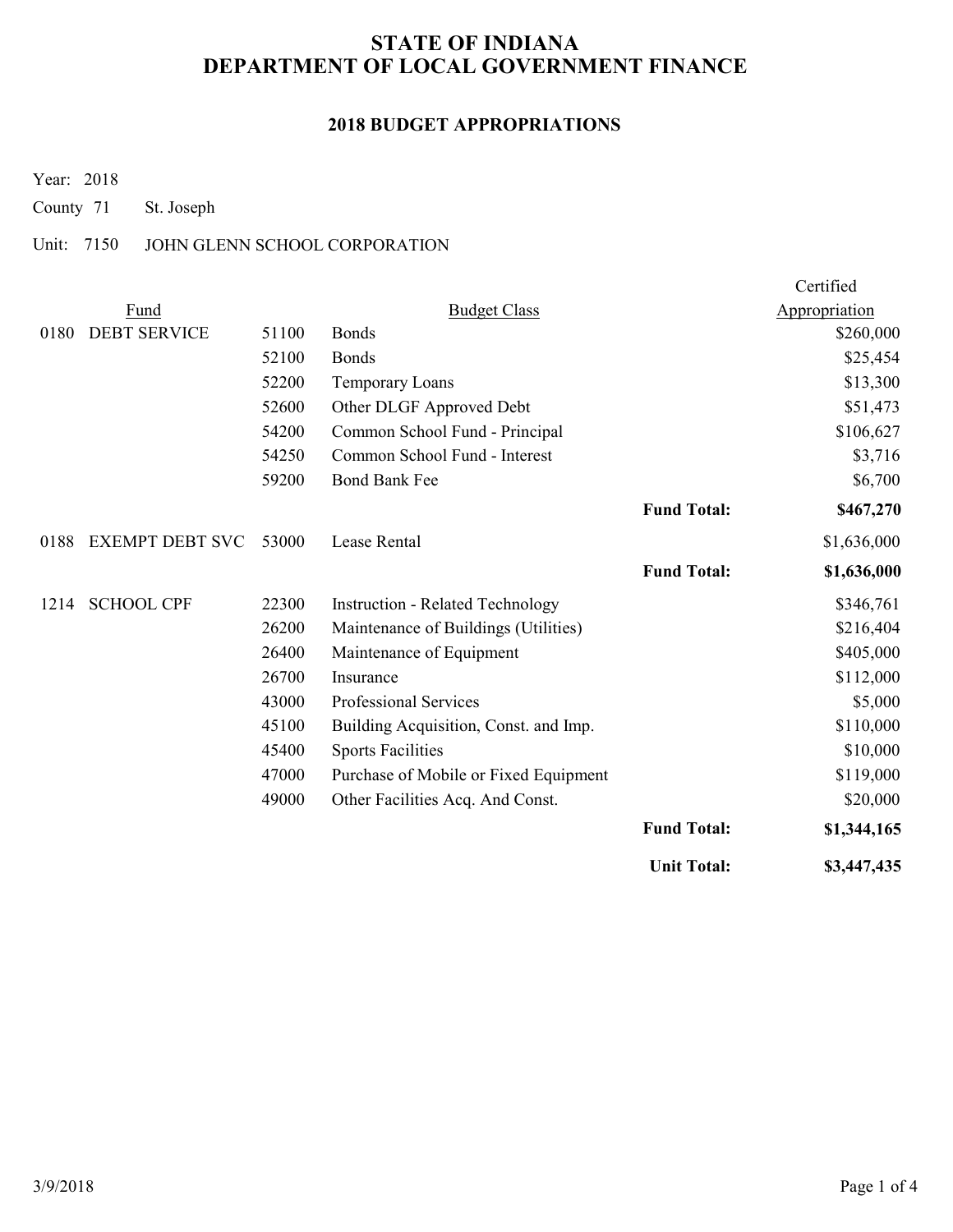#### **2018 BUDGET APPROPRIATIONS**

Year: 2018

County 71 St. Joseph

### Unit: 7175 PENN-HARRIS-MADISON-SCHOOL CORPORATION

|      |                        |       |                                           |                    | Certified     |
|------|------------------------|-------|-------------------------------------------|--------------------|---------------|
|      | Fund                   |       | <b>Budget Class</b>                       |                    | Appropriation |
| 0180 | <b>DEBT SERVICE</b>    | 25865 | Un-reimbursed Cost of Textbooks           |                    | \$27,182      |
|      |                        | 51100 | <b>Bonds</b>                              |                    | \$2,040,000   |
|      |                        | 52100 | Bonds                                     |                    | \$628,316     |
|      |                        | 52600 | Other DLGF Approved Debt                  |                    | \$0           |
|      |                        | 53000 | Lease Rental                              |                    | \$2,156,539   |
|      |                        | 54000 | Advancements and Obligations              |                    | \$2,598,243   |
|      |                        | 54200 | Common School Fund - Principal            |                    | \$0           |
|      |                        | 54250 | Common School Fund - Interest             |                    | \$0           |
|      |                        |       |                                           | <b>Fund Total:</b> | \$7,450,280   |
| 0188 | <b>EXEMPT DEBT SVC</b> | 53000 | Lease Rental                              |                    | \$778,000     |
|      |                        |       |                                           | <b>Fund Total:</b> | \$778,000     |
| 1214 | <b>SCHOOL CPF</b>      | 22300 | <b>Instruction - Related Technology</b>   |                    | \$1,667,650   |
|      |                        | 25800 | <b>Administrative Technology Services</b> |                    | \$540,700     |
|      |                        | 26200 | Maintenance of Buildings (Utilities)      |                    | \$1,856,140   |
|      |                        | 26400 | Maintenance of Equipment                  |                    | \$1,018,000   |
|      |                        | 26700 | Insurance                                 |                    | \$0           |
|      |                        | 43000 | Professional Services                     |                    | \$15,000      |
|      |                        | 45100 | Building Acquisition, Const. and Imp.     |                    | \$2,242,526   |
|      |                        | 47000 | Purchase of Mobile or Fixed Equipment     |                    | \$149,000     |
|      |                        | 49000 | Other Facilities Acq. And Const.          |                    | \$100,000     |
|      |                        |       |                                           | <b>Fund Total:</b> | \$7,589,016   |
|      |                        |       |                                           | <b>Unit Total:</b> | \$15,817,296  |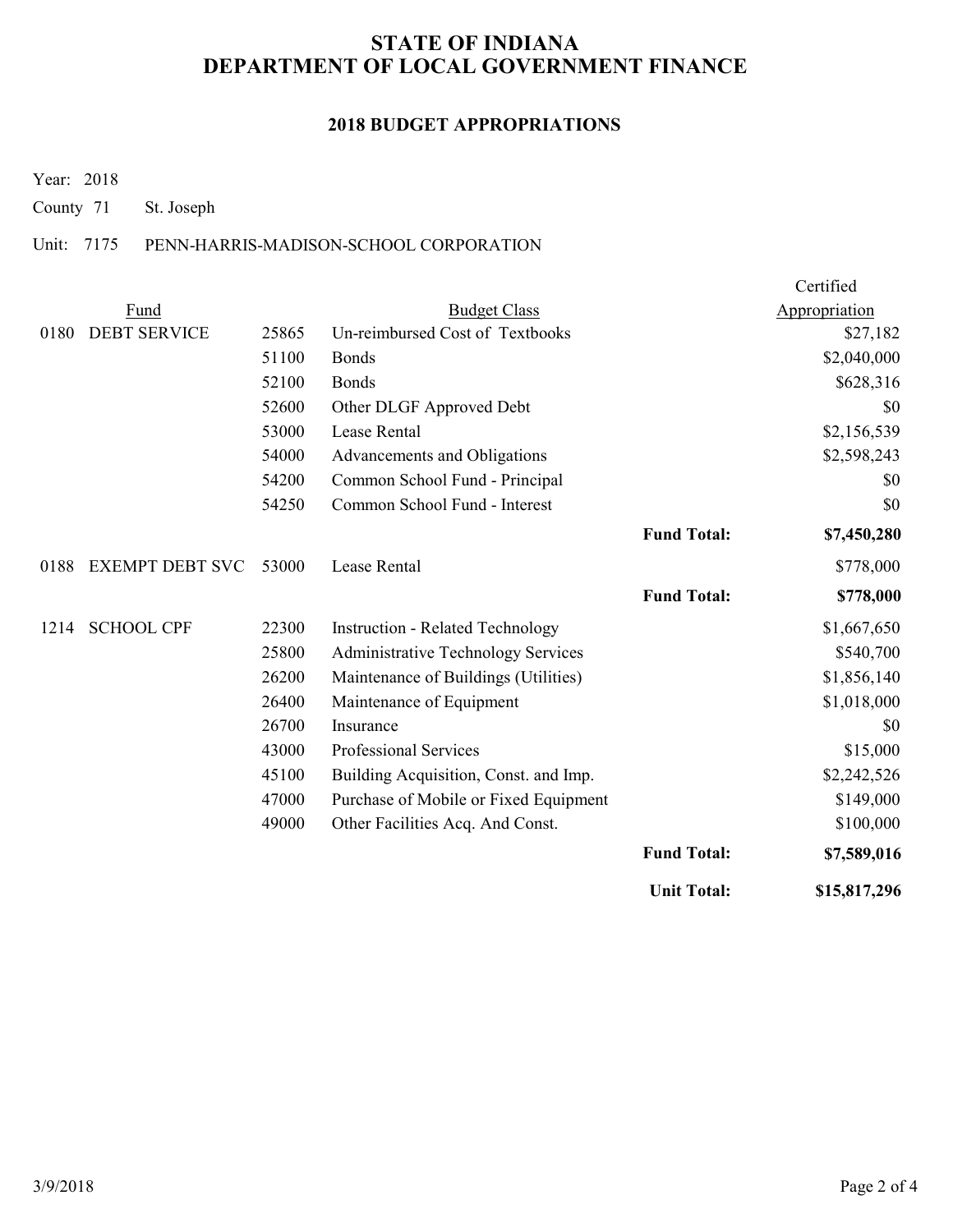### **2018 BUDGET APPROPRIATIONS**

Year: 2018

County 71 St. Joseph

### Unit: 7200 MISHAWAKA CITY SCHOOL CORPORATION

|      |                        |       |                                            |                    | Certified     |
|------|------------------------|-------|--------------------------------------------|--------------------|---------------|
|      | Fund                   |       | <b>Budget Class</b>                        |                    | Appropriation |
| 0180 | <b>DEBT SERVICE</b>    | 25000 | <b>Support Services - Central Services</b> |                    | \$0           |
|      |                        | 25865 | Un-reimbursed Cost of Textbooks            |                    | \$119,041     |
|      |                        | 51000 | Principal of Debt                          |                    | \$15,320      |
|      |                        | 52000 | Interest on Debt                           |                    | \$150,434     |
|      |                        | 53000 | Lease Rental                               |                    | \$26,741      |
|      |                        | 54000 | Advancements and Obligations               |                    | \$312,572     |
|      |                        |       |                                            | <b>Fund Total:</b> | \$624,108     |
| 0188 | <b>EXEMPT DEBT SVC</b> | 53000 | Lease Rental                               |                    | \$5,488,500   |
|      |                        | 54000 | Advancements and Obligations               |                    | \$188,249     |
|      |                        |       |                                            | <b>Fund Total:</b> | \$5,676,749   |
| 1214 | <b>SCHOOL CPF</b>      | 25800 | <b>Administrative Technology Services</b>  |                    | \$80,000      |
|      |                        | 26200 | Maintenance of Buildings (Utilities)       |                    | \$881,200     |
|      |                        | 26400 | Maintenance of Equipment                   |                    | \$637,259     |
|      |                        | 26700 | Insurance                                  |                    | \$180,000     |
|      |                        | 41000 | Land Acquisition and Development           |                    | \$25,000      |
|      |                        | 43000 | Professional Services                      |                    | \$75,000      |
|      |                        | 45100 | Building Acquisition, Const. and Imp.      |                    | \$70,011      |
|      |                        | 45500 | Rent of Buildings, Facilities, and Equip.  |                    | \$54,742      |
|      |                        | 47000 | Purchase of Mobile or Fixed Equipment      |                    | \$168,000     |
|      |                        | 49000 | Other Facilities Acq. And Const.           |                    | \$100,000     |
|      |                        |       |                                            | <b>Fund Total:</b> | \$2,271,212   |
|      |                        |       |                                            | <b>Unit Total:</b> | \$8,572,069   |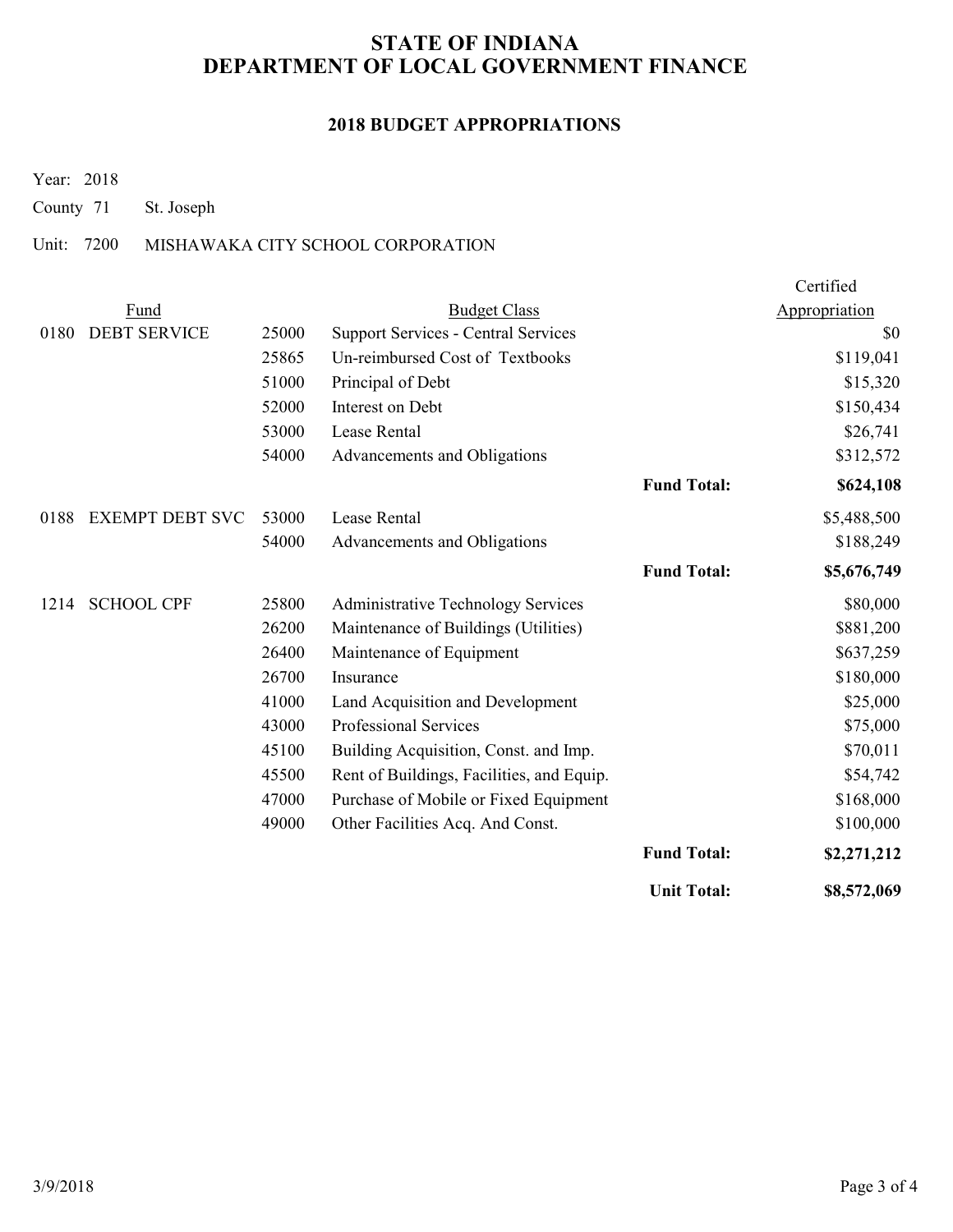### **2018 BUDGET APPROPRIATIONS**

Year: 2018

County 71 St. Joseph

### Unit: 7205 SOUTH BEND COMMUNITY SCHOOL CORPORATION

|      |                        |       |                                           |                    | Certified     |
|------|------------------------|-------|-------------------------------------------|--------------------|---------------|
|      | Fund                   |       | <b>Budget Class</b>                       |                    | Appropriation |
| 0180 | <b>DEBT SERVICE</b>    | 25865 | Un-reimbursed Cost of Textbooks           |                    | \$735,000     |
|      |                        | 51600 | Other DLGF Approved Debt                  |                    | \$0           |
|      |                        | 52000 | Interest on Debt                          |                    | \$402,895     |
|      |                        | 52200 | Temporary Loans                           |                    | \$0           |
|      |                        | 54000 | Advancements and Obligations              |                    | \$77,170      |
|      |                        | 54200 | Common School Fund - Principal            |                    | \$0           |
|      |                        |       |                                           | <b>Fund Total:</b> | \$1,215,065   |
| 0188 | <b>EXEMPT DEBT SVC</b> | 51100 | Bonds                                     |                    | \$860,000     |
|      |                        | 52000 | Interest on Debt                          |                    | \$138,788     |
|      |                        | 53000 | Lease Rental                              |                    | \$16,978,000  |
|      |                        | 53100 | Buildings - Principal                     |                    | \$0           |
|      |                        |       |                                           | <b>Fund Total:</b> | \$17,976,788  |
| 1214 | <b>SCHOOL CPF</b>      | 26200 | Maintenance of Buildings (Utilities)      |                    | \$4,029,079   |
|      |                        | 26400 | Maintenance of Equipment                  |                    | \$2,248,930   |
|      |                        | 26700 | Insurance                                 |                    | \$600,000     |
|      |                        | 43000 | Professional Services                     |                    | \$24,000      |
|      |                        | 45100 | Building Acquisition, Const. and Imp.     |                    | \$7,311,199   |
|      |                        | 45500 | Rent of Buildings, Facilities, and Equip. |                    | \$162,500     |
|      |                        | 47000 | Purchase of Mobile or Fixed Equipment     |                    | \$676,050     |
|      |                        | 49000 | Other Facilities Acq. And Const.          |                    | \$500,000     |
|      |                        |       |                                           | <b>Fund Total:</b> | \$15,551,758  |
|      |                        |       |                                           | <b>Unit Total:</b> | \$34,743,611  |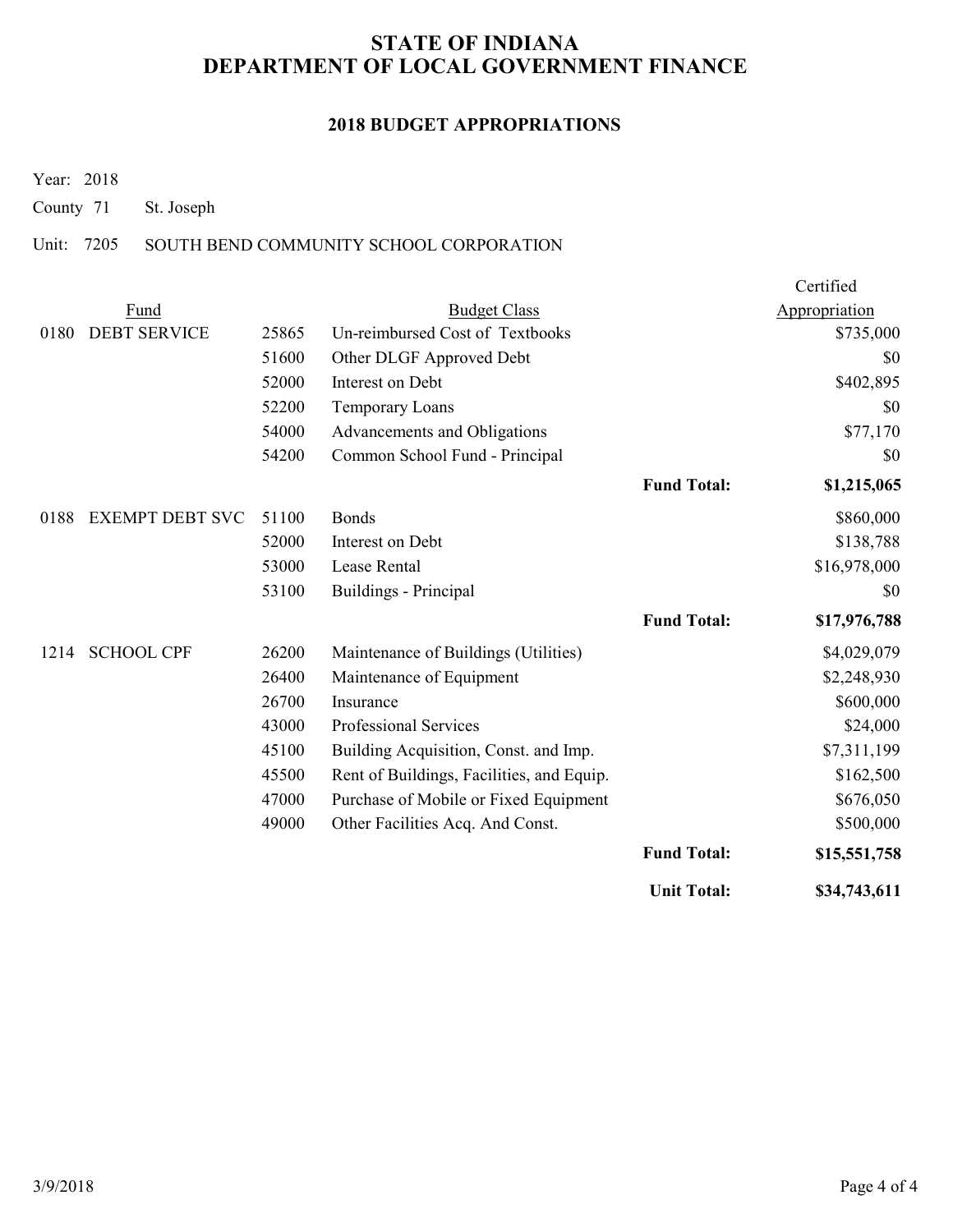#### **2018 BUDGET ORDER**

Year: 2018

County 71 St. Joseph

Unit: 0000 ST. JOSEPH COUNTY

|      | Fund                                                                  | <b>Certified Budget</b>                                                                                                                                       | Certified AV    | Certified Levy | <b>Certified Rate</b> |
|------|-----------------------------------------------------------------------|---------------------------------------------------------------------------------------------------------------------------------------------------------------|-----------------|----------------|-----------------------|
| 0101 | <b>GENERAL</b>                                                        |                                                                                                                                                               |                 |                |                       |
|      |                                                                       | \$67,132,639                                                                                                                                                  | \$8,478,762,714 | \$47,565,859   | \$0.5610              |
|      | Budget reduced due to advertising constraints.                        |                                                                                                                                                               |                 |                |                       |
| 0124 | 2015 REASSESS                                                         | Lesser of unit adopted or prior year levy because of improper adoption.                                                                                       |                 |                |                       |
|      |                                                                       | \$1,268,534                                                                                                                                                   | \$8,478,762,714 | \$992,015      | \$0.0117              |
| 0180 | Budget reduced due to advertising constraints.<br><b>DEBT SERVICE</b> | Rate reduced to remain within statutory levy limitation.                                                                                                      |                 |                |                       |
|      |                                                                       | \$872,862                                                                                                                                                     | \$8,478,762,714 | \$941,143      | \$0.0111              |
| 0188 | <b>EXEMPT DEBT SVC</b>                                                | Budget has been reduced and approved for the displayed amt.<br>Rate reduced due to reduction of operating balance according to IC 6-1.1-17-22.<br>\$3,222,000 | \$8,478,762,714 | \$1,568,571    | \$0.0185              |
| 0702 | <b>HIGHWAY</b>                                                        | Budget has been reduced and approved for the displayed amt.<br>Rate and/or levy increased to provide necessary funds for debt obligations in current year.    |                 |                |                       |
|      |                                                                       | \$9,464,660                                                                                                                                                   | \$8,478,762,714 | \$0            | \$0.0000              |
| 0706 | Budget reduced due to advertising constraints.<br>LR &S               |                                                                                                                                                               |                 |                |                       |
|      |                                                                       | \$2,230,000                                                                                                                                                   | \$8,478,762,714 | \$0            | \$0.0000              |
| 0790 | Budget approved for displayed amount.<br><b>CUM BRIDGE</b>            |                                                                                                                                                               |                 |                |                       |
|      |                                                                       | \$974,150                                                                                                                                                     | \$8,478,762,714 | \$830,919      | \$0.0098              |
|      |                                                                       |                                                                                                                                                               |                 |                |                       |

Department of Local Government Finance approval not required.

Cumulative fund rate cannot be increased over previous years rate until the fund is re-established.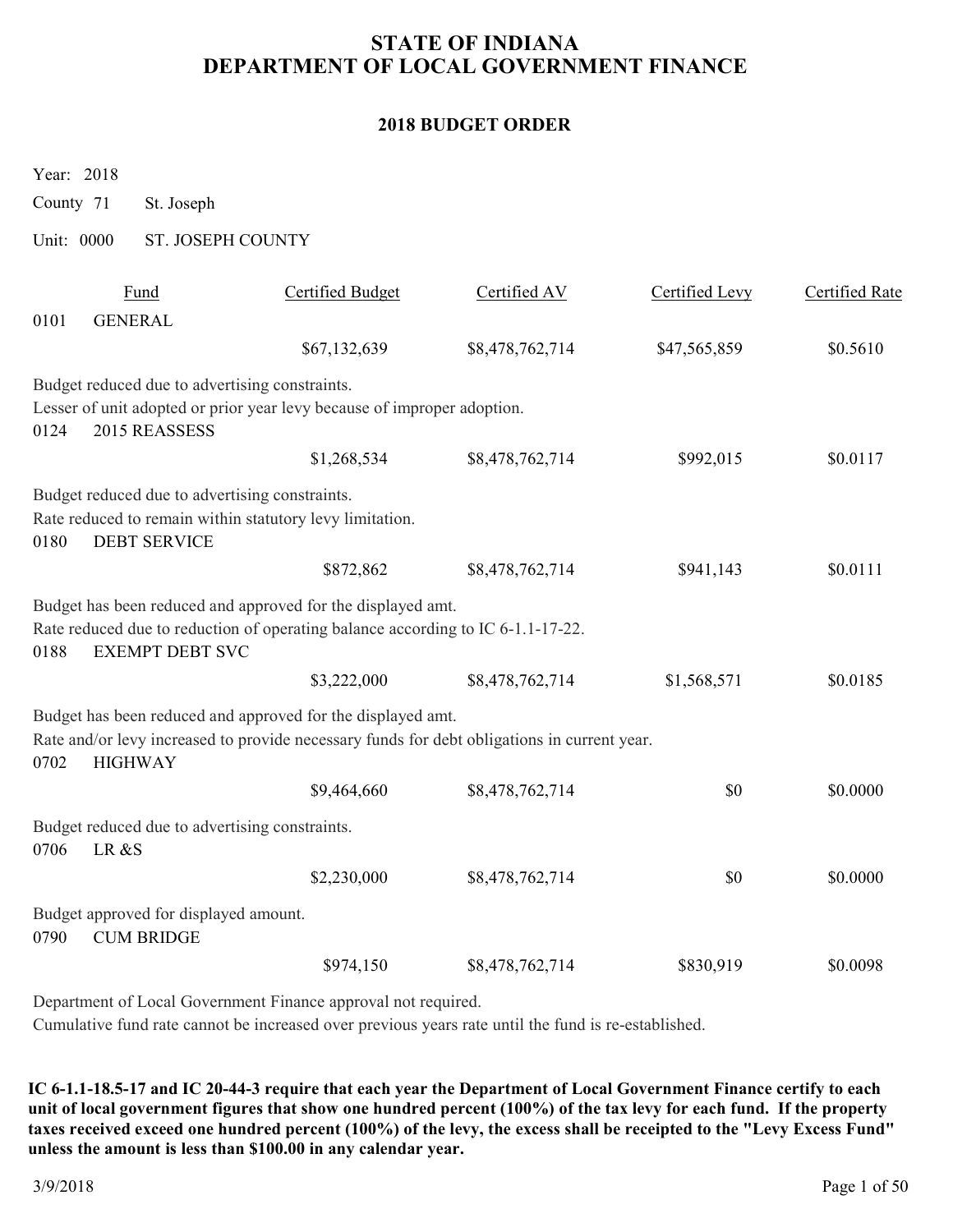### **2018 BUDGET ORDER**

Year: 2018

County 71 St. Joseph

Unit: 0000 ST. JOSEPH COUNTY

|      | Fund                                                                                                | <b>Certified Budget</b> | Certified AV    | Certified Levy | <b>Certified Rate</b> |
|------|-----------------------------------------------------------------------------------------------------|-------------------------|-----------------|----------------|-----------------------|
| 0792 | <b>CO. MAJOR BRIDG</b>                                                                              |                         |                 |                |                       |
|      |                                                                                                     | \$1,220,000             | \$8,478,762,714 | \$1,551,614    | \$0.0183              |
|      | Budget approved for displayed amount.                                                               |                         |                 |                |                       |
|      | Cumulative fund rate cannot be increased over previous years rate until the fund is re-established. |                         |                 |                |                       |
| 0801 | <b>HEALTH</b>                                                                                       |                         |                 |                |                       |
|      |                                                                                                     | \$2,711,130             | \$8,478,762,714 | \$1,543,135    | \$0.0182              |
|      | Budget approved for displayed amount.                                                               |                         |                 |                |                       |
|      | Rate reduced to remain within statutory levy limitation.                                            |                         |                 |                |                       |
| 0822 | <b>MEDICAL CENTER</b>                                                                               |                         |                 |                |                       |
|      |                                                                                                     | \$2,630,302             | \$8,478,762,714 | \$0            | \$0.0000              |
|      | Budget approved for displayed amount.                                                               |                         |                 |                |                       |
| 1301 | PARK & REC                                                                                          |                         |                 |                |                       |
|      |                                                                                                     | \$1,765,491             | \$8,478,762,714 | \$2,026,424    | \$0.0239              |
|      | Budget approved for displayed amount.                                                               |                         |                 |                |                       |
|      | Rate reduced to remain within statutory levy limitation.                                            |                         |                 |                |                       |
| 2391 | <b>CCD</b>                                                                                          |                         |                 |                |                       |
|      |                                                                                                     | \$1,195,000             | \$8,478,762,714 | \$1,551,614    | \$0.0183              |
|      | Budget reduced due to advertising constraints.                                                      |                         |                 |                |                       |
|      | Cumulative fund rate cannot be increased over previous years rate until the fund is re-established. |                         |                 |                |                       |
|      |                                                                                                     |                         |                 |                |                       |

**Unit Total: \$58,571,294 \$0.6908**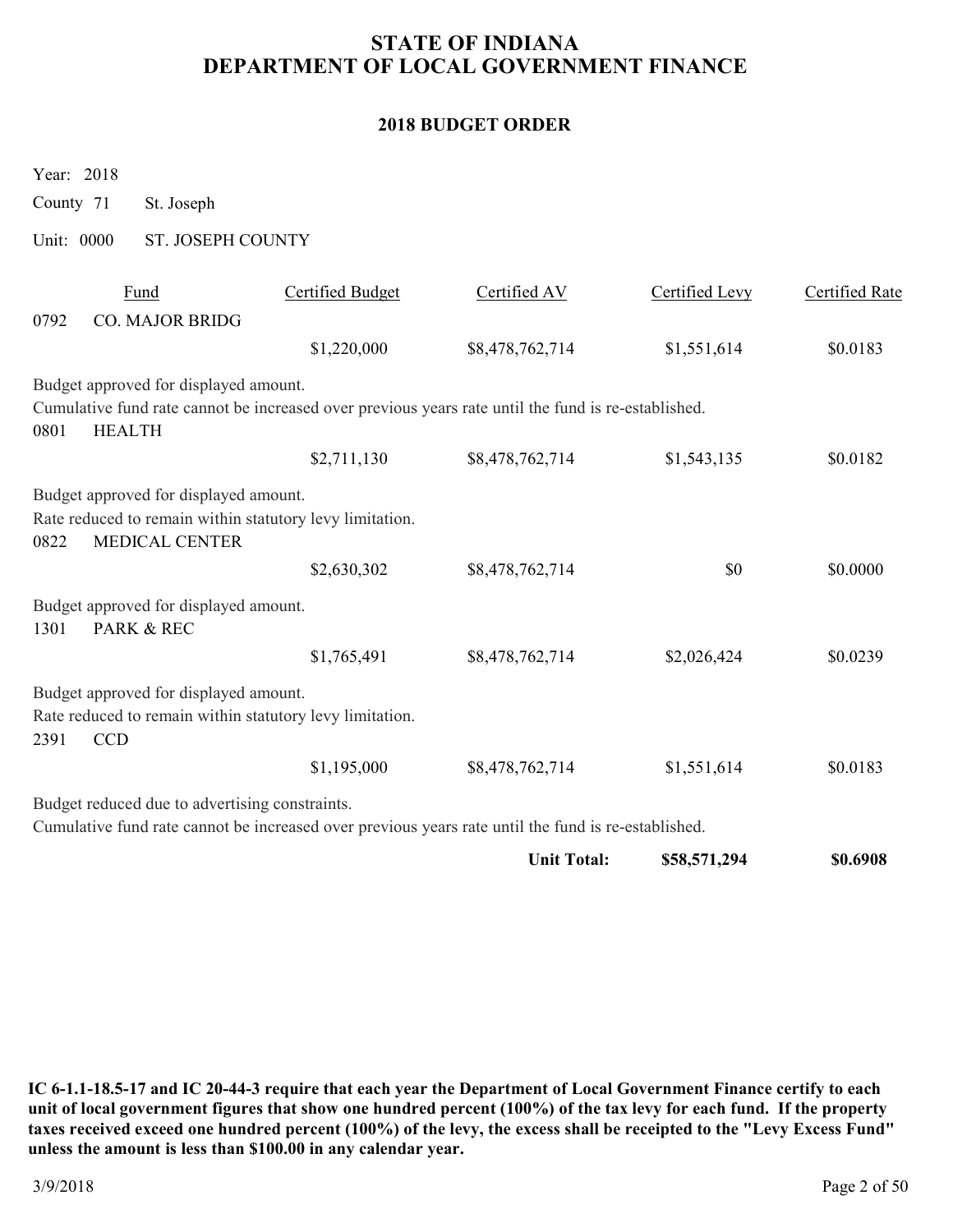### **2018 BUDGET ORDER**

Year: 2018

County 71 St. Joseph

#### Unit: 0001 CENTRE TOWNSHIP

This unit qualified for an abbreviated review by the Department of Local Government Finance, pursuant to IC 6-1.1-17-16(c).

|      | Fund                                                           | Certified Budget | Certified AV       | Certified Levy | Certified Rate |
|------|----------------------------------------------------------------|------------------|--------------------|----------------|----------------|
| 0061 | <b>RAINY DAY</b>                                               |                  |                    |                |                |
|      |                                                                | \$15,000         | \$482,686,375      | \$0            | \$0.0000       |
|      | Budget approved for displayed amount.                          |                  |                    |                |                |
| 0101 | <b>GENERAL</b>                                                 |                  |                    |                |                |
|      |                                                                | \$41,371         | \$482,686,375      | \$0            | \$0.0000       |
| 0840 | Budget approved for displayed amount.<br><b>TWP ASSISTANCE</b> |                  |                    |                |                |
|      |                                                                | \$30,450         | \$482,686,375      | \$0            | \$0.0000       |
|      | Budget approved for displayed amount.                          |                  |                    |                |                |
|      |                                                                |                  | <b>Unit Total:</b> | \$0            | \$0.0000       |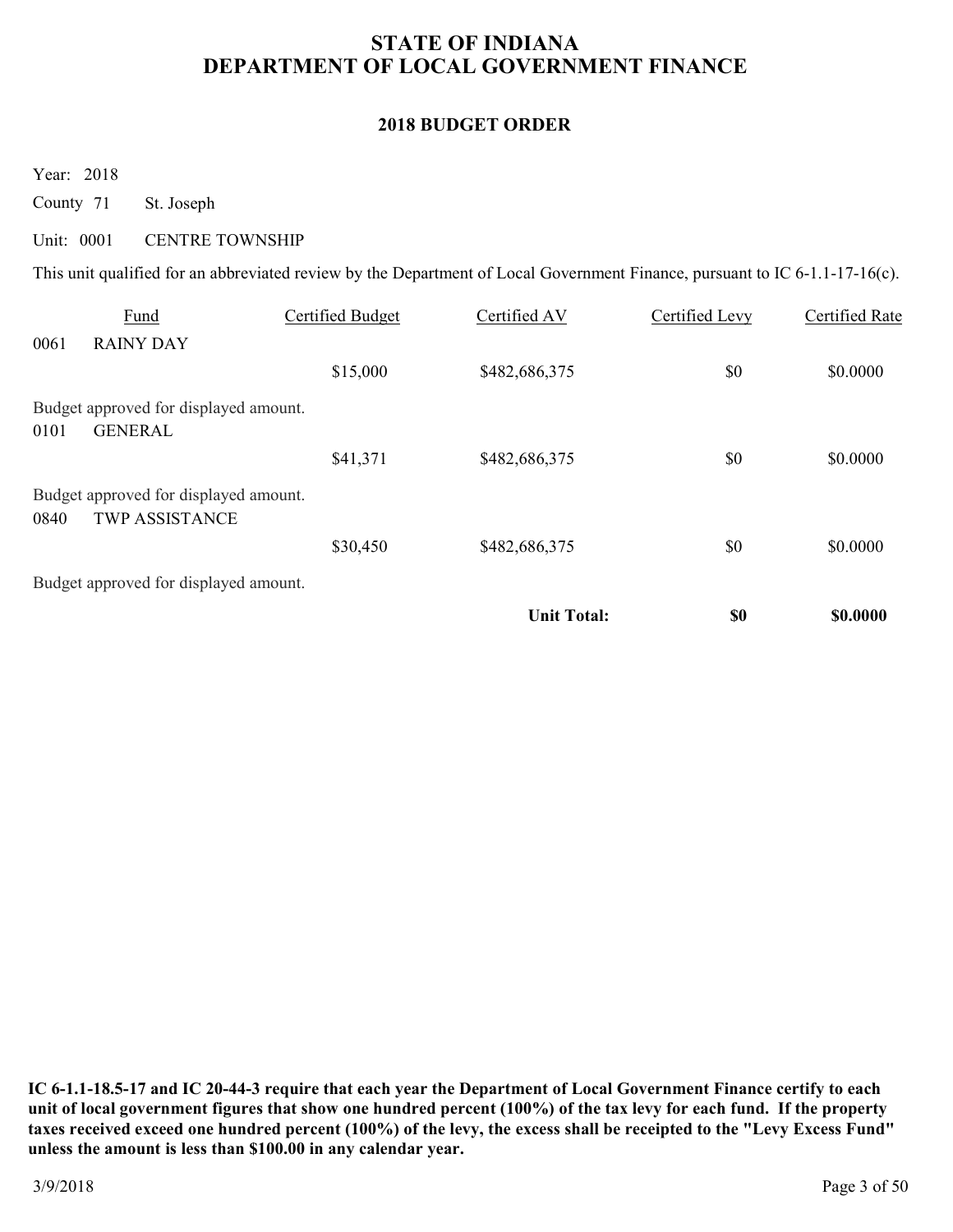### **2018 BUDGET ORDER**

Year: 2018

County 71 St. Joseph

#### Unit: 0002 CLAY TOWNSHIP

|      | Fund                                                     | <b>Certified Budget</b> | Certified AV                                                                                        | Certified Levy | Certified Rate |
|------|----------------------------------------------------------|-------------------------|-----------------------------------------------------------------------------------------------------|----------------|----------------|
| 0101 | <b>GENERAL</b>                                           |                         |                                                                                                     |                |                |
|      |                                                          | \$412,350               | \$1,337,261,951                                                                                     | \$347,688      | \$0.0260       |
|      | Budget approved for displayed amount.                    |                         |                                                                                                     |                |                |
|      | Rate reduced to remain within statutory levy limitation. |                         |                                                                                                     |                |                |
| 0840 | <b>TWP ASSISTANCE</b>                                    |                         |                                                                                                     |                |                |
|      |                                                          | \$163,380               | \$1,337,261,951                                                                                     | \$78,898       | \$0.0059       |
|      | Budget approved for displayed amount.                    |                         |                                                                                                     |                |                |
|      | Rate reduced to remain within statutory levy limitation. |                         |                                                                                                     |                |                |
| 8604 | <b>SP FIRE TER GEN</b>                                   |                         |                                                                                                     |                |                |
|      |                                                          | \$7,907,314             | \$2,269,491,080                                                                                     | \$6,906,061    | \$0.3043       |
|      | Budget approved for displayed amount.                    |                         |                                                                                                     |                |                |
|      | Rate reduced to remain within statutory levy limitation. |                         |                                                                                                     |                |                |
| 8692 | SP FIRE TER EQU                                          |                         |                                                                                                     |                |                |
|      |                                                          | \$1,500,000             | \$2,269,491,080                                                                                     | \$662,691      | \$0.0292       |
|      | Budget approved for displayed amount.                    |                         |                                                                                                     |                |                |
|      |                                                          |                         | Cumulative fund rate cannot be increased over previous years rate until the fund is re-established. |                |                |
|      |                                                          |                         | <b>Unit Total:</b>                                                                                  | \$7,995,338    | \$0.3654       |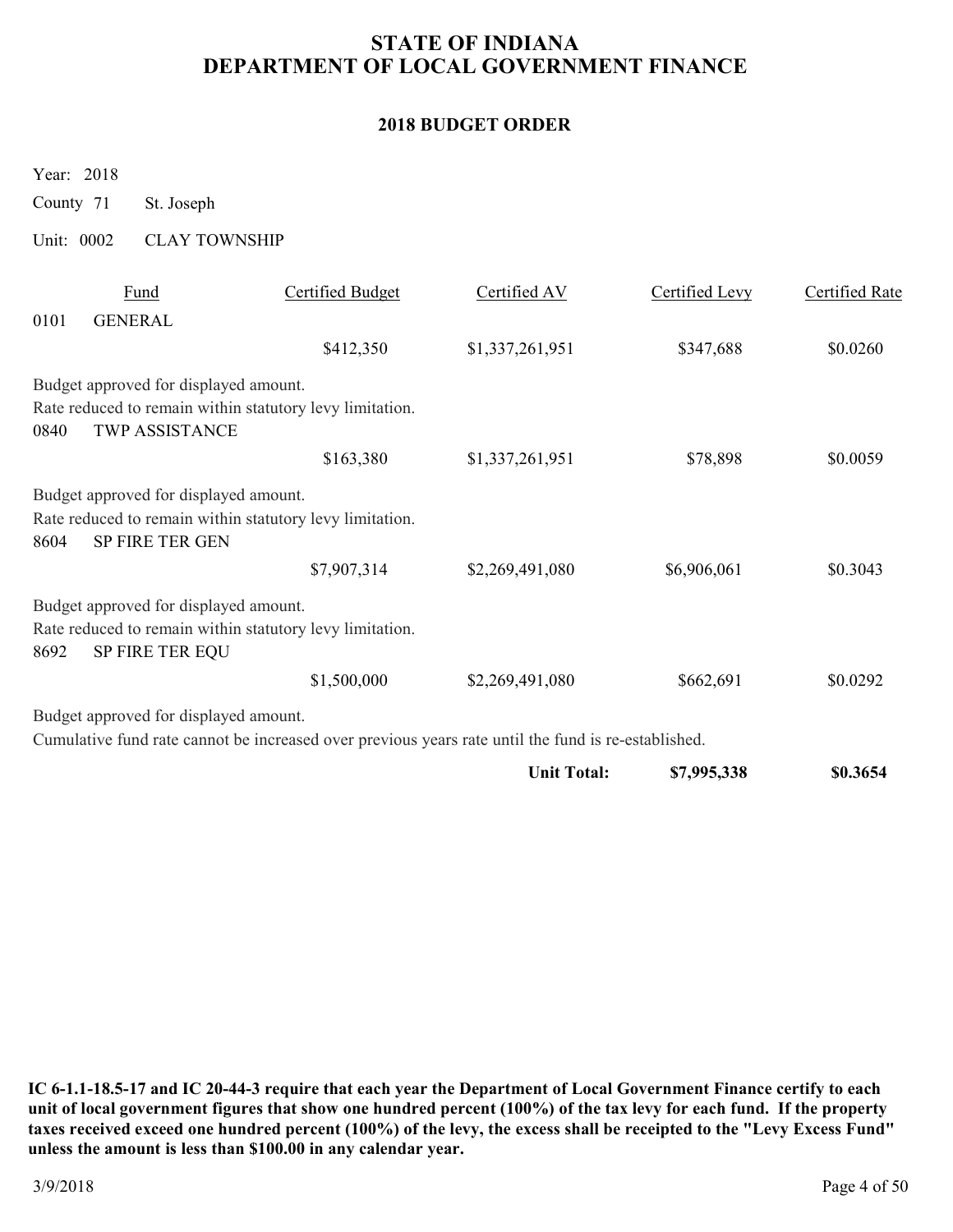#### **2018 BUDGET ORDER**

Year: 2018

County 71 St. Joseph

#### Unit: 0003 GERMAN TOWNSHIP

This unit qualified for an abbreviated review by the Department of Local Government Finance, pursuant to IC 6-1.1-17-16(c).

|      | Fund                                              | Certified Budget | Certified AV       | Certified Levy | <b>Certified Rate</b> |
|------|---------------------------------------------------|------------------|--------------------|----------------|-----------------------|
| 0061 | <b>RAINY DAY</b>                                  |                  |                    |                |                       |
|      |                                                   | \$25,000         | \$450,957,055      | \$0            | \$0.0000              |
|      | Budget approved for displayed amount.             |                  |                    |                |                       |
| 0101 | <b>GENERAL</b>                                    |                  |                    |                |                       |
|      |                                                   | \$98,122         | \$450,957,055      | \$0            | \$0.0000              |
|      | Budget approved for displayed amount.             |                  |                    |                |                       |
| 0840 | <b>TWP ASSISTANCE</b>                             |                  |                    |                |                       |
|      |                                                   | \$45,755         | \$450,957,055      | \$33,822       | \$0.0075              |
|      | Budget approved for displayed amount.             |                  |                    |                |                       |
|      | Rate reduced due to increased assessed valuation. |                  |                    |                |                       |
| 1312 | <b>RECREATION</b>                                 |                  |                    |                |                       |
|      |                                                   | \$99,391         | \$450,957,055      | \$24,803       | \$0.0055              |
|      | Budget approved for displayed amount.             |                  |                    |                |                       |
|      | Rate reduced due to increased assessed valuation. |                  |                    |                |                       |
| 1481 | <b>EXEM FIRE BLDG</b>                             |                  |                    |                |                       |
|      |                                                   | \$61,660         | \$164,766,992      | \$0            | \$0.0000              |
|      | Budget approved for displayed amount.             |                  |                    |                |                       |
|      |                                                   |                  | <b>Unit Total:</b> | \$58,625       | \$0.0130              |
|      |                                                   |                  |                    |                |                       |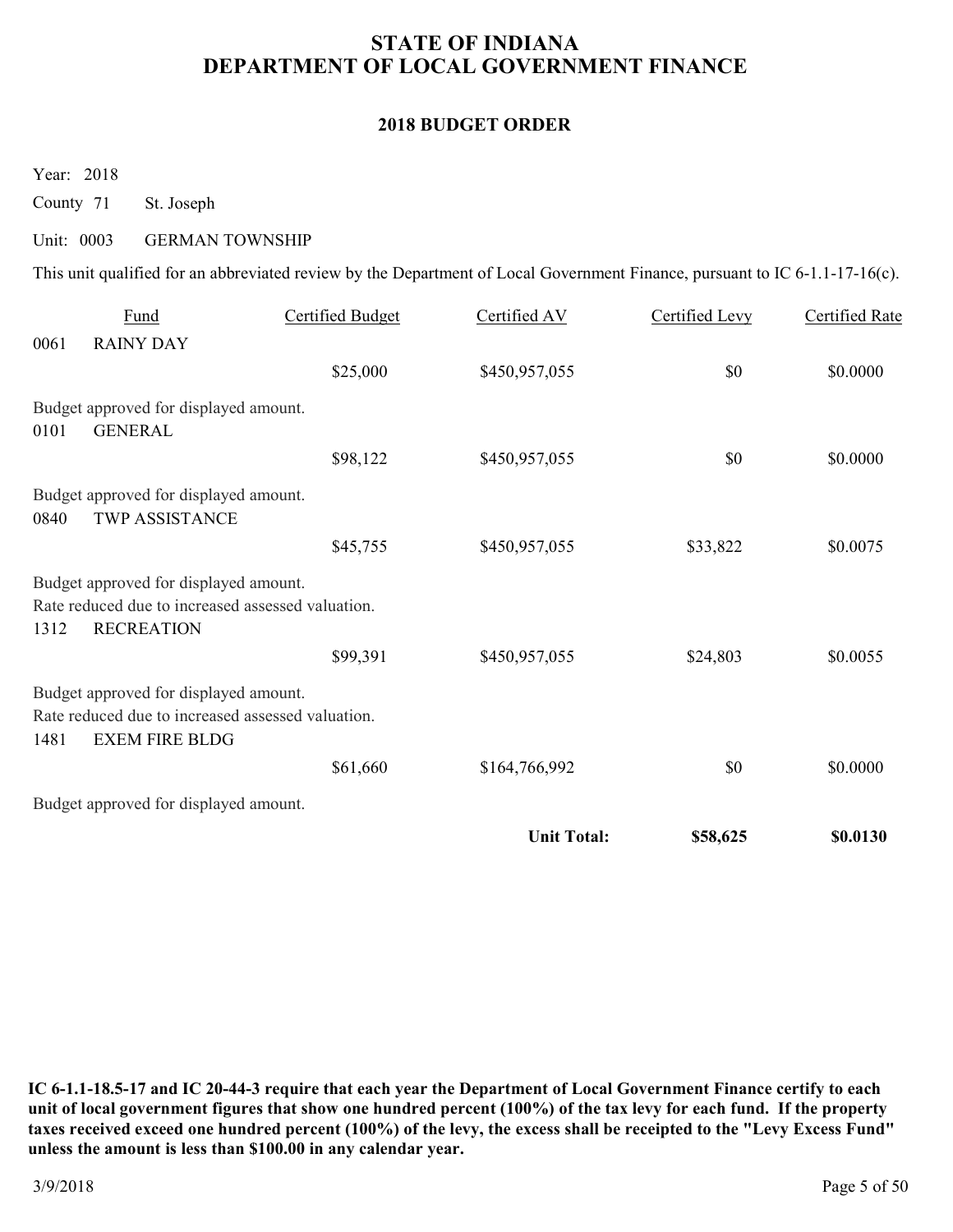#### **2018 BUDGET ORDER**

Year: 2018

County 71 St. Joseph

#### Unit: 0004 GREENE TOWNSHIP

This unit qualified for an abbreviated review by the Department of Local Government Finance, pursuant to IC 6-1.1-17-16(c).

|      | Fund                                                                                                                | <b>Certified Budget</b> | Certified AV       | Certified Levy | <b>Certified Rate</b> |
|------|---------------------------------------------------------------------------------------------------------------------|-------------------------|--------------------|----------------|-----------------------|
| 0061 | <b>RAINY DAY</b>                                                                                                    |                         |                    |                |                       |
|      |                                                                                                                     | \$15,000                | \$142,914,772      | \$0            | \$0.0000              |
| 0101 | Budget approved for displayed amount.<br><b>GENERAL</b>                                                             |                         |                    |                |                       |
|      |                                                                                                                     | \$44,350                | \$142,914,772      | \$0            | \$0.0000              |
| 0601 | Budget approved for displayed amount.<br>COMM. BLDG/SERV                                                            |                         |                    |                |                       |
|      |                                                                                                                     | \$19,990                | \$142,914,772      | \$9,861        | \$0.0069              |
| 0840 | Budget approved for displayed amount.<br>Rate reduced due to increased assessed valuation.<br><b>TWP ASSISTANCE</b> |                         |                    |                |                       |
|      |                                                                                                                     | \$8,700                 | \$142,914,772      | \$1,858        | \$0.0013              |
| 1111 | Budget approved for displayed amount.<br>Rate reduced due to increased assessed valuation.<br><b>FIRE</b>           |                         |                    |                |                       |
|      |                                                                                                                     | \$379,433               | \$142,914,772      | \$214,944      | \$0.1504              |
|      | Budget approved for displayed amount.<br>Rate reduced due to increased assessed valuation.                          |                         |                    |                |                       |
|      |                                                                                                                     |                         | <b>Unit Total:</b> | \$226,663      | \$0.1586              |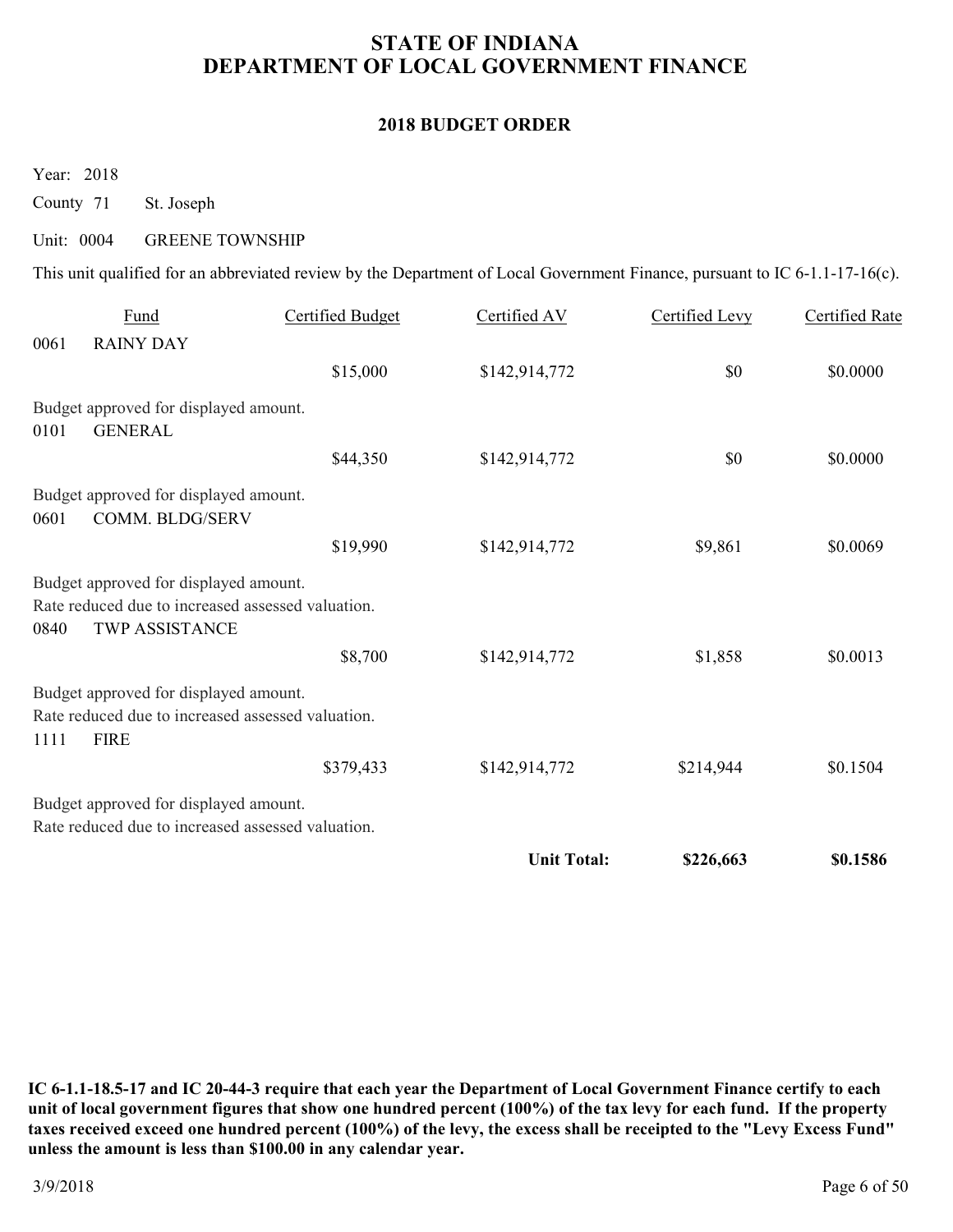### **2018 BUDGET ORDER**

Year: 2018

County 71 St. Joseph

#### Unit: 0005 HARRIS TOWNSHIP

This unit qualified for an abbreviated review by the Department of Local Government Finance, pursuant to IC 6-1.1-17-16(c).

|      | Fund                                              | Certified Budget | Certified AV       | Certified Levy | Certified Rate |
|------|---------------------------------------------------|------------------|--------------------|----------------|----------------|
| 0061 | <b>RAINY DAY</b>                                  |                  |                    |                |                |
|      |                                                   | \$50,000         | \$1,097,793,518    | \$0            | \$0.0000       |
|      | Budget approved for displayed amount.             |                  |                    |                |                |
| 0101 | <b>GENERAL</b>                                    |                  |                    |                |                |
|      |                                                   | \$744,000        | \$1,097,793,518    | \$104,290      | \$0.0095       |
|      | Budget approved for displayed amount.             |                  |                    |                |                |
|      | Rate reduced due to increased assessed valuation. |                  |                    |                |                |
| 0840 | <b>TWP ASSISTANCE</b>                             |                  |                    |                |                |
|      |                                                   | \$20,000         | \$1,097,793,518    | \$4,391        | \$0.0004       |
|      | Budget approved for displayed amount.             |                  |                    |                |                |
|      | Rate reduced due to increased assessed valuation. |                  |                    |                |                |
|      |                                                   |                  | <b>Unit Total:</b> | \$108,681      | \$0.0099       |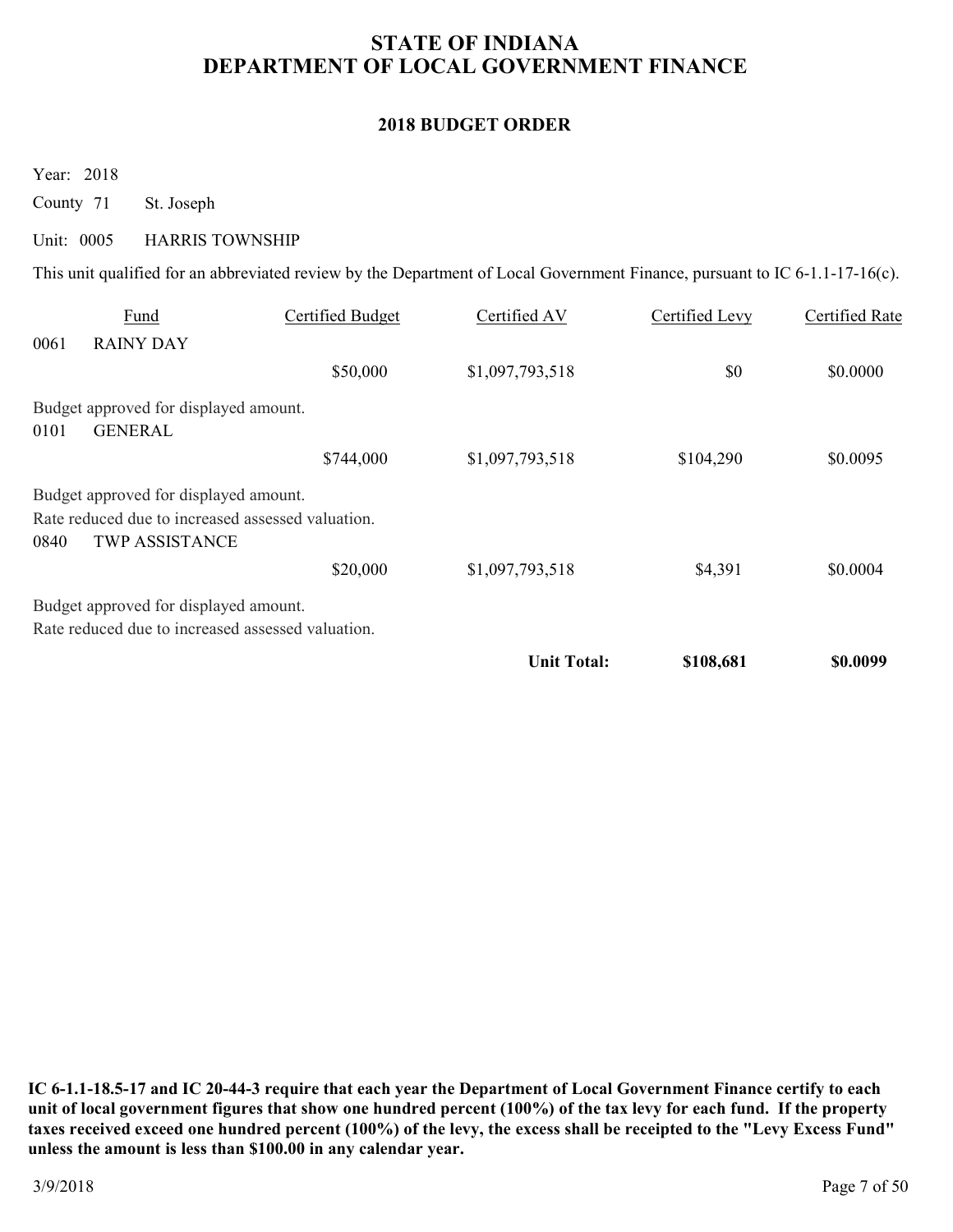### **2018 BUDGET ORDER**

Year: 2018

County 71 St. Joseph

### Unit: 0006 LIBERTY TOWNSHIP

|      | Fund                                                                                                               | <b>Certified Budget</b> | Certified AV       | Certified Levy | <b>Certified Rate</b> |
|------|--------------------------------------------------------------------------------------------------------------------|-------------------------|--------------------|----------------|-----------------------|
| 0101 | <b>GENERAL</b>                                                                                                     |                         |                    |                |                       |
|      |                                                                                                                    | \$85,355                | \$149,959,871      | \$117,868      | \$0.0786              |
|      | Budget approved for displayed amount.                                                                              |                         |                    |                |                       |
|      | Rate reduced due to increased assessed valuation.                                                                  |                         |                    |                |                       |
| 0840 | <b>TWP ASSISTANCE</b>                                                                                              |                         |                    |                |                       |
|      |                                                                                                                    | \$15,200                | \$149,959,871      | \$0            | \$0.0000              |
| 1111 | Budget approved for displayed amount.<br><b>FIRE</b>                                                               |                         |                    |                |                       |
|      |                                                                                                                    | \$169,230               | \$149,959,871      | \$121,467      | \$0.0810              |
|      | Budget approved for displayed amount.                                                                              |                         |                    |                |                       |
| 1181 | Rate reduced due to increased assessed valuation.<br>FIRE BLDG DEBT                                                |                         |                    |                |                       |
|      |                                                                                                                    | \$111,150               | \$149,959,871      | \$86,677       | \$0.0578              |
| 1190 | Budget approved for displayed amount.<br>Rate reduced due to increased assessed valuation.<br><b>CUM FIRE(TWP)</b> |                         |                    |                |                       |
|      |                                                                                                                    | \$50,000                | \$149,959,871      | \$34,341       | \$0.0229              |
|      | Budget approved for displayed amount.<br>Rate Approved.                                                            |                         |                    |                |                       |
|      |                                                                                                                    |                         | <b>Unit Total:</b> | \$360,353      | \$0.2403              |
|      |                                                                                                                    |                         |                    |                |                       |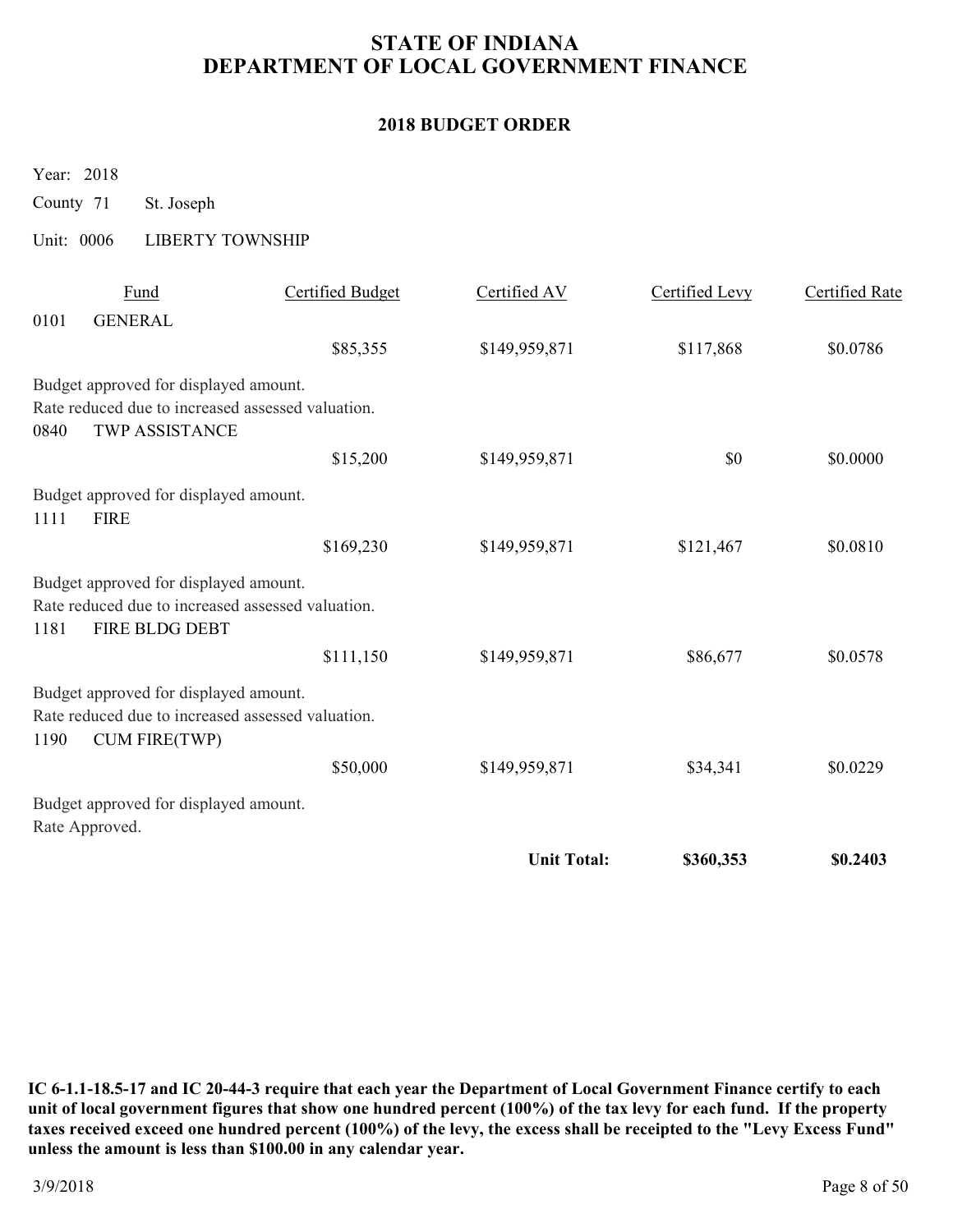### **2018 BUDGET ORDER**

Year: 2018

County 71 St. Joseph

#### Unit: 0007 LINCOLN TOWNSHIP

This unit qualified for an abbreviated review by the Department of Local Government Finance, pursuant to IC 6-1.1-17-16(c).

|      | Fund                                              | Certified Budget | Certified AV       | Certified Levy | Certified Rate |
|------|---------------------------------------------------|------------------|--------------------|----------------|----------------|
| 0101 | <b>GENERAL</b>                                    |                  |                    |                |                |
|      |                                                   | \$67,350         | \$114,607,259      | \$77,360       | \$0.0675       |
|      | Budget approved for displayed amount.             |                  |                    |                |                |
|      | Rate reduced due to increased assessed valuation. |                  |                    |                |                |
| 0840 | <b>TWP ASSISTANCE</b>                             |                  |                    |                |                |
|      |                                                   | \$14,600         | \$114,607,259      | \$0            | \$0.0000       |
|      | Budget approved for displayed amount.             |                  |                    |                |                |
| 1312 | <b>RECREATION</b>                                 |                  |                    |                |                |
|      |                                                   | \$4,000          | \$114,607,259      | \$0            | \$0.0000       |
|      | Budget approved for displayed amount.             |                  |                    |                |                |
|      |                                                   |                  | <b>Unit Total:</b> | \$77,360       | \$0.0675       |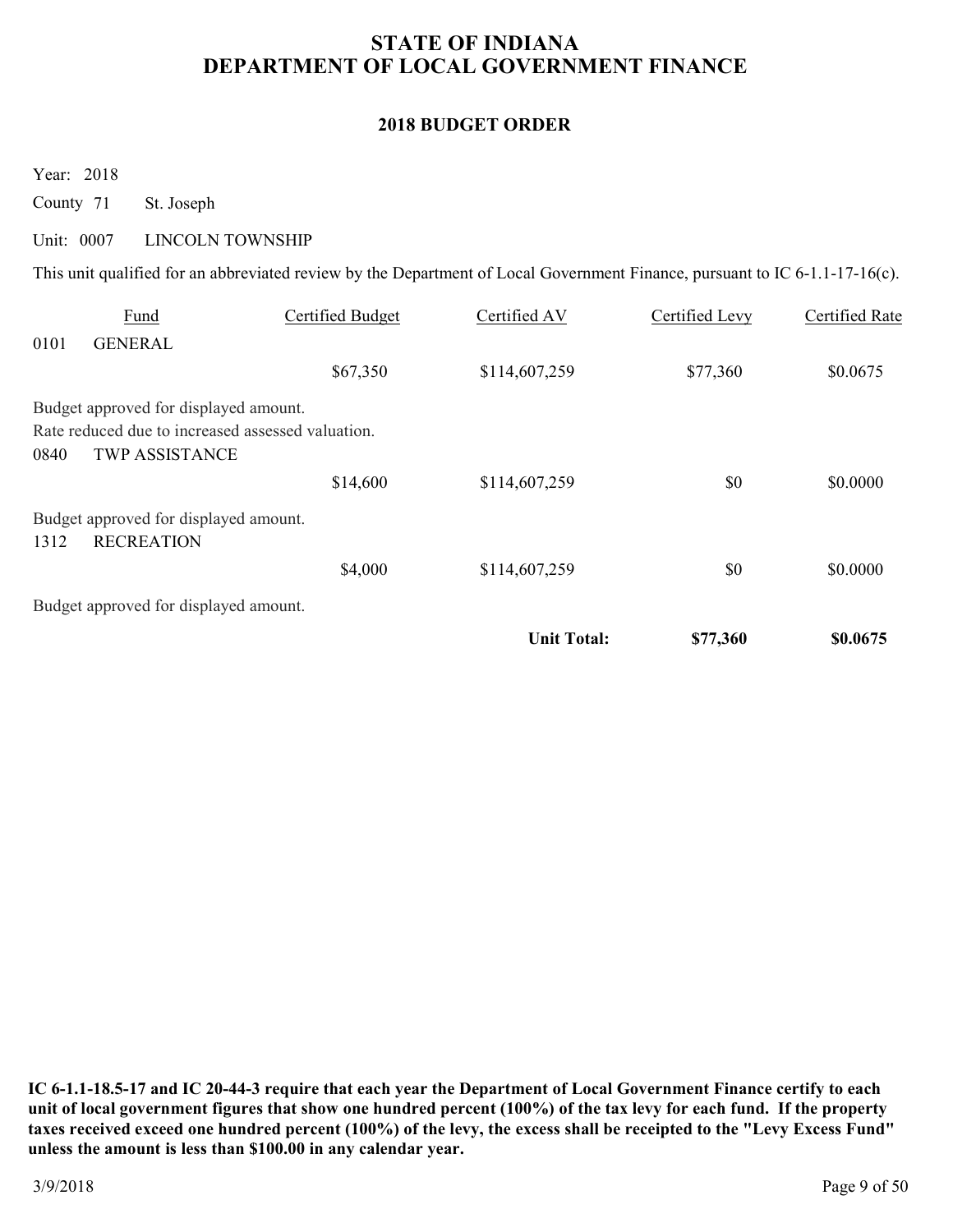#### **2018 BUDGET ORDER**

Year: 2018

County 71 St. Joseph

#### Unit: 0008 MADISON TOWNSHIP

This unit qualified for an abbreviated review by the Department of Local Government Finance, pursuant to IC 6-1.1-17-16(c).

|      | Fund                                                                      | <b>Certified Budget</b> | Certified AV       | Certified Levy | Certified Rate |
|------|---------------------------------------------------------------------------|-------------------------|--------------------|----------------|----------------|
| 0101 | <b>GENERAL</b>                                                            |                         |                    |                |                |
|      |                                                                           | \$35,200                | \$138,470,066      | \$16,893       | \$0.0122       |
|      | Budget approved for displayed amount.                                     |                         |                    |                |                |
|      | Rate reduced due to increased assessed valuation.                         |                         |                    |                |                |
| 0840 | <b>TWP ASSISTANCE</b>                                                     |                         |                    |                |                |
|      |                                                                           | \$5,300                 | \$138,470,066      | \$0            | \$0.0000       |
| 1111 | Budget approved for displayed amount.<br><b>FIRE</b>                      |                         |                    |                |                |
|      |                                                                           |                         |                    |                |                |
|      |                                                                           | \$120,000               | \$138,470,066      | \$105,930      | \$0.0765       |
|      | Budget approved for displayed amount.                                     |                         |                    |                |                |
| 1190 | Rate reduced due to increased assessed valuation.<br><b>CUM FIRE(TWP)</b> |                         |                    |                |                |
|      |                                                                           | \$100,000               | \$138,470,066      | \$9,554        | \$0.0069       |
|      | Budget approved for displayed amount.                                     |                         |                    |                |                |
|      | Rate Approved.                                                            |                         |                    |                |                |
|      |                                                                           |                         | <b>Unit Total:</b> | \$132,377      | \$0.0956       |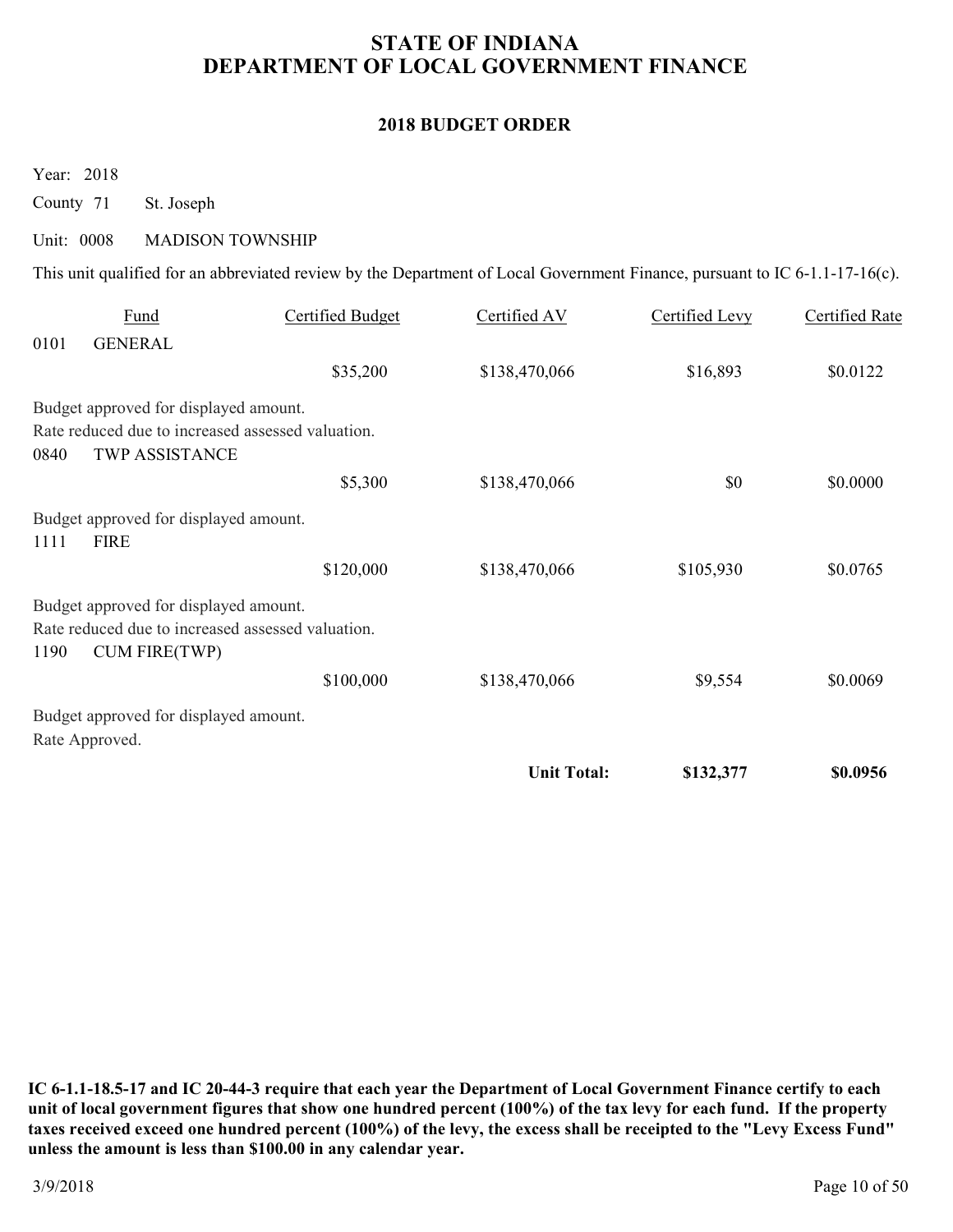#### **2018 BUDGET ORDER**

Year: 2018

County 71 St. Joseph

### Unit: 0009 OLIVE TOWNSHIP

|      |                                                                  |                                                                                                                                                               | <b>Unit Total:</b> | \$332,251      | \$0.1452              |
|------|------------------------------------------------------------------|---------------------------------------------------------------------------------------------------------------------------------------------------------------|--------------------|----------------|-----------------------|
|      | Rate reduced due to increased assessed valuation.                |                                                                                                                                                               |                    |                |                       |
|      | Budget approved for displayed amount.                            |                                                                                                                                                               |                    |                |                       |
|      |                                                                  | \$3,600                                                                                                                                                       | \$327,507,827      | \$3,603        | \$0.0011              |
| 1312 | Budget approved for displayed amount.<br><b>RECREATION</b>       | Cumulative fund rate cannot be increased over previous years rate until the fund is re-established.                                                           |                    |                |                       |
|      |                                                                  | \$53,000                                                                                                                                                      | \$209,183,640      | \$28,658       | \$0.0137              |
| 1190 | <b>CUM FIRE(TWP)</b>                                             | Budget has been decreased because projected revenues are insufficient to fund the adopted budget.<br>Rate reduced to remain within statutory levy limitation. |                    |                |                       |
|      |                                                                  | \$158,351                                                                                                                                                     | \$209,183,640      | \$125,510      | \$0.0600              |
| 1111 | Rate reduced due to increased assessed valuation.<br><b>FIRE</b> | Budget has been decreased because projected revenues are insufficient to fund the adopted budget.                                                             |                    |                |                       |
|      |                                                                  | \$89,184                                                                                                                                                      | \$209,183,640      | \$99,153       | \$0.0474              |
| 1101 | Budget approved for displayed amount.<br><b>EMS - FIRE</b>       | Rate reduced to remain within statutory levy limitation.                                                                                                      |                    |                |                       |
|      |                                                                  | \$20,000                                                                                                                                                      | \$327,507,827      | \$16,703       | \$0.0051              |
| 0840 | Budget approved for displayed amount.<br><b>TWP ASSISTANCE</b>   | Rate reduced to remain within statutory levy limitation.                                                                                                      |                    |                |                       |
|      |                                                                  | \$61,000                                                                                                                                                      | \$327,507,827      | \$58,624       | \$0.0179              |
| 0101 | <b>GENERAL</b>                                                   |                                                                                                                                                               |                    |                |                       |
|      | Fund                                                             | <b>Certified Budget</b>                                                                                                                                       | Certified AV       | Certified Levy | <b>Certified Rate</b> |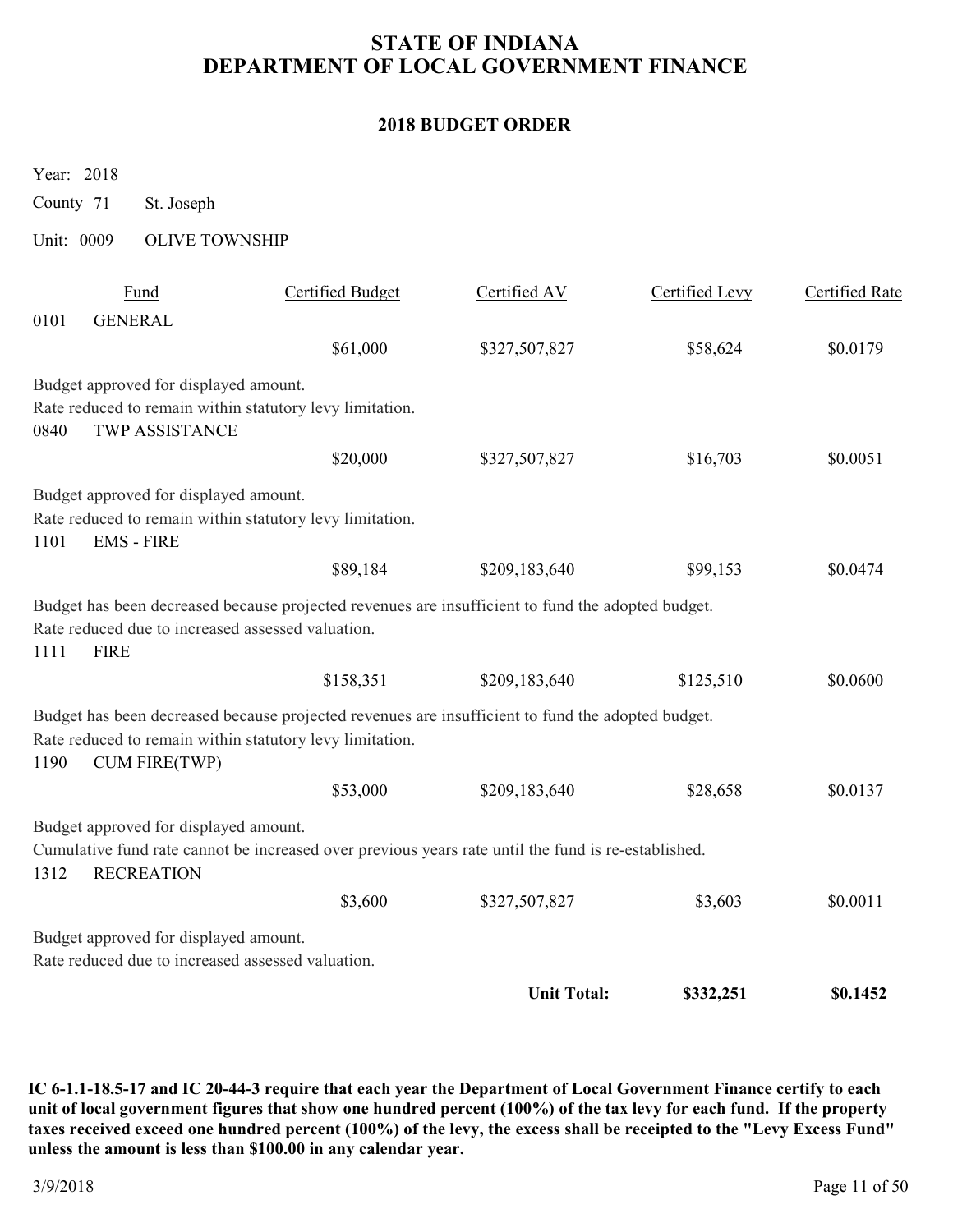### **2018 BUDGET ORDER**

Year: 2018

County 71 St. Joseph

#### Unit: 0010 PENN TOWNSHIP

|      | Fund                                                           | Certified Budget                                                                          | Certified AV    | Certified Levy | Certified Rate |
|------|----------------------------------------------------------------|-------------------------------------------------------------------------------------------|-----------------|----------------|----------------|
| 0061 | <b>RAINY DAY</b>                                               |                                                                                           |                 |                |                |
|      |                                                                | \$90,000                                                                                  | \$2,095,139,395 | \$0            | \$0.0000       |
|      | Budget approved for displayed amount.                          |                                                                                           |                 |                |                |
| 0101 | <b>GENERAL</b>                                                 |                                                                                           |                 |                |                |
|      |                                                                | \$206,206                                                                                 | \$2,095,139,395 | \$301,700      | \$0.0144       |
|      | Budget approved for displayed amount.                          |                                                                                           |                 |                |                |
|      | Rate reduced due to increased assessed valuation.              |                                                                                           |                 |                |                |
| 0113 | <b>NONREVERTING</b>                                            |                                                                                           |                 |                |                |
|      |                                                                | \$25,000                                                                                  | \$2,095,139,395 | \$0            | \$0.0000       |
| 0840 | Budget approved for displayed amount.<br><b>TWP ASSISTANCE</b> |                                                                                           |                 |                |                |
|      |                                                                | \$332,509                                                                                 | \$2,095,139,395 | \$429,504      | \$0.0205       |
|      | Budget approved for displayed amount.                          |                                                                                           |                 |                |                |
|      | Rate reduced due to increased assessed valuation.              |                                                                                           |                 |                |                |
| 1111 | <b>FIRE</b>                                                    |                                                                                           |                 |                |                |
|      |                                                                | \$2,621,061                                                                               | \$742,731,729   | \$1,899,908    | \$0.2558       |
|      | Budget approved for displayed amount.                          |                                                                                           |                 |                |                |
|      | Rate reduced due to increased assessed valuation.              |                                                                                           |                 |                |                |
| 1181 | FIRE BLDG DEBT                                                 |                                                                                           |                 |                |                |
|      |                                                                | \$0                                                                                       | \$742,731,729   | \$0            | \$0.0000       |
|      |                                                                | Debt service budget denied due to failure to file debt report in Gateway Debt Management. |                 |                |                |
| 1190 | <b>CUM FIRE(TWP)</b>                                           | Debt service levy denied due to failure to file debt report in Gateway Debt Management.   |                 |                |                |
|      |                                                                | \$250,228                                                                                 | \$742,731,729   | \$219,849      | \$0.0296       |
|      | Budget approved for displayed amount.                          |                                                                                           |                 |                |                |

Cum Rate reduced according to calculation described in IC 6-1.1-18.5-9.8.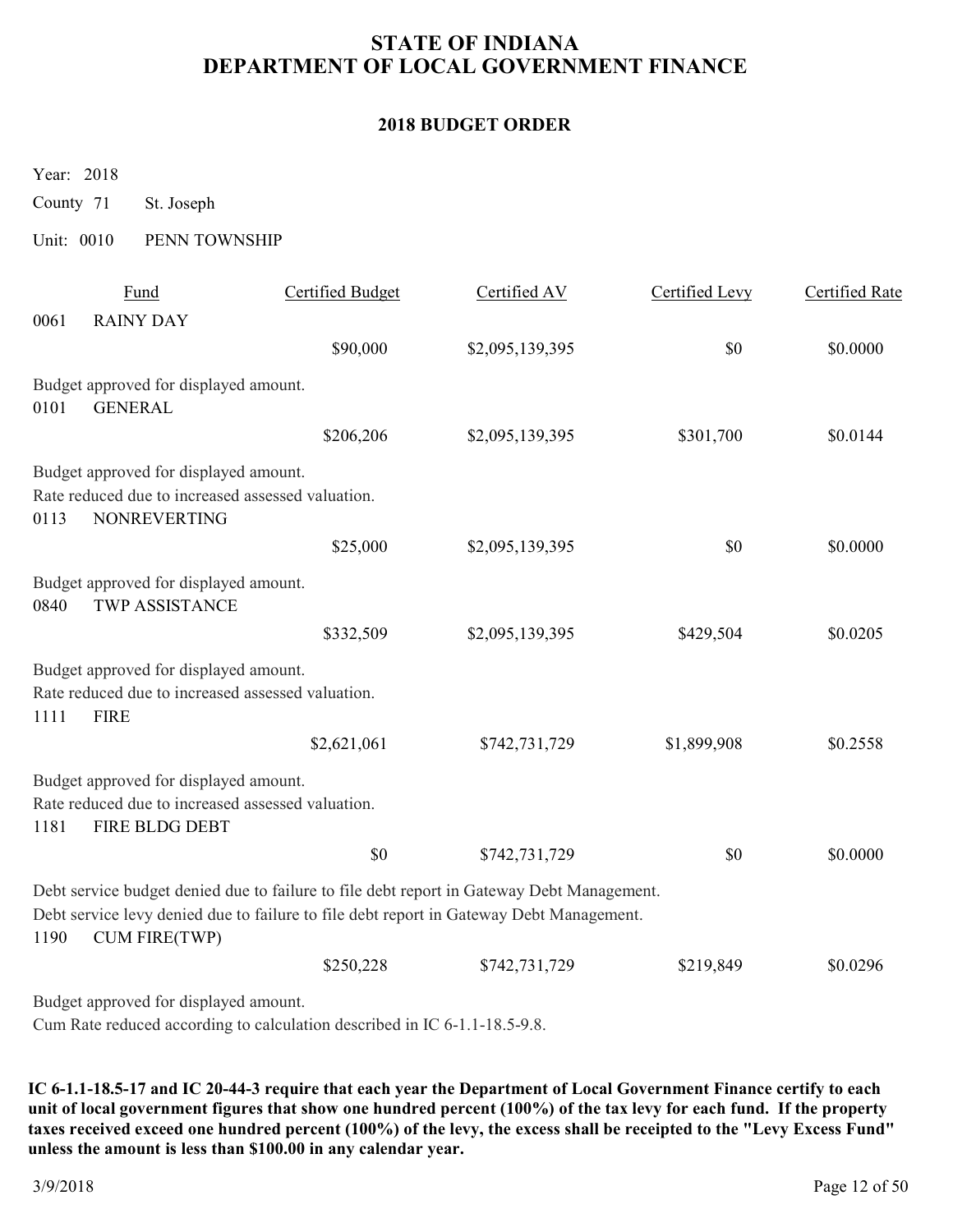### **2018 BUDGET ORDER**

Year: 2018

County 71 St. Joseph

Unit: 0010 PENN TOWNSHIP

| <u>Fund</u> | Certified Budget | Certified AV       | Certified Levy | Certified Rate |
|-------------|------------------|--------------------|----------------|----------------|
|             |                  | <b>Unit Total:</b> | \$2,850,961    | \$0.3203       |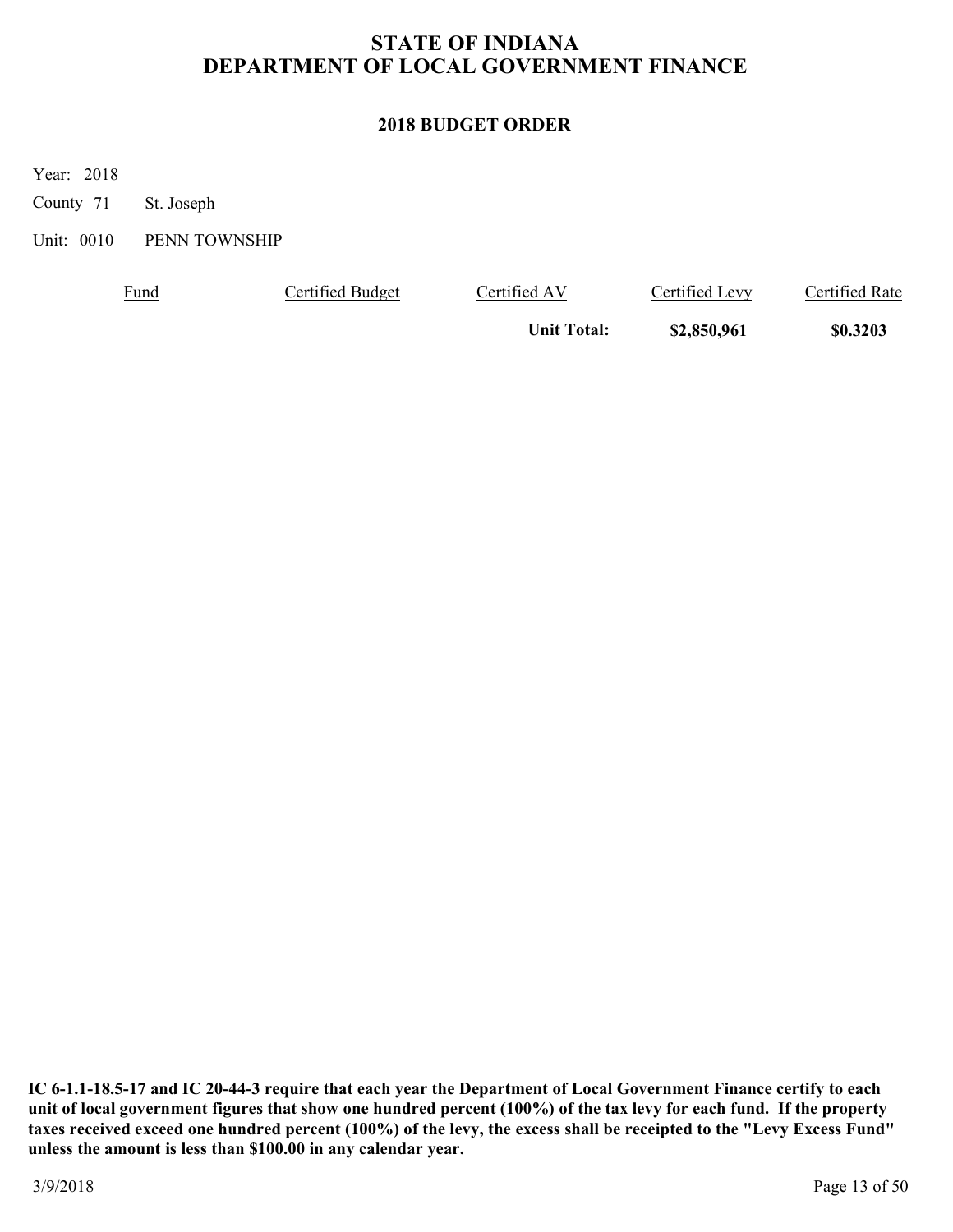#### **2018 BUDGET ORDER**

Year: 2018

County 71 St. Joseph

### Unit: 0011 PORTAGE TOWNSHIP

This unit qualified for an abbreviated review by the Department of Local Government Finance, pursuant to IC 6-1.1-17-16(c).

|      |                                                                                            |                  | <b>Unit Total:</b> | \$2,292,590    | \$0.5389       |
|------|--------------------------------------------------------------------------------------------|------------------|--------------------|----------------|----------------|
|      | Rate Approved.                                                                             |                  |                    |                |                |
|      | Budget approved for displayed amount.                                                      |                  |                    |                |                |
|      |                                                                                            | \$140,000        | \$285,009,292      | \$85,788       | \$0.0301       |
| 8692 | Rate reduced due to increased assessed valuation.<br><b>SP FIRE TER EQU</b>                |                  |                    |                |                |
|      | Budget approved for displayed amount.                                                      |                  |                    |                |                |
|      |                                                                                            |                  |                    |                |                |
| 8604 | SP FIRE TER GEN                                                                            | \$1,533,318      | \$285,009,292      | \$1,299,927    | \$0.4561       |
|      | Rate reduced due to increased assessed valuation.                                          |                  |                    |                |                |
|      | Budget approved for displayed amount.                                                      |                  |                    |                |                |
|      |                                                                                            | \$628,311        | \$1,720,826,585    | \$633,264      | \$0.0368       |
| 0840 | <b>TWP ASSISTANCE</b>                                                                      |                  |                    |                |                |
|      | Budget approved for displayed amount.<br>Rate reduced due to increased assessed valuation. |                  |                    |                |                |
|      |                                                                                            | \$189,781        | \$1,720,826,585    | \$273,611      | \$0.0159       |
| 0101 | <b>GENERAL</b>                                                                             |                  |                    |                |                |
|      | Fund                                                                                       | Certified Budget | Certified AV       | Certified Levy | Certified Rate |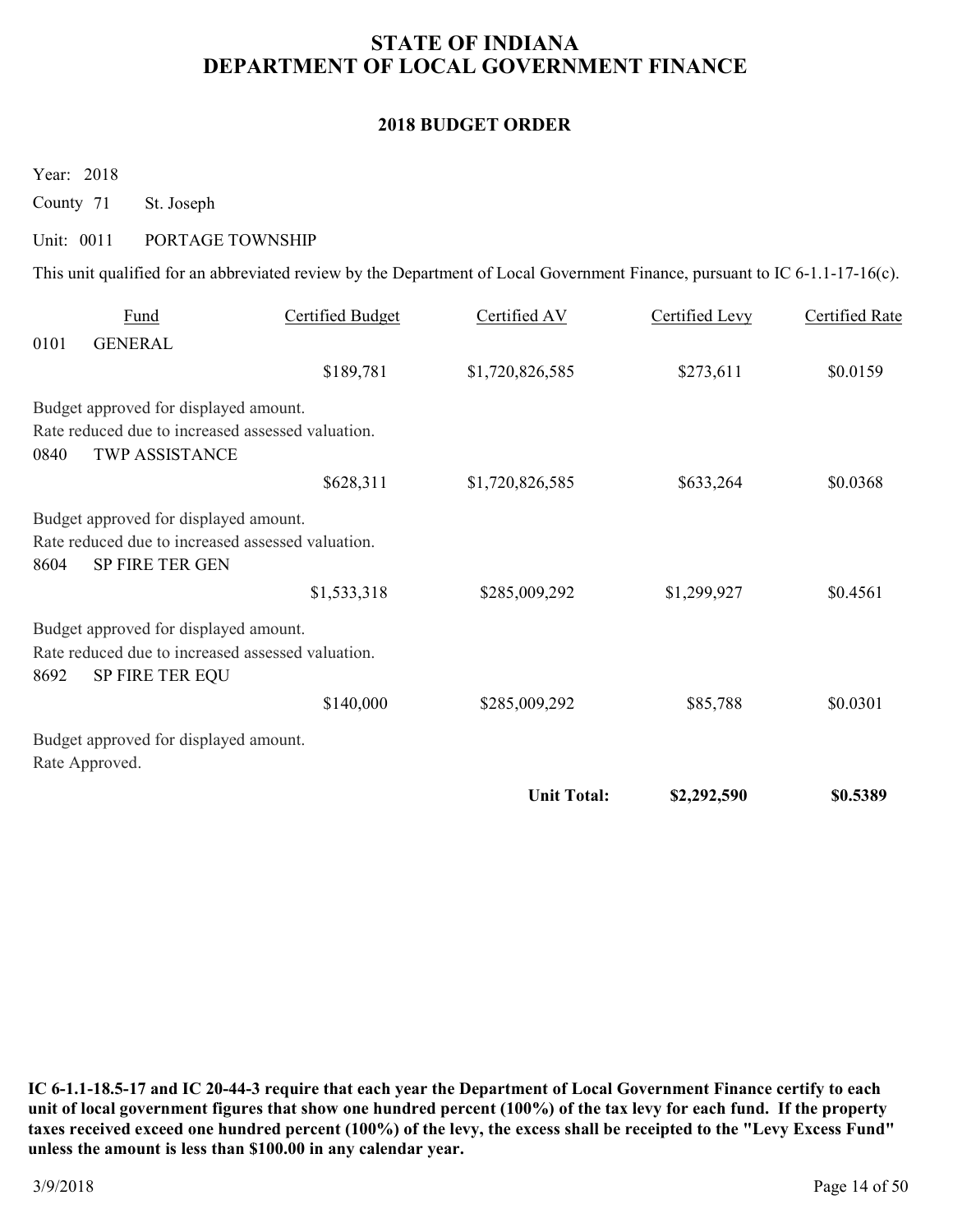#### **2018 BUDGET ORDER**

Year: 2018

County 71 St. Joseph

Unit: 0012 UNION TOWNSHIP

|      | Fund                                                                                                          | <b>Certified Budget</b>                                                                           | Certified AV       | Certified Levy | <b>Certified Rate</b> |
|------|---------------------------------------------------------------------------------------------------------------|---------------------------------------------------------------------------------------------------|--------------------|----------------|-----------------------|
| 0061 | <b>RAINY DAY</b>                                                                                              |                                                                                                   |                    |                |                       |
|      |                                                                                                               | \$77,554                                                                                          | \$135,281,249      | \$0            | \$0.0000              |
| 0101 | <b>GENERAL</b>                                                                                                | Budget has been decreased because projected revenues are insufficient to fund the adopted budget. |                    |                |                       |
|      |                                                                                                               | \$313,650                                                                                         | \$135,281,249      | \$128,652      | \$0.0951              |
|      | Budget approved for displayed amount.                                                                         |                                                                                                   |                    |                |                       |
| 0840 | Rate reduced due to increased assessed valuation.<br><b>TWP ASSISTANCE</b>                                    |                                                                                                   |                    |                |                       |
|      |                                                                                                               | \$20,000                                                                                          | \$135,281,249      | \$0            | \$0.0000              |
| 1182 | Budget approved for displayed amount.<br>FIRE EQUIP DEBT                                                      |                                                                                                   |                    |                |                       |
|      |                                                                                                               | \$0                                                                                               | \$135,281,249      | \$0            | \$0.0000              |
|      |                                                                                                               | Debt service budget denied. Unit failed to submit proper documentation of new debt.               |                    |                |                       |
| 8604 | SP FIRE TER GEN                                                                                               | Rate reduced or denied. Unit failed to submit proper documentation of new debt.                   |                    |                |                       |
|      |                                                                                                               | \$197,645                                                                                         | \$135,281,249      | \$150,297      | \$0.1111              |
| 8692 | Budget approved for displayed amount.<br>Rate reduced due to increased assessed valuation.<br>SP FIRE TER EQU |                                                                                                   |                    |                |                       |
|      |                                                                                                               | \$250,000                                                                                         | \$135,281,249      | \$42,478       | \$0.0314              |
|      | Budget approved for displayed amount.<br>Rate Approved.                                                       |                                                                                                   |                    |                |                       |
|      |                                                                                                               |                                                                                                   | <b>Unit Total:</b> | \$321,427      | \$0.2376              |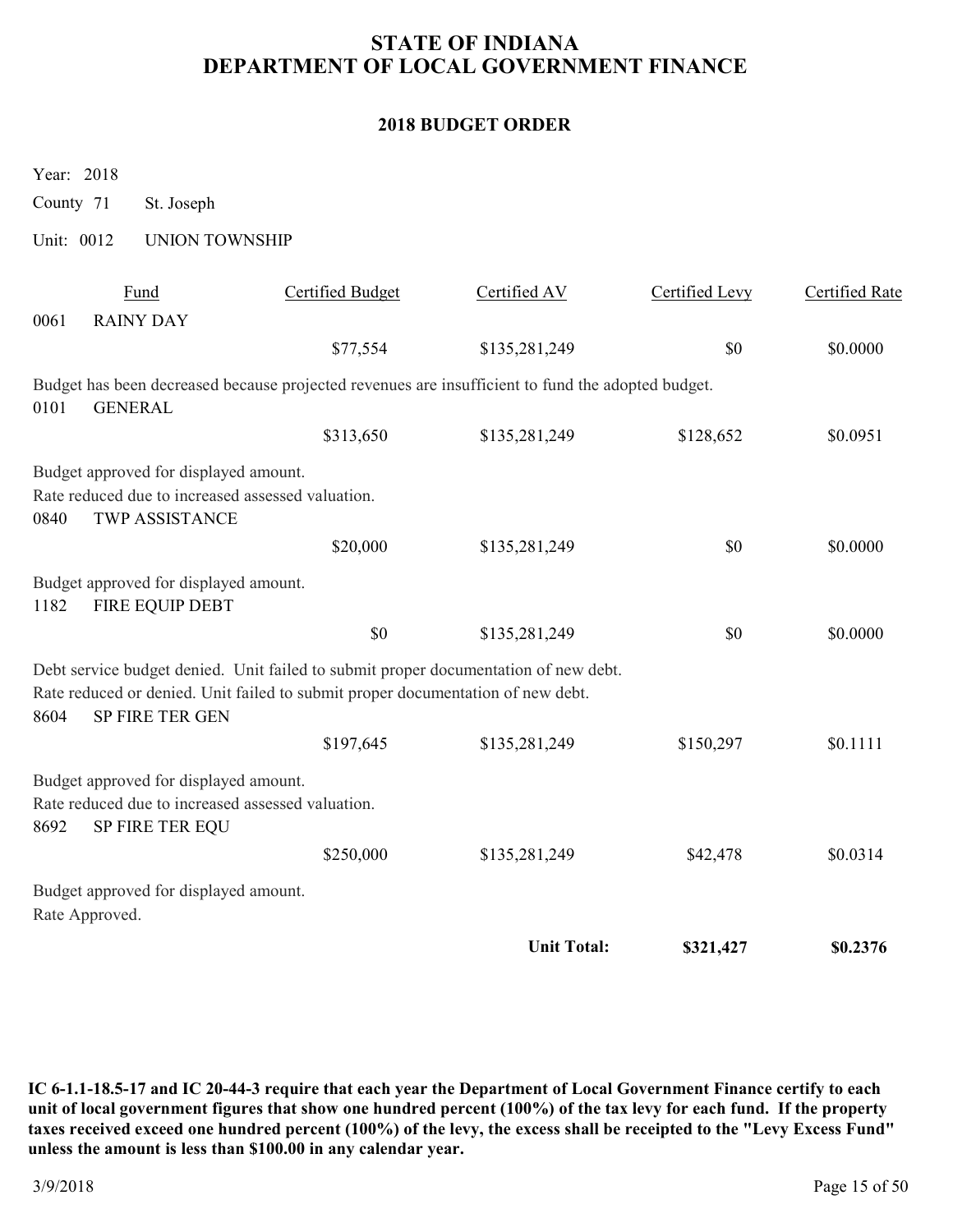#### **2018 BUDGET ORDER**

Year: 2018

County 71 St. Joseph

#### Unit: 0013 WARREN TOWNSHIP

This unit qualified for an abbreviated review by the Department of Local Government Finance, pursuant to IC 6-1.1-17-16(c).

|      | Fund                                              | <b>Certified Budget</b>                                                   | Certified AV       | Certified Levy | Certified Rate |
|------|---------------------------------------------------|---------------------------------------------------------------------------|--------------------|----------------|----------------|
| 0061 | <b>RAINY DAY</b>                                  |                                                                           |                    |                |                |
|      |                                                   | \$0                                                                       | \$285,356,791      | \$0            | \$0.0000       |
| 0101 | <b>GENERAL</b>                                    |                                                                           |                    |                |                |
|      |                                                   | \$76,000                                                                  | \$285,356,791      | \$116,426      | \$0.0408       |
|      | Budget approved for displayed amount.             |                                                                           |                    |                |                |
|      | Rate reduced due to increased assessed valuation. |                                                                           |                    |                |                |
| 0840 | <b>TWP ASSISTANCE</b>                             |                                                                           |                    |                |                |
|      |                                                   | \$15,000                                                                  | \$285,356,791      | \$0            | \$0.0000       |
|      | Budget approved for displayed amount.             |                                                                           |                    |                |                |
| 1111 | <b>FIRE</b>                                       |                                                                           |                    |                |                |
|      |                                                   | \$1,142,000                                                               | \$278,495,807      | \$850,805      | \$0.3055       |
|      | Budget approved for displayed amount.             |                                                                           |                    |                |                |
|      | Rate reduced due to increased assessed valuation. |                                                                           |                    |                |                |
| 1190 | <b>CUM FIRE(TWP)</b>                              |                                                                           |                    |                |                |
|      |                                                   | \$0                                                                       | \$278,495,807      | \$82,713       | \$0.0297       |
|      |                                                   | Cum Rate reduced according to calculation described in IC 6-1.1-18.5-9.8. |                    |                |                |
|      |                                                   |                                                                           | <b>Unit Total:</b> | \$1,049,944    | \$0.3760       |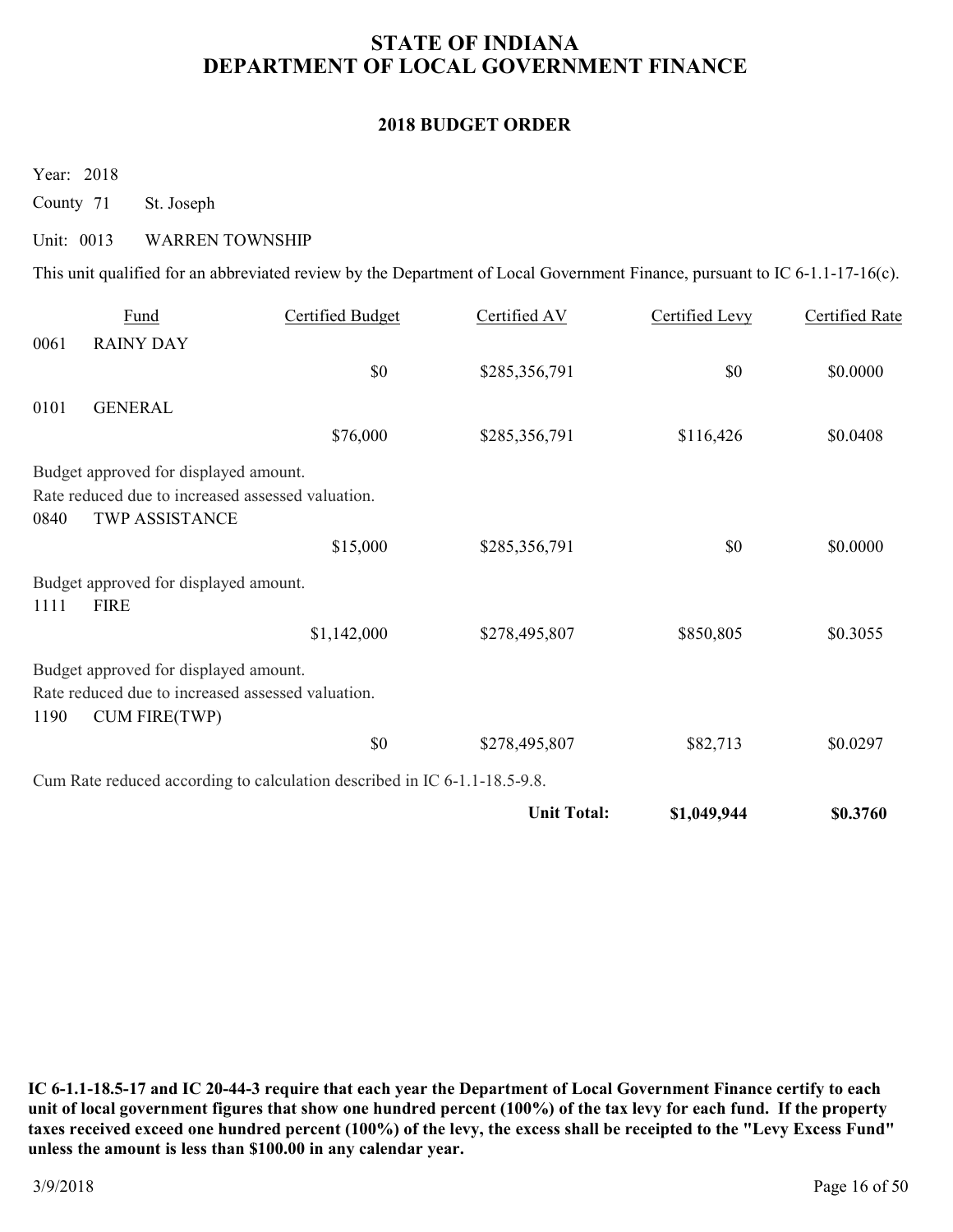#### **2018 BUDGET ORDER**

Year: 2018

County 71 St. Joseph

### Unit: 0103 SOUTH BEND CIVIL CITY

|      | Fund                                                                     | Certified Budget                                                                                  | Certified AV    | Certified Levy | Certified Rate |
|------|--------------------------------------------------------------------------|---------------------------------------------------------------------------------------------------|-----------------|----------------|----------------|
| 0101 | <b>GENERAL</b>                                                           |                                                                                                   |                 |                |                |
|      |                                                                          | \$59,917,756                                                                                      | \$2,405,428,521 | \$67,994,248   | \$2.8267       |
|      | Budget approved for displayed amount.                                    |                                                                                                   |                 |                |                |
| 0341 | Rate reduced due to increased assessed valuation.<br><b>FIRE PENSION</b> |                                                                                                   |                 |                |                |
|      |                                                                          | \$5,112,457                                                                                       | \$2,405,428,521 | \$0            | \$0.0000       |
| 0342 | Budget approved for displayed amount.<br>POLICE PENSION                  |                                                                                                   |                 |                |                |
|      |                                                                          | \$6,583,452                                                                                       | \$2,405,428,521 | \$0            | \$0.0000       |
| 0706 | Budget approved for displayed amount.<br>LR&S                            |                                                                                                   |                 |                |                |
|      |                                                                          | \$2,050,000                                                                                       | \$2,405,428,521 | \$0            | \$0.0000       |
| 0708 | Budget approved for displayed amount.<br><b>MVH</b>                      |                                                                                                   |                 |                |                |
|      |                                                                          | \$12,034,218                                                                                      | \$2,405,428,521 | \$0            | \$0.0000       |
| 0720 | Budget approved for displayed amount.<br><b>MAJOR MOVES SPC</b>          |                                                                                                   |                 |                |                |
|      |                                                                          | \$1,468,347                                                                                       | \$2,405,428,521 | \$0            | \$0.0000       |
| 1301 | PARK & REC                                                               | Budget has been decreased because projected revenues are insufficient to fund the adopted budget. |                 |                |                |
|      |                                                                          | \$16,200,516                                                                                      | \$2,405,428,521 | \$15,998,505   | \$0.6651       |
|      | Budget approved for displayed amount.                                    |                                                                                                   |                 |                |                |

Rate reduced due to increased assessed valuation.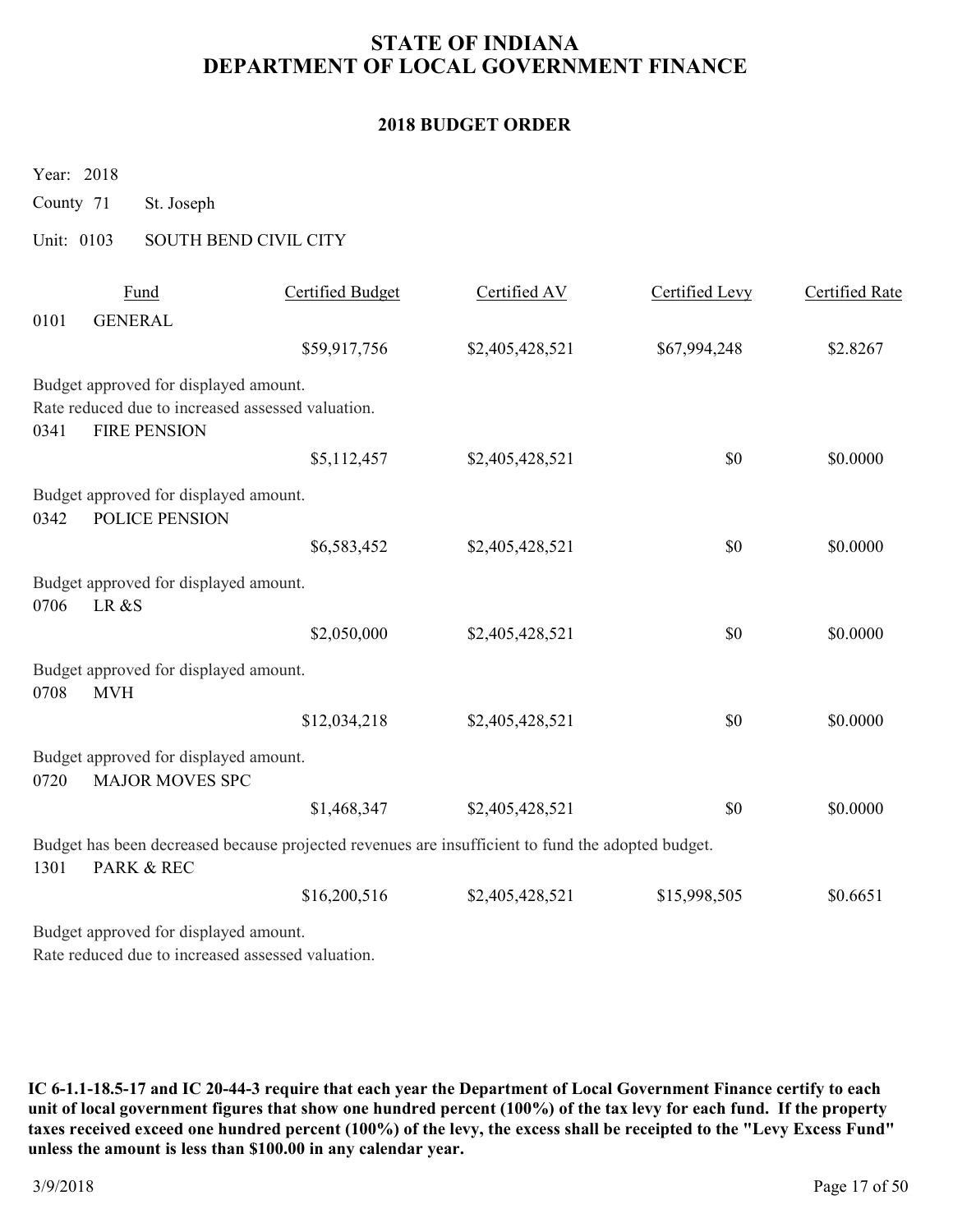### **2018 BUDGET ORDER**

Year: 2018

County 71 St. Joseph

Unit: 0103 SOUTH BEND CIVIL CITY

|      | Fund                                  | Certified Budget                                                               | Certified AV       | Certified Levy | Certified Rate |
|------|---------------------------------------|--------------------------------------------------------------------------------|--------------------|----------------|----------------|
| 1380 | <b>PARK BOND</b>                      |                                                                                |                    |                |                |
|      |                                       | \$593,304                                                                      | \$2,405,428,521    | \$704,791      | \$0.0293       |
|      |                                       | Unit received an adjustment due to IC $6-1.1-17-16(1)$ . No reduction applied. |                    |                |                |
|      |                                       | Unit received an adjustment due to IC $6-1.1-17-16(1)$ . No reduction applied. |                    |                |                |
| 2379 | <b>CCI</b>                            |                                                                                |                    |                |                |
|      |                                       | \$278,500                                                                      | \$2,405,428,521    | \$0            | \$0.0000       |
|      | Budget approved for displayed amount. |                                                                                |                    |                |                |
| 2391 | <b>CCD</b>                            |                                                                                |                    |                |                |
|      |                                       | \$459,200                                                                      | \$2,405,428,521    | \$728,845      | \$0.0303       |
|      | Budget approved for displayed amount. |                                                                                |                    |                |                |
|      |                                       | Cum Rate reduced according to calculation described in IC 6-1.1-18.5-9.8.      |                    |                |                |
|      |                                       |                                                                                | <b>Unit Total:</b> | \$85,426,389   | \$3.5514       |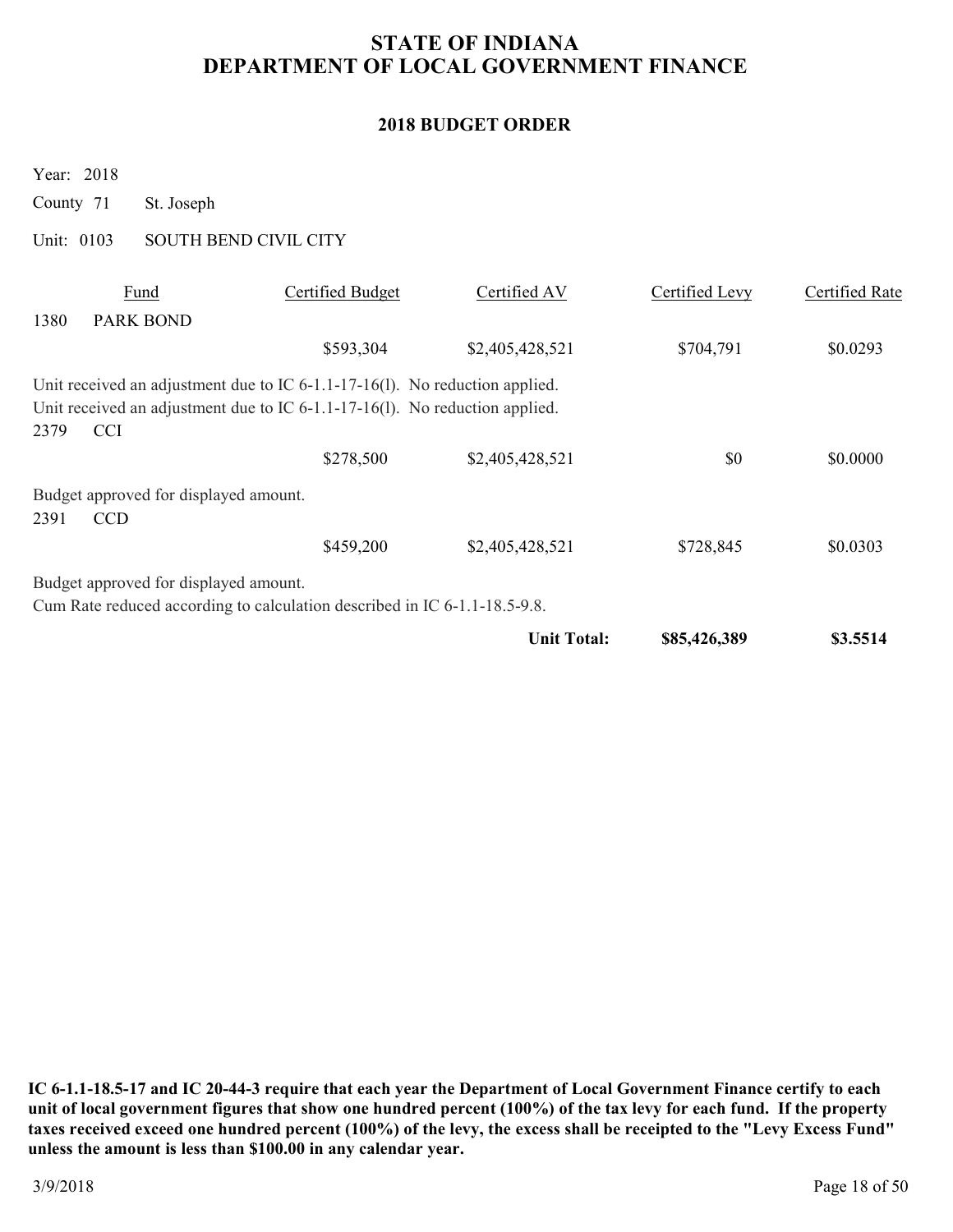### **2018 BUDGET ORDER**

Year: 2018

County 71 St. Joseph

### Unit: 0117 MISHAWAKA CIVIL CITY

|      | Fund                                                                                                     | <b>Certified Budget</b>                                  | Certified AV    | Certified Levy | Certified Rate |
|------|----------------------------------------------------------------------------------------------------------|----------------------------------------------------------|-----------------|----------------|----------------|
| 0101 | <b>GENERAL</b>                                                                                           |                                                          |                 |                |                |
|      |                                                                                                          | \$33,221,342                                             | \$1,409,003,003 | \$23,957,278   | \$1.7003       |
|      | Budget approved for displayed amount.                                                                    |                                                          |                 |                |                |
| 0341 | <b>FIRE PENSION</b>                                                                                      | Rate reduced to remain within statutory levy limitation. |                 |                |                |
|      |                                                                                                          | \$2,071,750                                              | \$1,409,003,003 | \$0            | \$0.0000       |
| 0342 | Budget approved for displayed amount.<br>POLICE PENSION                                                  |                                                          |                 |                |                |
|      |                                                                                                          | \$1,535,105                                              | \$1,409,003,003 | \$0            | \$0.0000       |
| 0706 | Budget approved for displayed amount.<br>LR&S                                                            |                                                          |                 |                |                |
|      |                                                                                                          | \$680,000                                                | \$1,409,003,003 | \$0            | \$0.0000       |
| 0708 | Budget approved for displayed amount.<br><b>MVH</b>                                                      |                                                          |                 |                |                |
|      |                                                                                                          | \$3,734,090                                              | \$1,409,003,003 | \$987,711      | \$0.0701       |
| 1301 | Budget approved for displayed amount.<br>Rate reduced per unit request.<br>PARK & REC                    |                                                          |                 |                |                |
|      |                                                                                                          | \$3,405,172                                              | \$1,409,003,003 | \$2,792,644    | \$0.1982       |
| 2379 | Budget approved for displayed amount.<br>Rate reduced due to increased assessed valuation.<br><b>CCI</b> |                                                          |                 |                |                |
|      |                                                                                                          | \$0                                                      | \$1,409,003,003 | \$0            | \$0.0000       |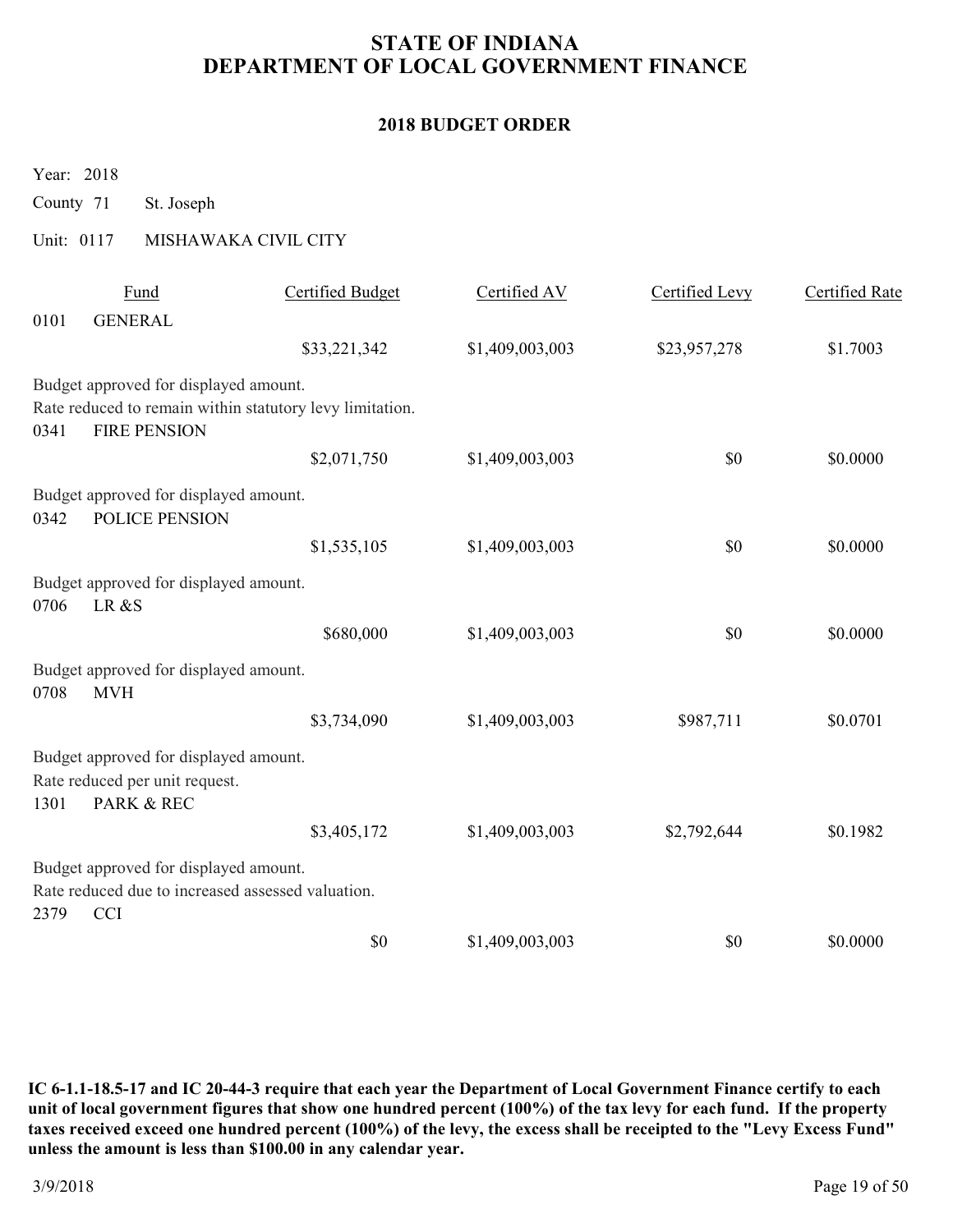### **2018 BUDGET ORDER**

Year: 2018

County 71 St. Joseph

Unit: 0117 MISHAWAKA CIVIL CITY

|      | Fund                                  | Certified Budget                                                                                    | Certified AV    | Certified Levy | Certified Rate |
|------|---------------------------------------|-----------------------------------------------------------------------------------------------------|-----------------|----------------|----------------|
| 2391 | <b>CCD</b>                            |                                                                                                     |                 |                |                |
|      |                                       | \$550,000                                                                                           | \$1,409,003,003 | \$681,957      | \$0.0484       |
|      | Budget approved for displayed amount. |                                                                                                     |                 |                |                |
|      |                                       | Cum Rate reduced according to calculation described in IC 6-1.1-18.5-9.8.                           |                 |                |                |
| 6290 | <b>CUM SEWER</b>                      |                                                                                                     |                 |                |                |
|      |                                       | \$500,000                                                                                           | \$1,409,003,003 | \$487,515      | \$0.0346       |
|      | Budget approved for displayed amount. |                                                                                                     |                 |                |                |
|      |                                       | Cumulative fund rate cannot be increased over previous years rate until the fund is re-established. |                 |                |                |

| \$28,907,105<br>Unit Total: | \$2.0516 |
|-----------------------------|----------|
|-----------------------------|----------|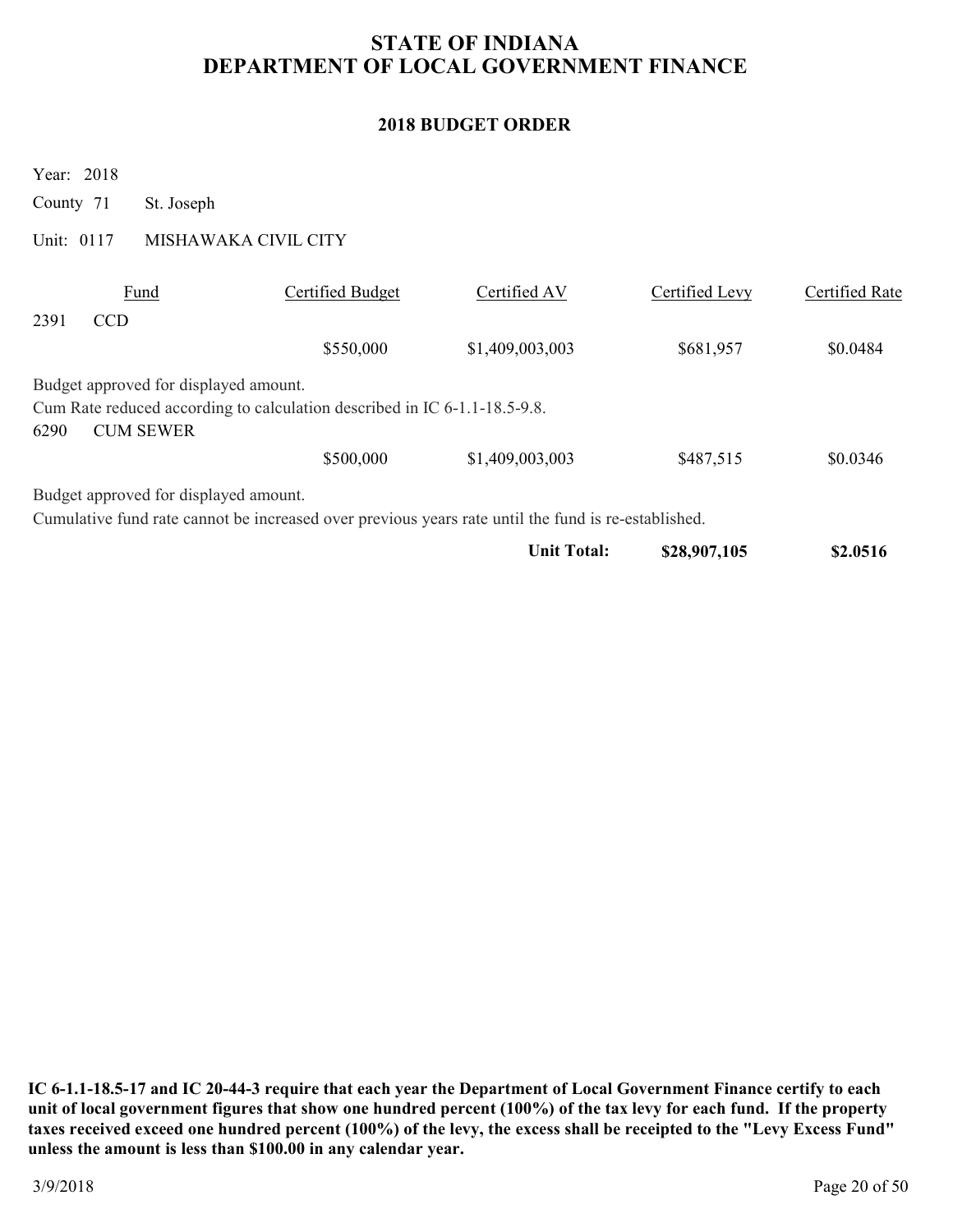#### **2018 BUDGET ORDER**

Year: 2018

County 71 St. Joseph

#### Unit: 0861 INDIAN VILLAGE CIVIL TOWN

This unit qualified for an abbreviated review by the Department of Local Government Finance, pursuant to IC 6-1.1-17-16(c).

|      | Fund                                  | Certified Budget | Certified AV       | Certified Levy | Certified Rate |
|------|---------------------------------------|------------------|--------------------|----------------|----------------|
| 0101 | <b>GENERAL</b>                        |                  |                    |                |                |
|      |                                       | \$22,450         | \$5,366,920        | \$0            | \$0.0000       |
|      | Budget approved for displayed amount. |                  |                    |                |                |
| 0706 | LR &S                                 |                  |                    |                |                |
|      |                                       | \$3,900          | \$5,366,920        | \$0            | \$0.0000       |
|      | Budget approved for displayed amount. |                  |                    |                |                |
| 0708 | <b>MVH</b>                            |                  |                    |                |                |
|      |                                       | \$8,500          | \$5,366,920        | \$0            | \$0.0000       |
|      | Budget approved for displayed amount. |                  |                    |                |                |
| 2379 | <b>CCI</b>                            |                  |                    |                |                |
|      |                                       | \$300            | \$5,366,920        | \$0            | \$0.0000       |
|      | Budget approved for displayed amount. |                  |                    |                |                |
|      |                                       |                  | <b>Unit Total:</b> | \$0            | \$0.0000       |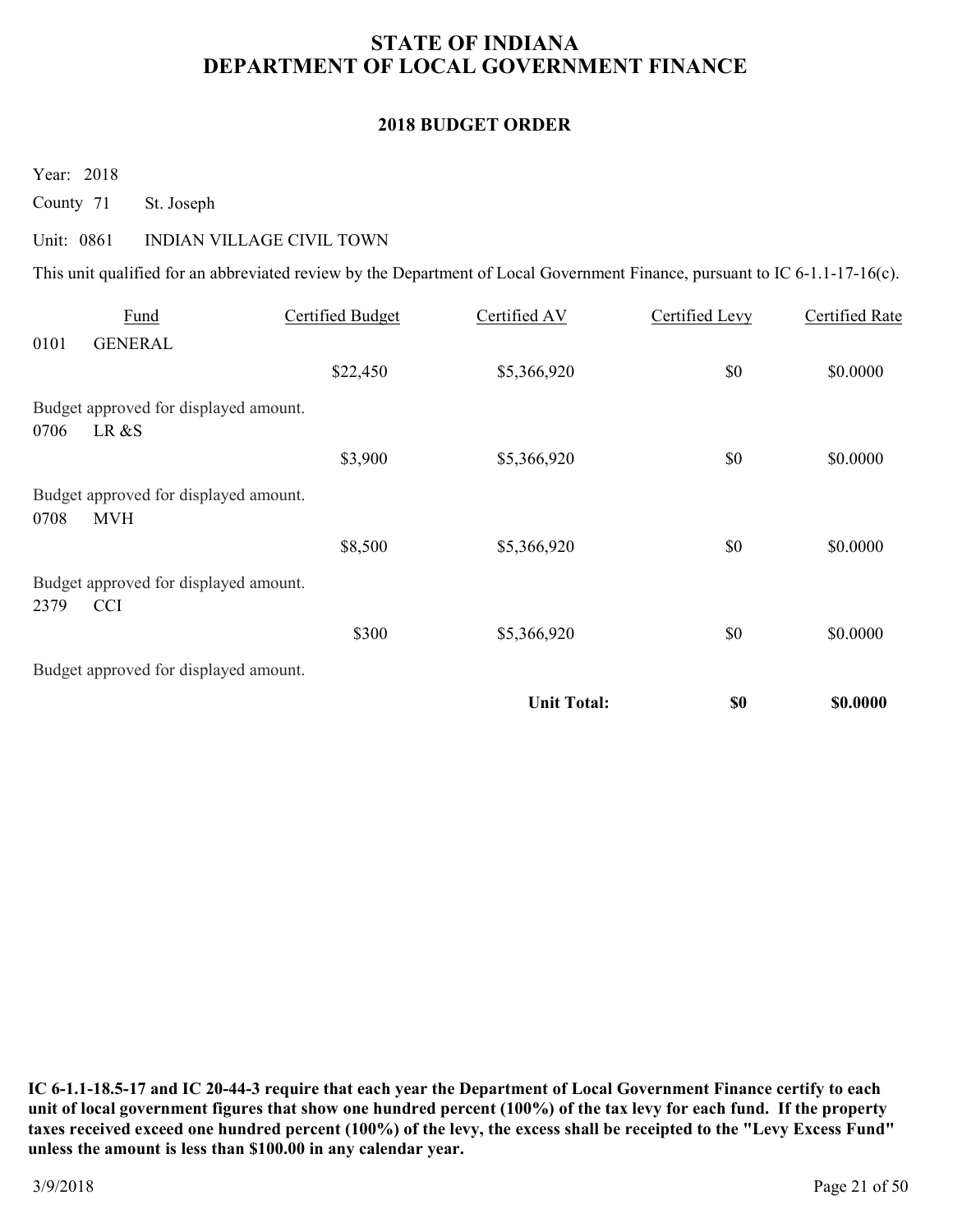### **2018 BUDGET ORDER**

Year: 2018

County 71 St. Joseph

### Unit: 0862 LAKEVILLE CIVIL TOWN

|      | Fund                                              | <b>Certified Budget</b>                                                                             | Certified AV       | Certified Levy | <b>Certified Rate</b> |
|------|---------------------------------------------------|-----------------------------------------------------------------------------------------------------|--------------------|----------------|-----------------------|
| 0101 | <b>GENERAL</b>                                    |                                                                                                     |                    |                |                       |
|      |                                                   | \$206,095                                                                                           | \$18,968,157       | \$148,331      | \$0.7820              |
|      | Budget approved for displayed amount.             |                                                                                                     |                    |                |                       |
|      |                                                   | Rate reduced to remain within statutory levy limitation.                                            |                    |                |                       |
| 0706 | LR &S                                             |                                                                                                     |                    |                |                       |
|      |                                                   | \$24,000                                                                                            | \$18,968,157       | \$0            | \$0.0000              |
|      | Budget approved for displayed amount.             |                                                                                                     |                    |                |                       |
| 0708 | <b>MVH</b>                                        |                                                                                                     |                    |                |                       |
|      |                                                   | \$109,605                                                                                           | \$18,968,157       | \$48,274       | \$0.2545              |
|      | Budget approved for displayed amount.             |                                                                                                     |                    |                |                       |
|      | Rate reduced due to increased assessed valuation. |                                                                                                     |                    |                |                       |
| 2379 | <b>CCI</b>                                        |                                                                                                     |                    |                |                       |
|      |                                                   | \$1,000                                                                                             | \$18,968,157       | \$0            | \$0.0000              |
|      | Budget approved for displayed amount.             |                                                                                                     |                    |                |                       |
| 2391 | <b>CCD</b>                                        |                                                                                                     |                    |                |                       |
|      |                                                   | \$19,000                                                                                            | \$18,968,157       | \$8,441        | \$0.0445              |
|      | Budget approved for displayed amount.             |                                                                                                     |                    |                |                       |
|      |                                                   | Cumulative fund rate cannot be increased over previous years rate until the fund is re-established. |                    |                |                       |
|      |                                                   |                                                                                                     | <b>Unit Total:</b> | \$205,046      | \$1.0810              |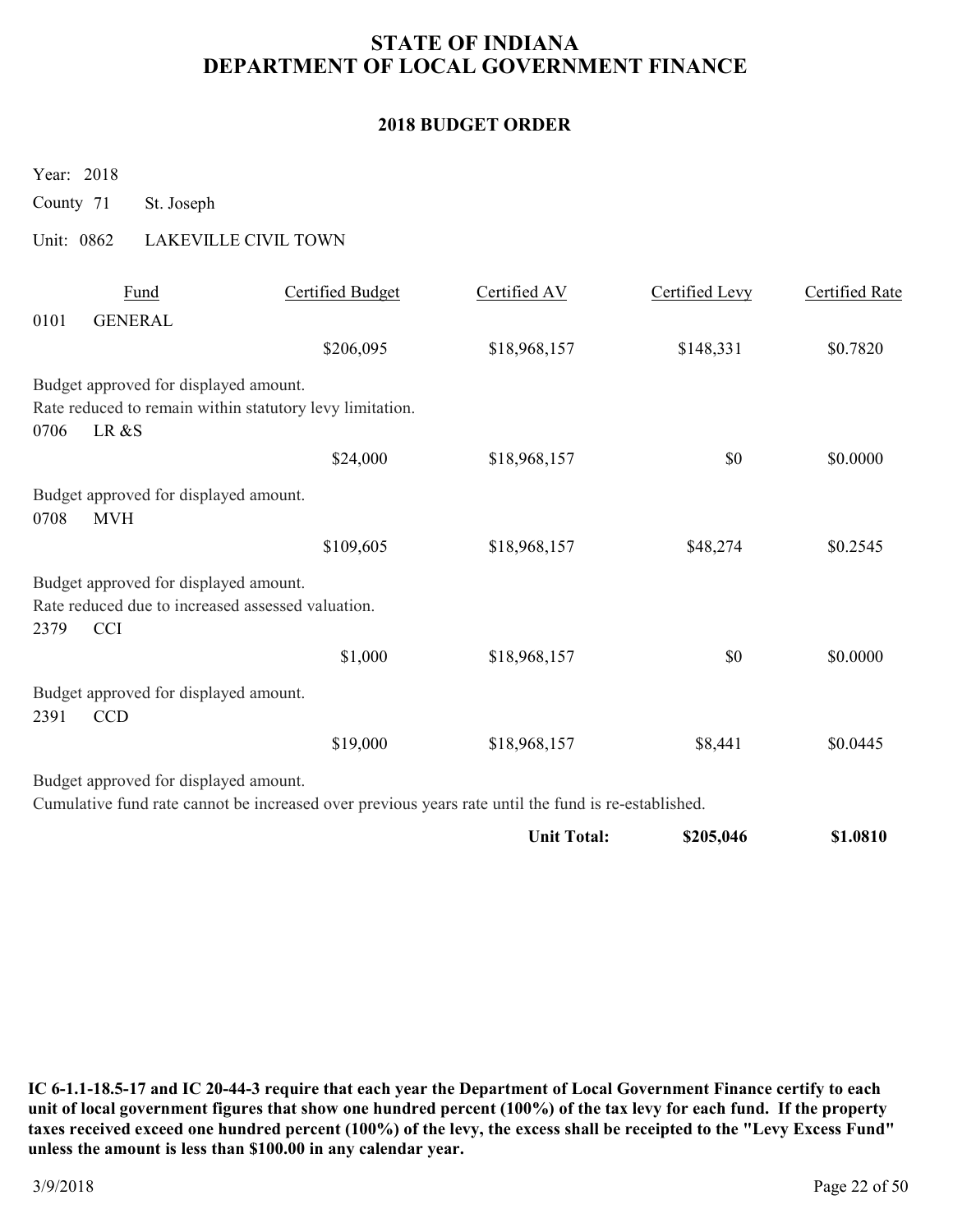#### **2018 BUDGET ORDER**

Year: 2018

County 71 St. Joseph

### Unit: 0863 NEW CARLISLE CIVIL TOWN

|      | Fund                                                                                                                 | <b>Certified Budget</b>                                                         | Certified AV  | Certified Levy | <b>Certified Rate</b> |
|------|----------------------------------------------------------------------------------------------------------------------|---------------------------------------------------------------------------------|---------------|----------------|-----------------------|
| 0061 | <b>RAINY DAY</b>                                                                                                     |                                                                                 |               |                |                       |
|      |                                                                                                                      | \$0                                                                             | \$118,324,187 | \$0            | \$0.0000              |
| 0101 | <b>GENERAL</b>                                                                                                       |                                                                                 |               |                |                       |
|      |                                                                                                                      | \$2,099,634                                                                     | \$118,324,187 | \$1,204,422    | \$1.0179              |
|      | Budget approved for displayed amount.                                                                                |                                                                                 |               |                |                       |
|      |                                                                                                                      | Rate reduced to remain within statutory levy limitation.                        |               |                |                       |
| 0180 | <b>DEBT SERVICE</b>                                                                                                  |                                                                                 |               |                |                       |
|      |                                                                                                                      | \$111,769                                                                       | \$118,324,187 | \$111,225      | \$0.0940              |
| 0706 | Budget approved for displayed amount.<br>LR &S                                                                       | Rate reduced due to reduction of operating balance according to IC 6-1.1-17-22. |               |                |                       |
|      |                                                                                                                      | \$26,000                                                                        | \$118,324,187 | \$0            | \$0.0000              |
| 0708 | Budget approved for displayed amount.<br><b>MVH</b>                                                                  |                                                                                 |               |                |                       |
|      |                                                                                                                      | \$288,980                                                                       | \$118,324,187 | \$224,934      | \$0.1901              |
| 0720 | Budget approved for displayed amount.<br>Rate reduced due to increased assessed valuation.<br><b>MAJOR MOVES SPC</b> |                                                                                 |               |                |                       |
|      |                                                                                                                      | \$79,042                                                                        | \$118,324,187 | \$0            | \$0.0000              |
| 1191 | Budget approved for displayed amount.<br><b>CUM FIRE SPEC</b>                                                        |                                                                                 |               |                |                       |
|      |                                                                                                                      | \$56,000                                                                        | \$118,324,187 | \$13,726       | \$0.0116              |
|      |                                                                                                                      |                                                                                 |               |                |                       |

Budget approved for displayed amount.

Cumulative fund rate cannot be increased over previous years rate until the fund is re-established.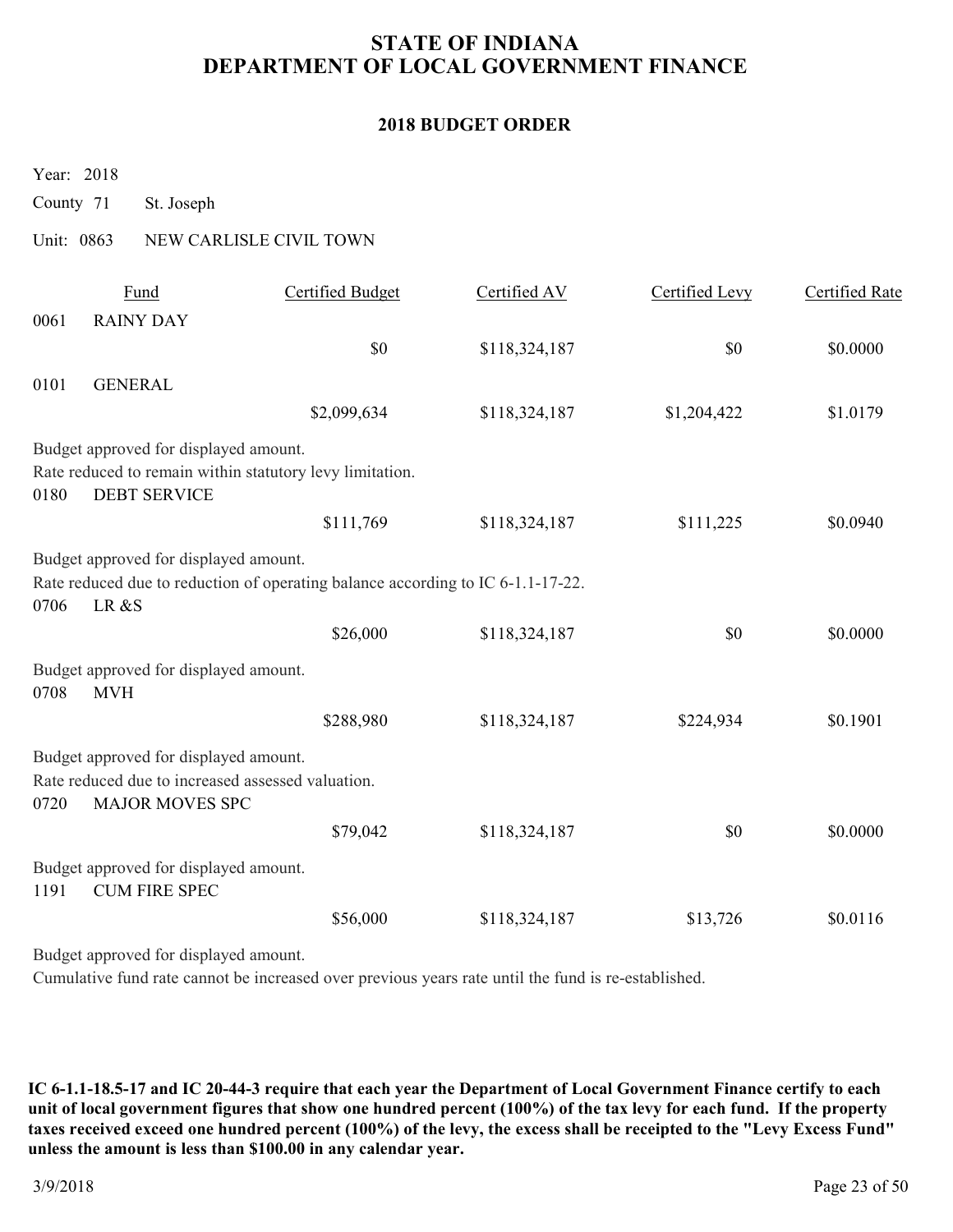### **2018 BUDGET ORDER**

Year: 2018

County 71 St. Joseph

Unit: 0863 NEW CARLISLE CIVIL TOWN

|      | Fund                                              | Certified Budget                                                          | Certified AV       | Certified Levy | Certified Rate |
|------|---------------------------------------------------|---------------------------------------------------------------------------|--------------------|----------------|----------------|
| 2120 | <b>CEMETERY</b>                                   |                                                                           |                    |                |                |
|      |                                                   | \$59,999                                                                  | \$118,324,187      | \$49,933       | \$0.0422       |
|      | Budget approved for displayed amount.             |                                                                           |                    |                |                |
|      | Rate reduced due to increased assessed valuation. |                                                                           |                    |                |                |
| 2379 | <b>CCI</b>                                        |                                                                           |                    |                |                |
|      |                                                   | \$0                                                                       | \$118,324,187      | \$0            | \$0.0000       |
| 2391 | <b>CCD</b>                                        |                                                                           |                    |                |                |
|      |                                                   | \$200,000                                                                 | \$118,324,187      | \$57,624       | \$0.0487       |
|      | Budget approved for displayed amount.             |                                                                           |                    |                |                |
|      |                                                   | Cum Rate reduced according to calculation described in IC 6-1.1-18.5-9.8. |                    |                |                |
|      |                                                   |                                                                           | <b>Unit Total:</b> | \$1,661,864    | \$1.4045       |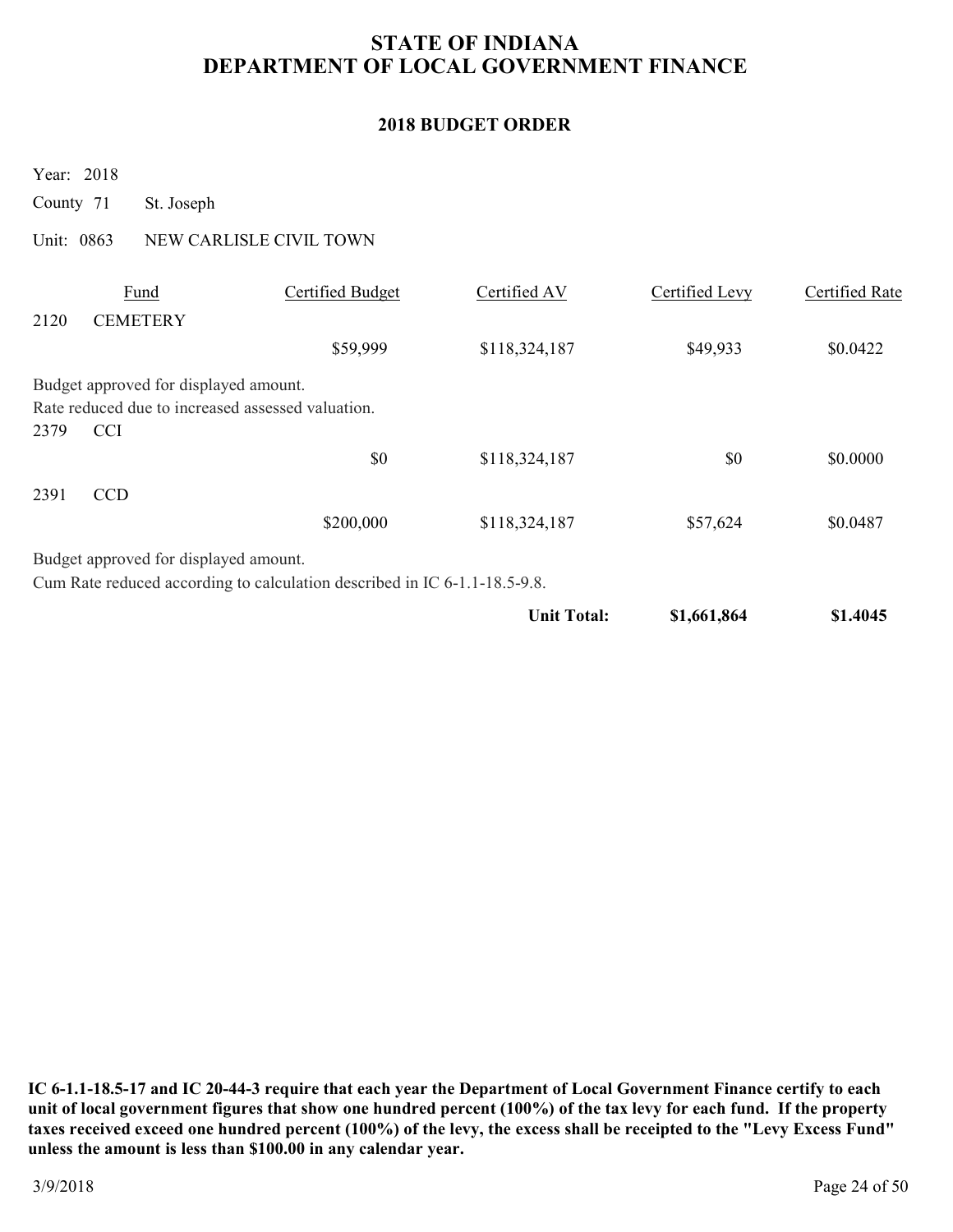### **2018 BUDGET ORDER**

Year: 2018

County 71 St. Joseph

### Unit: 0864 NORTH LIBERTY CIVIL TOWN

|      | Fund                                                            | <b>Certified Budget</b>                                                                           | Certified AV | <b>Certified Levy</b> | Certified Rate |
|------|-----------------------------------------------------------------|---------------------------------------------------------------------------------------------------|--------------|-----------------------|----------------|
| 0061 | <b>RAINY DAY</b>                                                |                                                                                                   |              |                       |                |
|      |                                                                 | \$29,471                                                                                          | \$39,796,028 | \$0                   | \$0.0000       |
| 0101 | <b>GENERAL</b>                                                  | Budget has been decreased because projected revenues are insufficient to fund the adopted budget. |              |                       |                |
|      |                                                                 | \$673,575                                                                                         | \$39,796,028 | \$441,099             | \$1.1084       |
|      | Budget approved for displayed amount.                           |                                                                                                   |              |                       |                |
| 0706 | Rate reduced due to increased assessed valuation.<br>LR &S      |                                                                                                   |              |                       |                |
|      |                                                                 | \$25,000                                                                                          | \$39,796,028 | \$0                   | \$0.0000       |
| 0708 | Budget approved for displayed amount.<br><b>MVH</b>             |                                                                                                   |              |                       |                |
|      |                                                                 | \$129,820                                                                                         | \$39,796,028 | \$0                   | \$0.0000       |
| 0720 | Budget approved for displayed amount.<br><b>MAJOR MOVES SPC</b> |                                                                                                   |              |                       |                |
|      |                                                                 | \$57,061                                                                                          | \$39,796,028 | \$0                   | \$0.0000       |
| 1303 | Budget approved for displayed amount.<br><b>PARK</b>            |                                                                                                   |              |                       |                |
|      |                                                                 | \$86,920                                                                                          | \$39,796,028 | \$95,192              | \$0.2392       |
|      | Budget approved for displayed amount.                           |                                                                                                   |              |                       |                |
| 2379 | <b>CCI</b>                                                      | Rate reduced to remain within statutory levy limitation.                                          |              |                       |                |
|      |                                                                 | \$6,598                                                                                           | \$39,796,028 | \$0                   | \$0.0000       |
|      | Budget approved for displayed amount.                           |                                                                                                   |              |                       |                |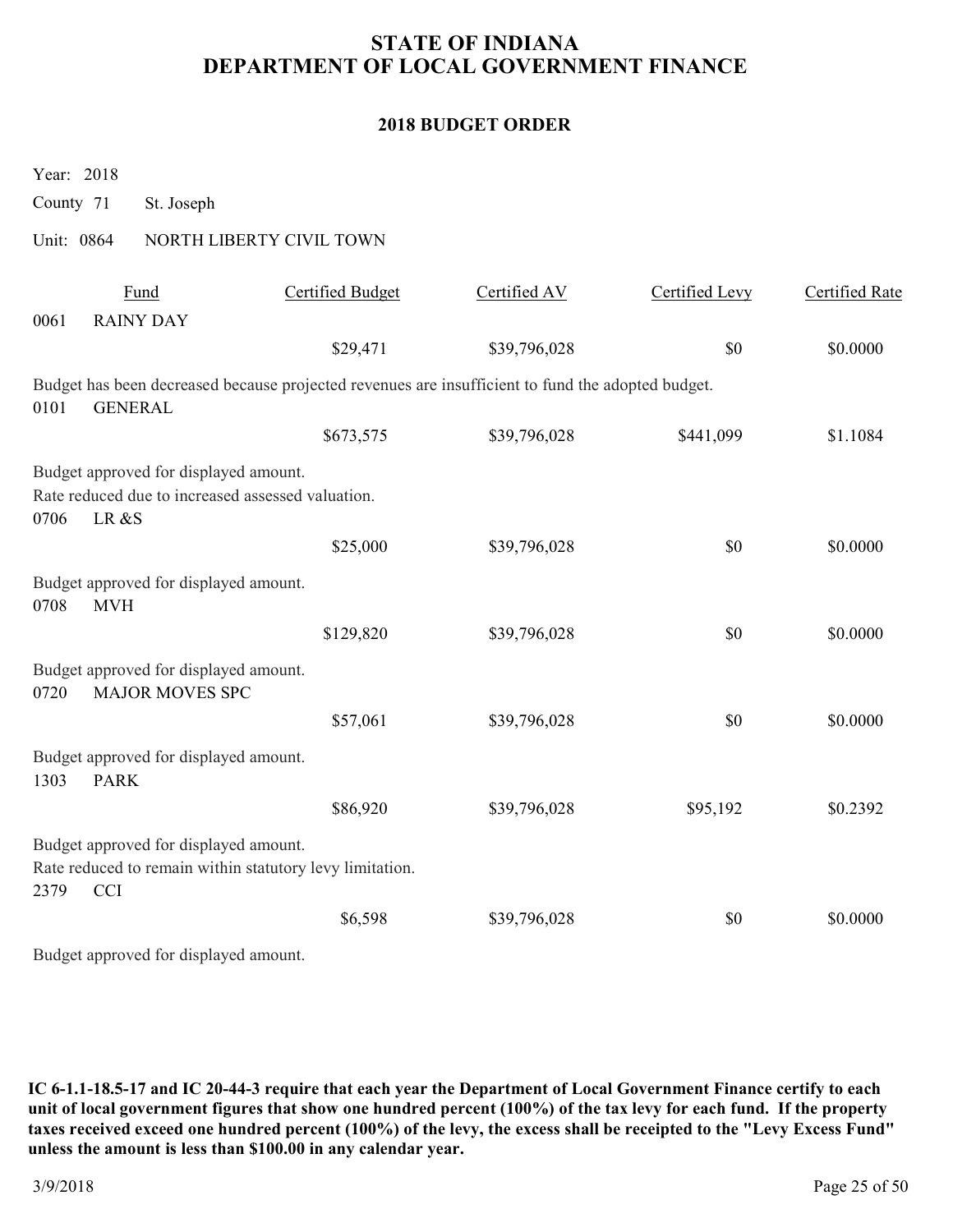### **2018 BUDGET ORDER**

Year: 2018

County 71 St. Joseph

Unit: 0864 NORTH LIBERTY CIVIL TOWN

|      | Fund                                  | Certified Budget | Certified AV       | Certified Levy | Certified Rate |
|------|---------------------------------------|------------------|--------------------|----------------|----------------|
| 2391 | CCD                                   |                  |                    |                |                |
|      |                                       | \$25,000         | \$39,796,028       | \$15,640       | \$0.0393       |
|      | Budget approved for displayed amount. |                  |                    |                |                |
|      | Rate Approved.                        |                  |                    |                |                |
|      |                                       |                  | <b>Unit Total:</b> | \$551,931      | \$1.3869       |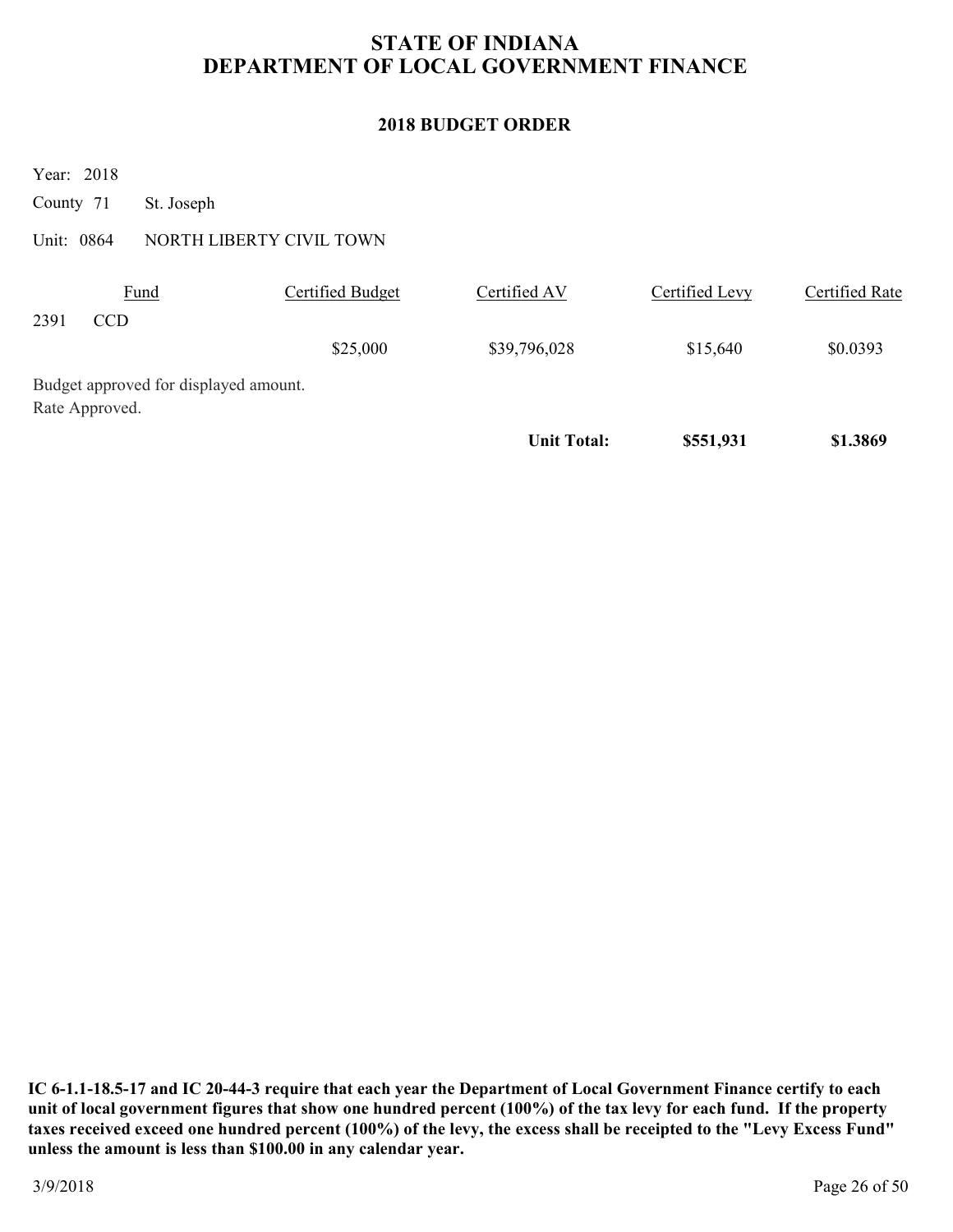#### **2018 BUDGET ORDER**

Year: 2018

- County 71 St. Joseph
- Unit: 0865 OSCEOLA CIVIL TOWN

|      | Fund                                                | <b>Certified Budget</b>                                                                           | Certified AV | Certified Levy | <b>Certified Rate</b> |
|------|-----------------------------------------------------|---------------------------------------------------------------------------------------------------|--------------|----------------|-----------------------|
| 0061 | <b>RAINY DAY</b>                                    |                                                                                                   |              |                |                       |
|      |                                                     | \$0                                                                                               | \$79,862,238 | \$0            | \$0.0000              |
| 0101 | <b>GENERAL</b>                                      |                                                                                                   |              |                |                       |
|      |                                                     | \$371,581                                                                                         | \$79,862,238 | \$245,177      | \$0.3070              |
|      | Budget approved for displayed amount.               |                                                                                                   |              |                |                       |
|      |                                                     | Rate reduced to remain within statutory levy limitation.                                          |              |                |                       |
| 0706 | LR &S                                               |                                                                                                   |              |                |                       |
|      |                                                     | \$26,812                                                                                          | \$79,862,238 | \$0            | \$0.0000              |
| 0708 | Budget approved for displayed amount.<br><b>MVH</b> |                                                                                                   |              |                |                       |
|      |                                                     | \$207,712                                                                                         | \$79,862,238 | \$29,948       | \$0.0375              |
|      | Budget approved for displayed amount.               |                                                                                                   |              |                |                       |
|      | Rate reduced due to increased assessed valuation.   |                                                                                                   |              |                |                       |
| 0720 | <b>MAJOR MOVES SPC</b>                              |                                                                                                   |              |                |                       |
|      |                                                     | \$223,266                                                                                         | \$79,862,238 | \$0            | \$0.0000              |
|      |                                                     | Budget has been decreased because projected revenues are insufficient to fund the adopted budget. |              |                |                       |
| 1191 | <b>CUM FIRE SPEC</b>                                |                                                                                                   |              |                |                       |
|      |                                                     | \$8,116                                                                                           | \$79,862,238 | \$0            | \$0.0000              |
| 2379 | Budget approved for displayed amount.               |                                                                                                   |              |                |                       |
|      | <b>CCI</b>                                          |                                                                                                   |              |                |                       |
|      |                                                     | \$17,000                                                                                          | \$79,862,238 | \$0            | \$0.0000              |
| 2391 | Budget approved for displayed amount.<br><b>CCD</b> |                                                                                                   |              |                |                       |
|      |                                                     | \$146,000                                                                                         | \$79,862,238 | \$34,660       | \$0.0434              |
|      | Budget approved for displayed amount.               |                                                                                                   |              |                |                       |

Cum Rate reduced according to calculation described in IC 6-1.1-18.5-9.8.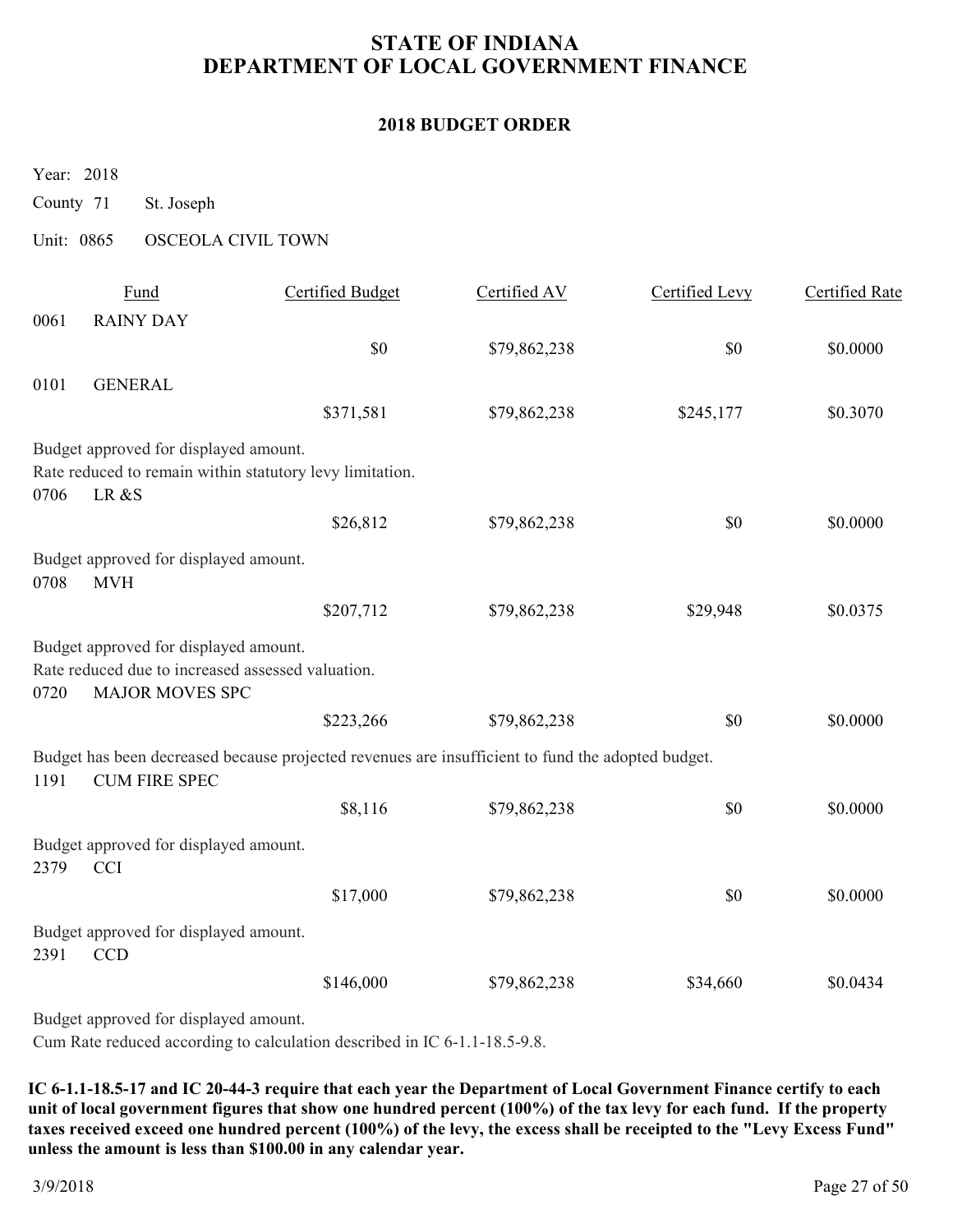### **2018 BUDGET ORDER**

Year: 2018

County 71 St. Joseph

Unit: 0865 OSCEOLA CIVIL TOWN

| <u>Fund</u> | Certified Budget | Certified AV       | Certified Levy | <b>Certified Rate</b> |
|-------------|------------------|--------------------|----------------|-----------------------|
|             |                  | <b>Unit Total:</b> | \$309,785      | \$0.3879              |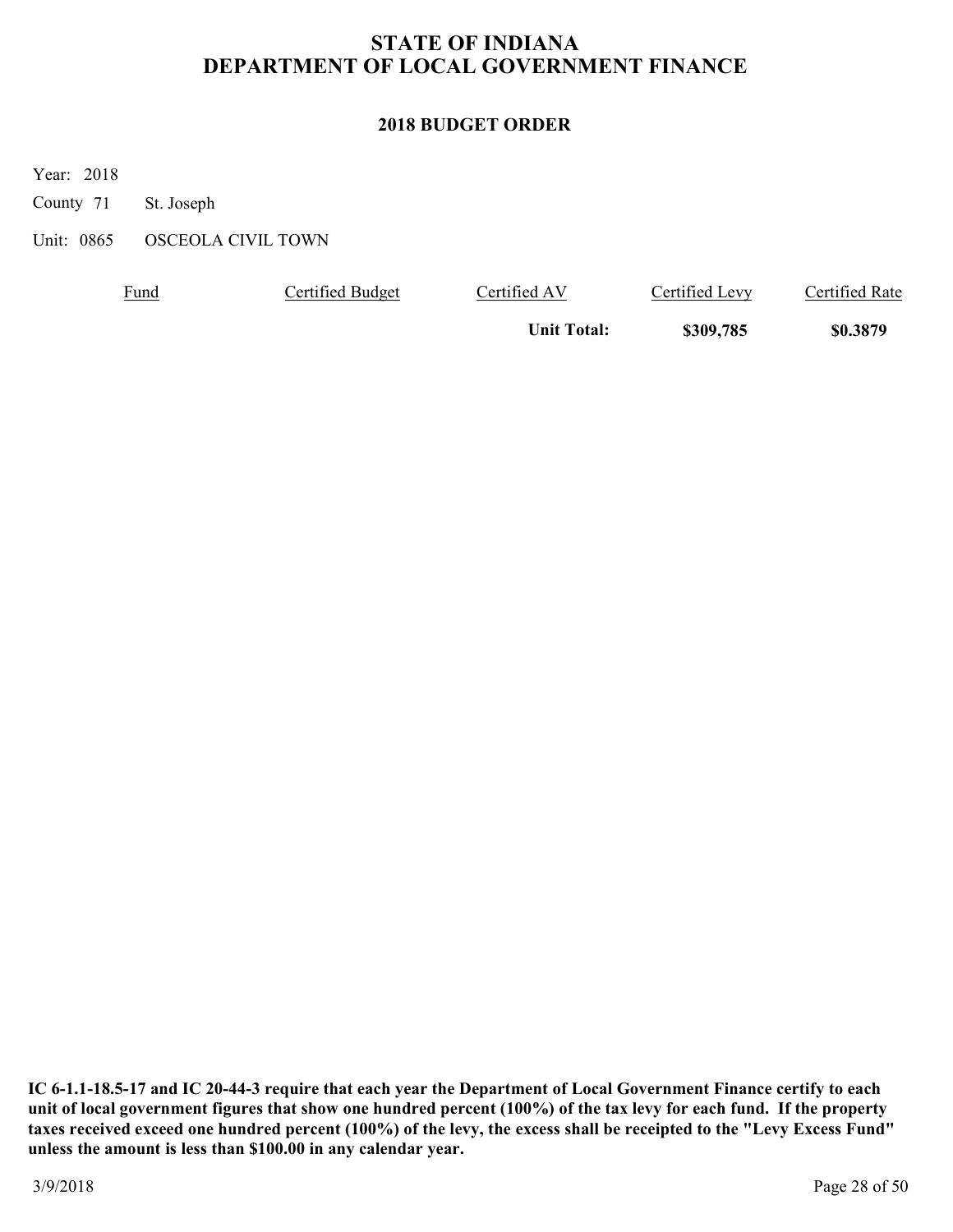### **2018 BUDGET ORDER**

|            | Year: 2018                                           |                                                                                                                                                                                |                    |                |                |
|------------|------------------------------------------------------|--------------------------------------------------------------------------------------------------------------------------------------------------------------------------------|--------------------|----------------|----------------|
| County 71  | St. Joseph                                           |                                                                                                                                                                                |                    |                |                |
| Unit: 0866 |                                                      | ROSELAND CIVIL TOWN                                                                                                                                                            |                    |                |                |
|            | Fund                                                 | <b>Certified Budget</b>                                                                                                                                                        | Certified AV       | Certified Levy | Certified Rate |
| 0101       | <b>GENERAL</b>                                       |                                                                                                                                                                                |                    |                |                |
|            |                                                      | \$280,226                                                                                                                                                                      | \$54,036,966       | \$193,182      | \$0.3575       |
| 0706       | LR &S                                                | Budget has been decreased because projected revenues are insufficient to fund the adopted budget.<br>Rate reduced due to increased assessed valuation.                         |                    |                |                |
|            |                                                      | \$20,399                                                                                                                                                                       | \$54,036,966       | \$0            | \$0.0000       |
| 0708       | <b>MVH</b>                                           | Budget has been decreased because projected revenues are insufficient to fund the adopted budget.                                                                              |                    |                |                |
|            |                                                      | \$158,575                                                                                                                                                                      | \$54,036,966       | \$55,550       | \$0.1028       |
| 1303       | Budget approved for displayed amount.<br><b>PARK</b> | Rate reduced due to increased assessed valuation.                                                                                                                              |                    |                |                |
|            |                                                      | \$70,964                                                                                                                                                                       | \$54,036,966       | \$55,604       | \$0.1029       |
| 2379       | <b>CCI</b>                                           | Budget has been decreased because projected revenues are insufficient to fund the adopted budget.<br>Rate reduced due to increased assessed valuation.                         |                    |                |                |
|            |                                                      | \$22,000                                                                                                                                                                       | \$54,036,966       | \$0            | \$0.0000       |
| 2391       | <b>CCD</b>                                           | Budget reduced due to advertising constraints.                                                                                                                                 |                    |                |                |
|            |                                                      | \$14,193                                                                                                                                                                       | \$54,036,966       | \$6,809        | \$0.0126       |
|            |                                                      | Budget has been decreased because projected revenues are insufficient to fund the adopted budget.<br>Cum Rate reduced according to calculation described in IC 6-1.1-18.5-9.8. |                    |                |                |
|            |                                                      |                                                                                                                                                                                | <b>Unit Total:</b> | \$311,145      | \$0.5758       |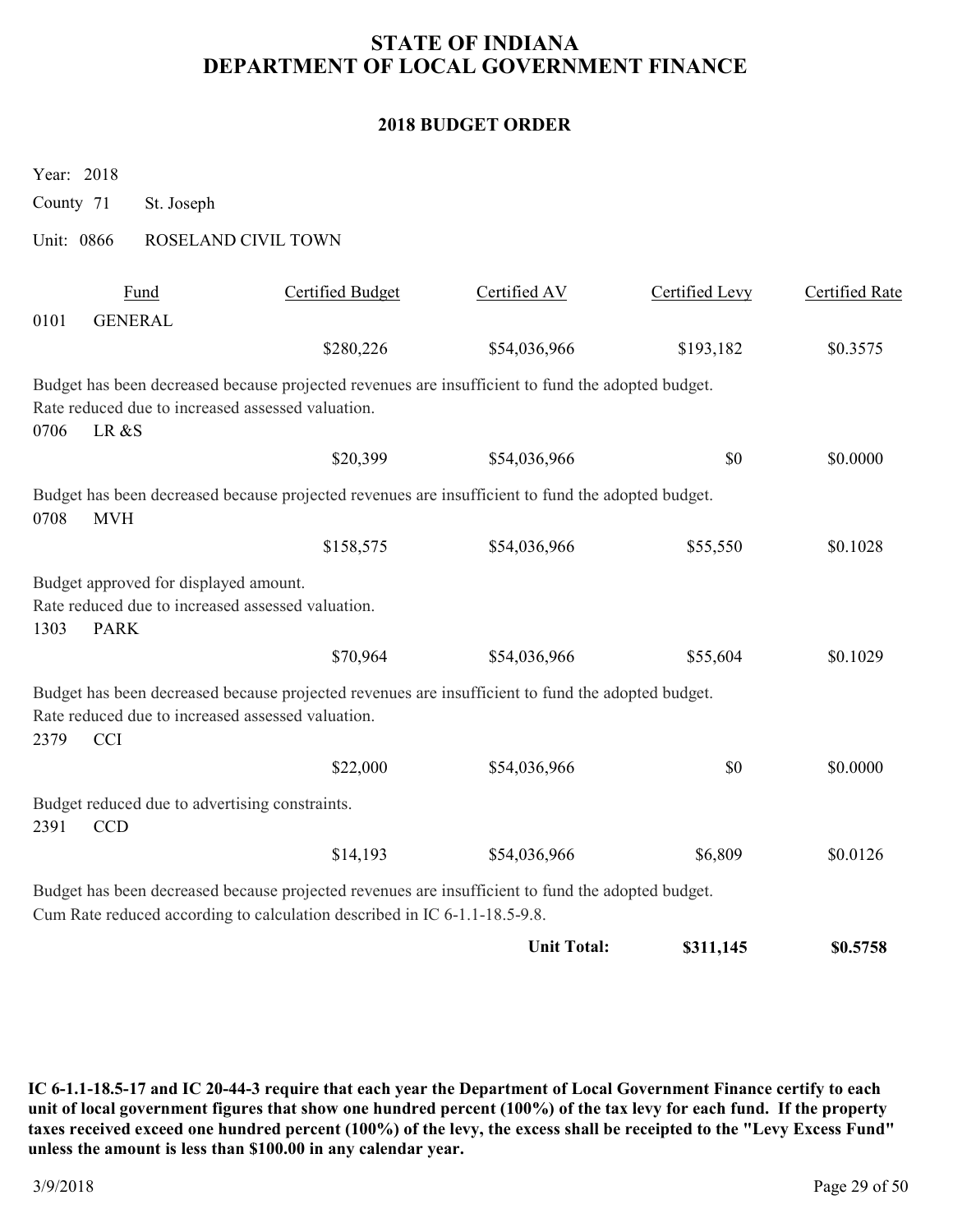### **2018 BUDGET ORDER**

| Year: 2018                                                                                                       |                                                                                                                                                               |              |                |                       |
|------------------------------------------------------------------------------------------------------------------|---------------------------------------------------------------------------------------------------------------------------------------------------------------|--------------|----------------|-----------------------|
| County 71<br>St. Joseph                                                                                          |                                                                                                                                                               |              |                |                       |
| Unit: 0867                                                                                                       | <b>WALKERTON CIVIL TOWN</b>                                                                                                                                   |              |                |                       |
| <b>Fund</b>                                                                                                      | <b>Certified Budget</b>                                                                                                                                       | Certified AV | Certified Levy | <b>Certified Rate</b> |
| <b>RAINY DAY</b><br>0061                                                                                         |                                                                                                                                                               |              |                |                       |
|                                                                                                                  | \$5,874                                                                                                                                                       | \$63,785,187 | \$0            | \$0.0000              |
| <b>GENERAL</b><br>0101                                                                                           | Budget has been decreased because projected revenues are insufficient to fund the adopted budget.                                                             |              |                |                       |
|                                                                                                                  | \$1,037,223                                                                                                                                                   | \$63,785,187 | \$747,754      | \$1.1723              |
| 0181<br><b>DEBT PAYMENT</b>                                                                                      | Budget has been decreased because projected revenues are insufficient to fund the adopted budget.<br>Rate reduced to remain within statutory levy limitation. |              |                |                       |
|                                                                                                                  | \$139,250                                                                                                                                                     | \$63,785,187 | \$0            | \$0.0000              |
| Budget approved for displayed amount.<br>0182<br>BOND#2                                                          |                                                                                                                                                               |              |                |                       |
|                                                                                                                  | \$154,110                                                                                                                                                     | \$63,785,187 | \$127,251      | \$0.1995              |
| Budget approved for displayed amount.<br>0706<br>LR &S                                                           | Rate reduced due to reduction of operating balance according to IC 6-1.1-17-22.                                                                               |              |                |                       |
|                                                                                                                  | \$35,000                                                                                                                                                      | \$63,785,187 | \$0            | \$0.0000              |
| Budget approved for displayed amount.<br>0708<br><b>MVH</b>                                                      |                                                                                                                                                               |              |                |                       |
|                                                                                                                  | \$200,509                                                                                                                                                     | \$63,785,187 | \$18,944       | \$0.0297              |
| Budget approved for displayed amount.<br>Rate reduced due to increased assessed valuation.<br>PARK & REC<br>1301 |                                                                                                                                                               |              |                |                       |
|                                                                                                                  | \$135,097                                                                                                                                                     | \$63,785,187 | \$124,955      | \$0.1959              |
| Budget approved for displayed amount.                                                                            |                                                                                                                                                               |              |                |                       |
|                                                                                                                  | Rate reduced to remain within statutory levy limitation.                                                                                                      |              |                |                       |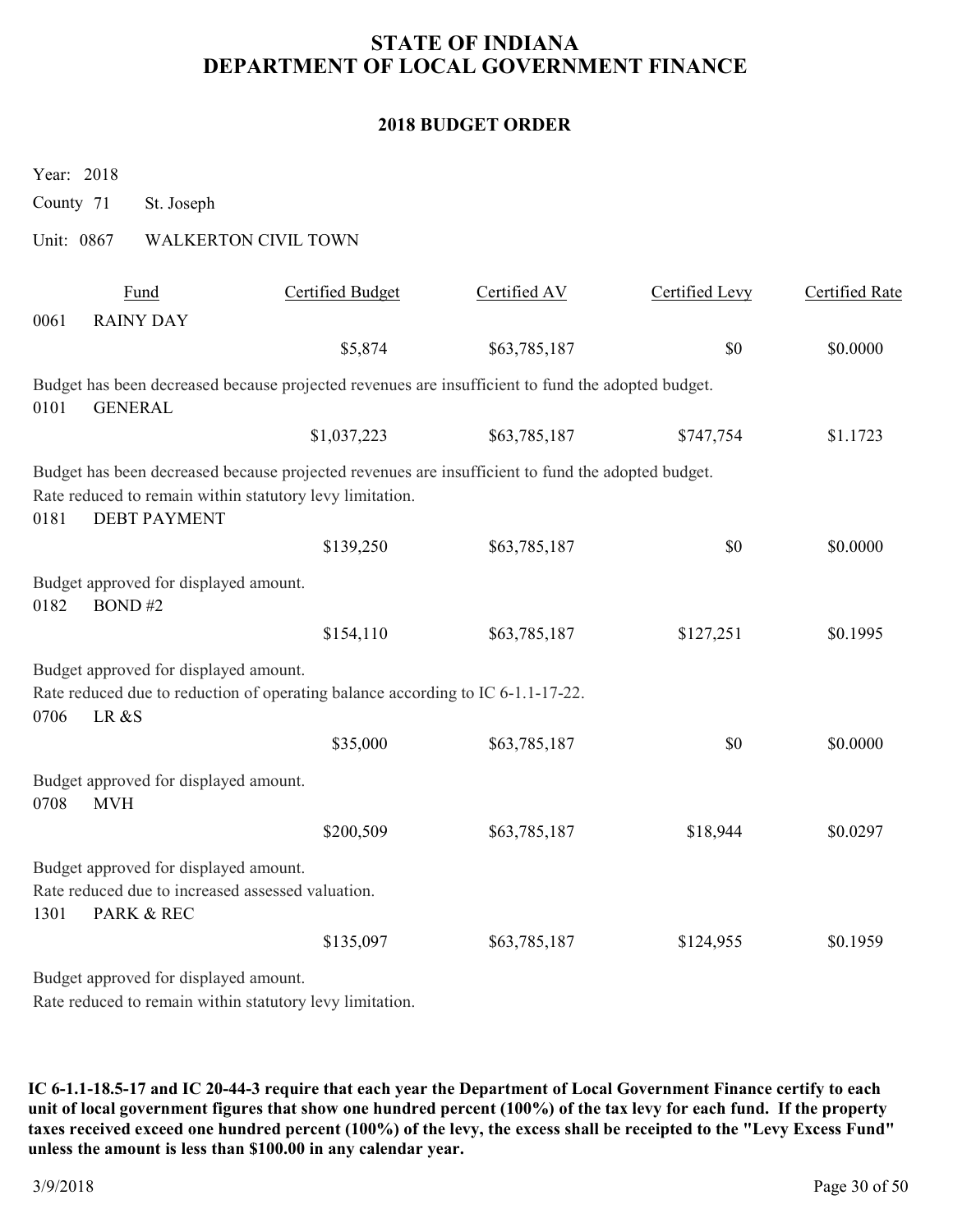#### **2018 BUDGET ORDER**

Year: 2018

County 71 St. Joseph

Unit: 0867 WALKERTON CIVIL TOWN

|      | Fund                                  | Certified Budget                                                                                    | Certified AV       | Certified Levy | <b>Certified Rate</b> |
|------|---------------------------------------|-----------------------------------------------------------------------------------------------------|--------------------|----------------|-----------------------|
| 1380 | <b>PARK BOND</b>                      |                                                                                                     |                    |                |                       |
|      |                                       | \$41,000                                                                                            | \$63,785,187       | \$20,730       | \$0.0325              |
|      | Budget approved for displayed amount. |                                                                                                     |                    |                |                       |
|      |                                       | Rate reduced due to reduction of operating balance according to IC 6-1.1-17-22.                     |                    |                |                       |
| 2379 | <b>CCI</b>                            |                                                                                                     |                    |                |                       |
|      |                                       | \$3,000                                                                                             | \$63,785,187       | \$0            | \$0.0000              |
|      | Budget approved for displayed amount. |                                                                                                     |                    |                |                       |
| 2391 | <b>CCD</b>                            |                                                                                                     |                    |                |                       |
|      |                                       | \$31,000                                                                                            | \$63,785,187       | \$30,170       | \$0.0473              |
|      | Budget approved for displayed amount. |                                                                                                     |                    |                |                       |
|      |                                       | Cum Rate reduced according to calculation described in IC 6-1.1-18.5-9.8.                           |                    |                |                       |
| 8604 | SP FIRE TER GEN                       |                                                                                                     |                    |                |                       |
|      |                                       | \$618,491                                                                                           | \$114,607,259      | \$416,139      | \$0.3631              |
|      | Budget approved for displayed amount. |                                                                                                     |                    |                |                       |
|      |                                       | Rate reduced to remain within statutory levy limitation.                                            |                    |                |                       |
| 8692 | SP FIRE TER EQU                       |                                                                                                     |                    |                |                       |
|      |                                       | \$52,000                                                                                            | \$114,607,259      | \$37,935       | \$0.0331              |
|      | Budget approved for displayed amount. |                                                                                                     |                    |                |                       |
|      |                                       | Cumulative fund rate cannot be increased over previous years rate until the fund is re-established. |                    |                |                       |
|      |                                       |                                                                                                     | <b>Unit Total:</b> | \$1,523,878    | \$2.0734              |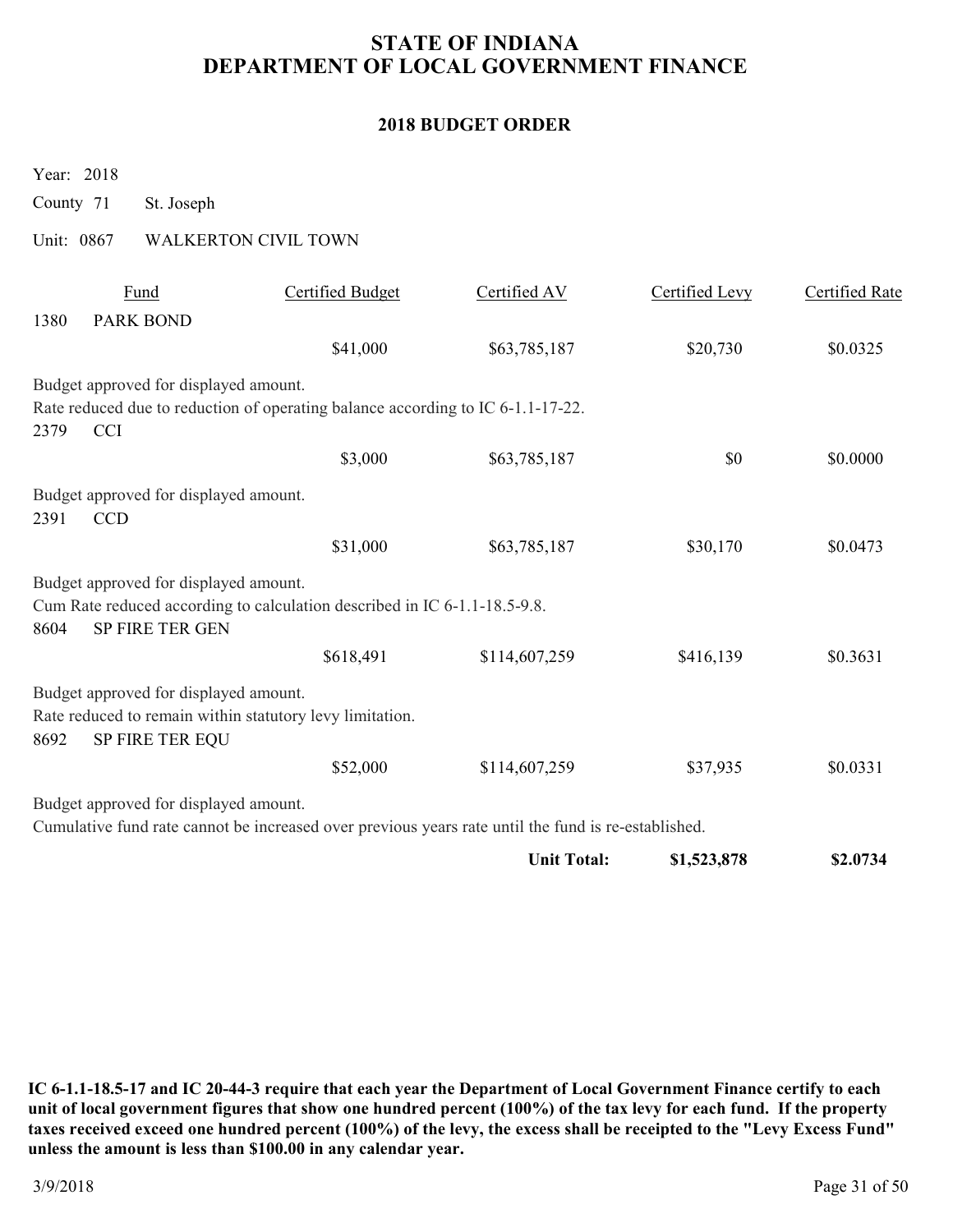#### **2018 BUDGET ORDER**

Year: 2018

County 71 St. Joseph

### Unit: 4805 NEW PRAIRIE UNITED SCHOOL CORPORATION

|      | Fund                                                                           | <b>Certified Budget</b>                                     | Certified AV  | Certified Levy | <b>Certified Rate</b> |
|------|--------------------------------------------------------------------------------|-------------------------------------------------------------|---------------|----------------|-----------------------|
| 0061 | <b>RAINY DAY</b>                                                               |                                                             |               |                |                       |
|      |                                                                                | \$0                                                         | \$327,507,827 | \$0            | \$0.0000              |
| 0101 | <b>GENERAL</b>                                                                 |                                                             |               |                |                       |
|      |                                                                                | \$0                                                         | \$327,507,827 | \$0            | \$0.0000              |
| 0180 | <b>DEBT SERVICE</b>                                                            |                                                             |               |                |                       |
|      |                                                                                | \$0                                                         | \$327,507,827 | \$237,443      | \$0.0725              |
| 0188 | Rate reduced due to increased assessed valuation.<br><b>EXEMPT DEBT SVC</b>    |                                                             |               |                |                       |
|      |                                                                                | \$0                                                         | \$327,507,827 | \$1,467,235    | \$0.4480              |
| 0189 | Rate reduced due to increased assessed valuation.<br><b>EX SCH PENS DEB</b>    |                                                             |               |                |                       |
|      |                                                                                | \$0                                                         | \$327,507,827 | \$34,716       | \$0.0106              |
| 0287 | Rate reduced due to increased assessed valuation.<br>REF DEBT POST09           |                                                             |               |                |                       |
|      |                                                                                | \$0                                                         | \$389,758,099 | \$295,826      | \$0.0759              |
| 1214 | <b>SCHOOL CPF</b>                                                              | Rate reduced due to overestimate of necessary expenditures. |               |                |                       |
|      |                                                                                | \$0                                                         | \$327,507,827 | \$1,003,811    | \$0.3065              |
| 6301 | Rate adjusted for school pension levy.<br><b>TRANSPORTATION</b>                |                                                             |               |                |                       |
|      |                                                                                | \$0                                                         | \$327,507,827 | \$767,678      | \$0.2344              |
| 6302 | Rate reduced due to application of levy excess fund.<br><b>BUS REPLACEMENT</b> |                                                             |               |                |                       |
|      |                                                                                | \$0                                                         | \$327,507,827 | \$158,186      | \$0.0483              |
|      |                                                                                |                                                             |               |                |                       |

Rate reduced to remain within statutory levy limitation.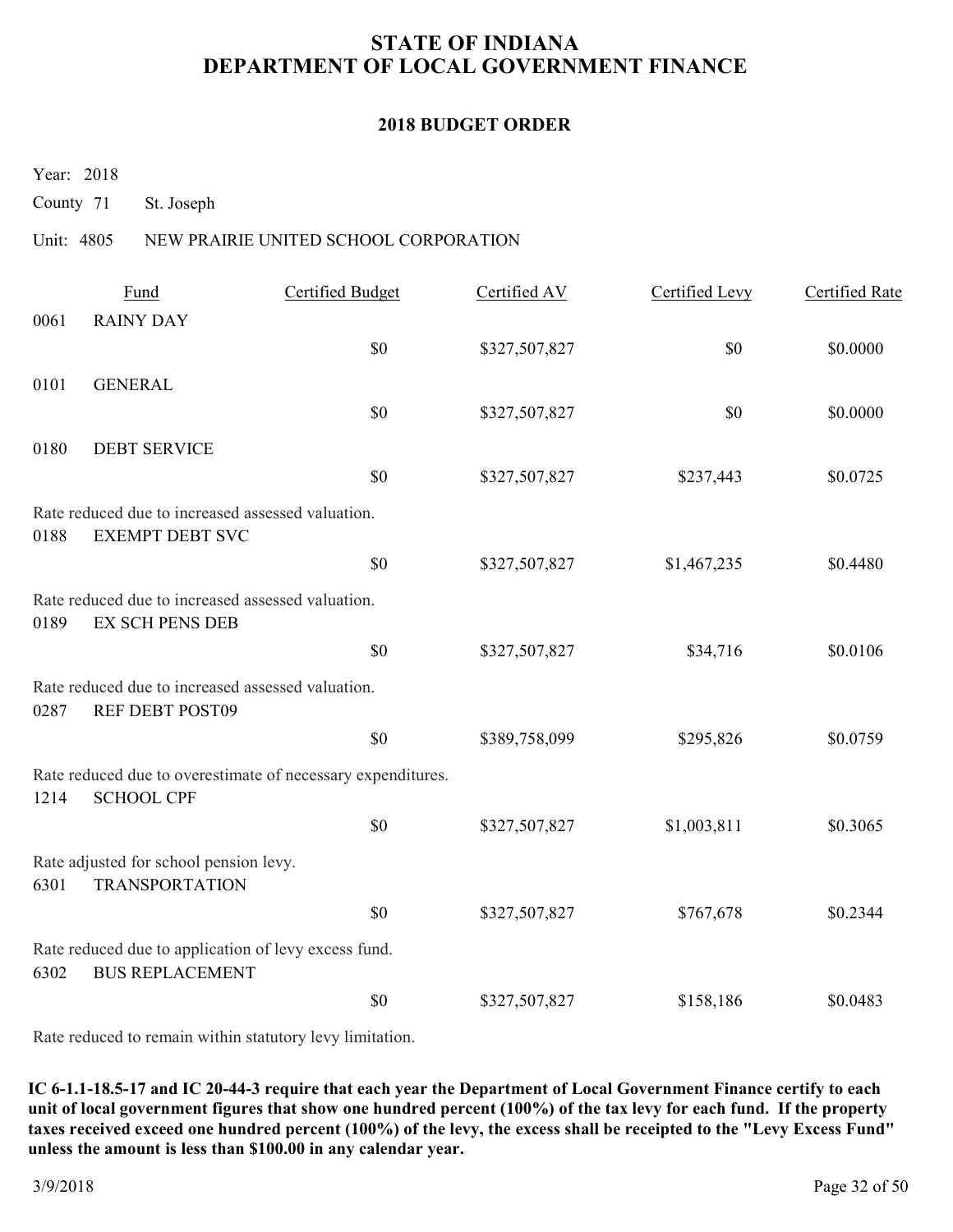### **2018 BUDGET ORDER**

Year: 2018

County 71 St. Joseph

Unit: 4805 NEW PRAIRIE UNITED SCHOOL CORPORATION

| <b>Fund</b> | Certified Budget | Certified AV       | Certified Levy | Certified Rate |
|-------------|------------------|--------------------|----------------|----------------|
|             |                  | <b>Unit Total:</b> | \$3,964,895    | \$1.1962       |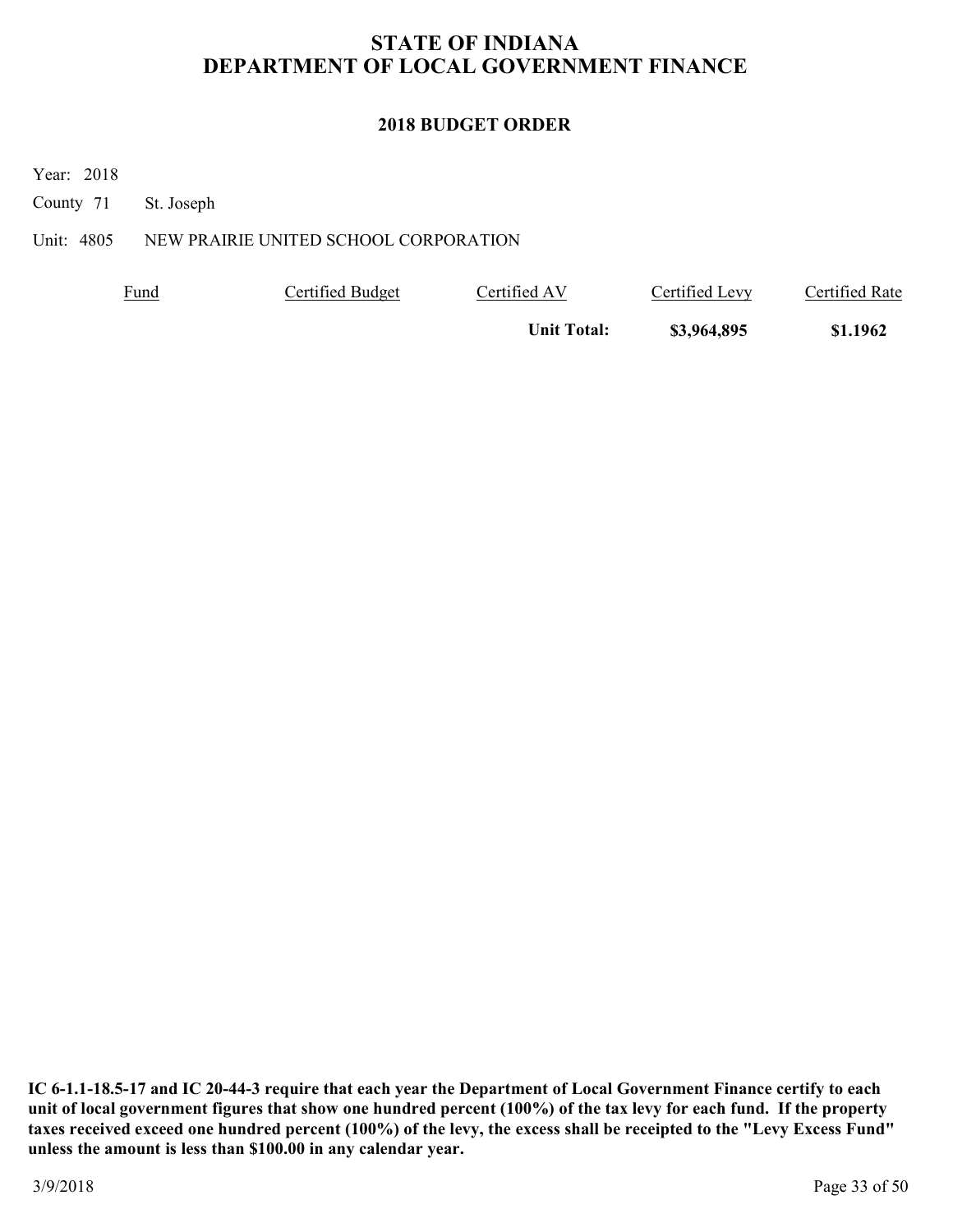### **2018 BUDGET ORDER**

Year: 2018

County 71 St. Joseph

### Unit: 7150 JOHN GLENN SCHOOL CORPORATION

|      | Fund                                                            | <b>Certified Budget</b>                                                                           | Certified AV  | <b>Certified Levy</b> | <b>Certified Rate</b> |
|------|-----------------------------------------------------------------|---------------------------------------------------------------------------------------------------|---------------|-----------------------|-----------------------|
| 0061 | <b>RAINY DAY</b>                                                |                                                                                                   |               |                       |                       |
|      |                                                                 | \$200,000                                                                                         | \$264,567,130 | \$0                   | \$0.0000              |
|      | Budget approved for displayed amount.                           |                                                                                                   |               |                       |                       |
| 0101 | <b>GENERAL</b>                                                  |                                                                                                   |               |                       |                       |
|      |                                                                 | \$12,693,585                                                                                      | \$264,567,130 | \$0                   | \$0.0000              |
| 0180 | <b>DEBT SERVICE</b>                                             | Budget has been decreased because projected revenues are insufficient to fund the adopted budget. |               |                       |                       |
|      |                                                                 | \$467,270                                                                                         | \$264,567,130 | \$291,024             | \$0.1100              |
| 0188 | Budget approved for displayed amount.<br><b>EXEMPT DEBT SVC</b> | Rate reduced due to reduction of operating balance according to IC 6-1.1-17-22.                   |               |                       |                       |
|      |                                                                 | \$1,636,000                                                                                       | \$264,567,130 | \$862,489             | \$0.3260              |
| 0189 | Budget approved for displayed amount.<br><b>EX SCH PENS DEB</b> | Rate reduced due to reduction of operating balance according to IC 6-1.1-17-22.                   |               |                       |                       |
|      |                                                                 | \$102,102                                                                                         | \$264,567,130 | \$57,411              | \$0.0217              |
| 1214 | Budget approved for displayed amount.<br><b>SCHOOL CPF</b>      | Rate reduced due to reduction of operating balance according to IC 6-1.1-17-22.                   |               |                       |                       |
|      |                                                                 | \$1,344,165                                                                                       | \$264,567,130 | \$726,501             | \$0.2746              |
| 6301 | Budget approved for displayed amount.<br><b>TRANSPORTATION</b>  | Rate reduced due to reduction of operating balance based on Allocations for Future Projects.      |               |                       |                       |
|      |                                                                 | \$936,750                                                                                         | \$264,567,130 | \$498,974             | \$0.1886              |
|      | Budget approved for displayed amount.                           |                                                                                                   |               |                       |                       |

Rate reduced to remain within statutory levy limitation.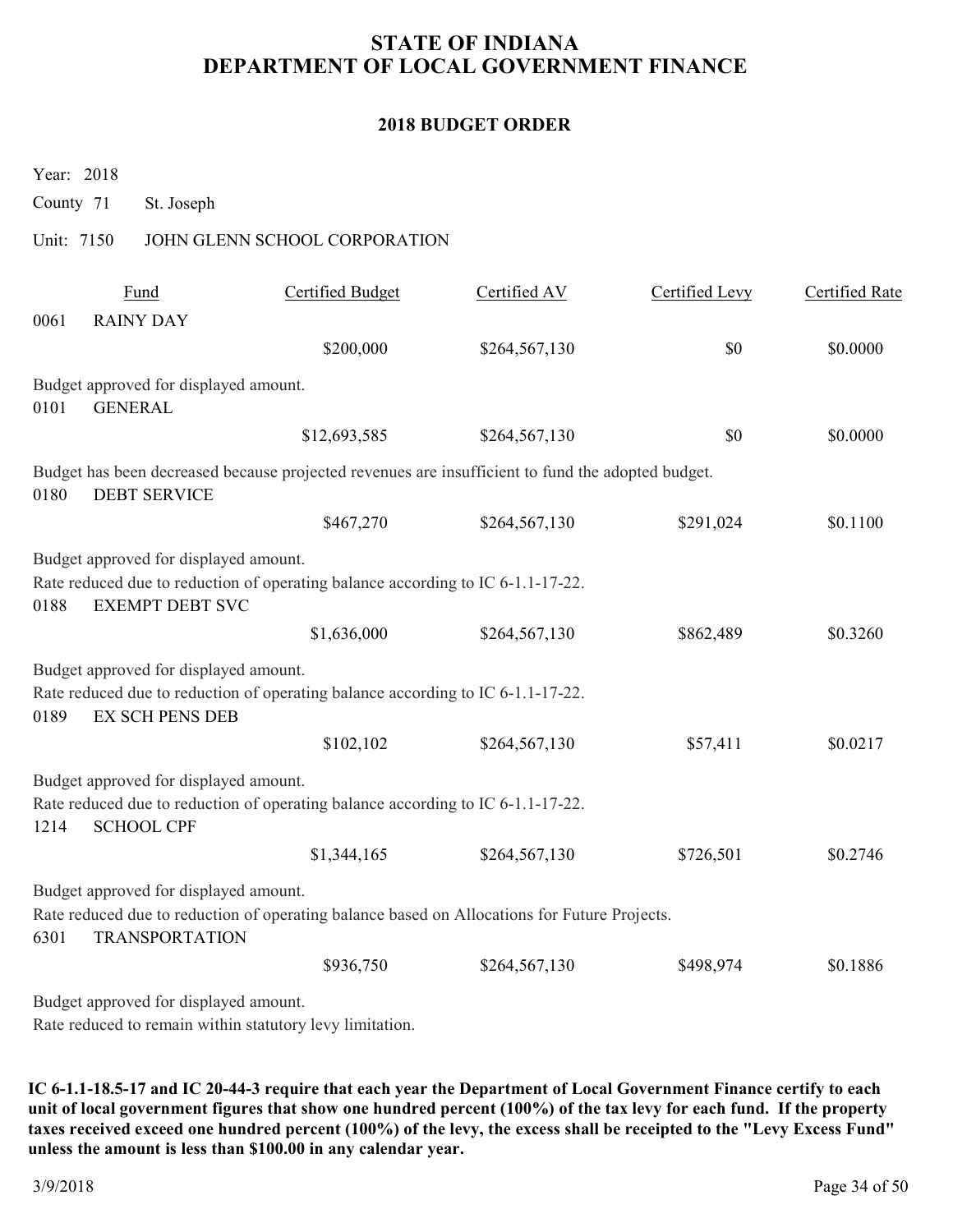### **2018 BUDGET ORDER**

Year: 2018

County 71 St. Joseph

#### Unit: 7150 JOHN GLENN SCHOOL CORPORATION

|      | <u>Fund</u>            | Certified Budget | Certified AV  | Certified Levy | Certified Rate |
|------|------------------------|------------------|---------------|----------------|----------------|
| 6302 | <b>BUS REPLACEMENT</b> |                  |               |                |                |
|      |                        | \$297,492        | \$264,567,130 | \$121,172      | \$0.0458       |

Budget has been decreased because projected revenues are insufficient to fund the adopted budget. Rate adjusted for school pension levy.

Unit Total: \$2,557,571 \$0.9667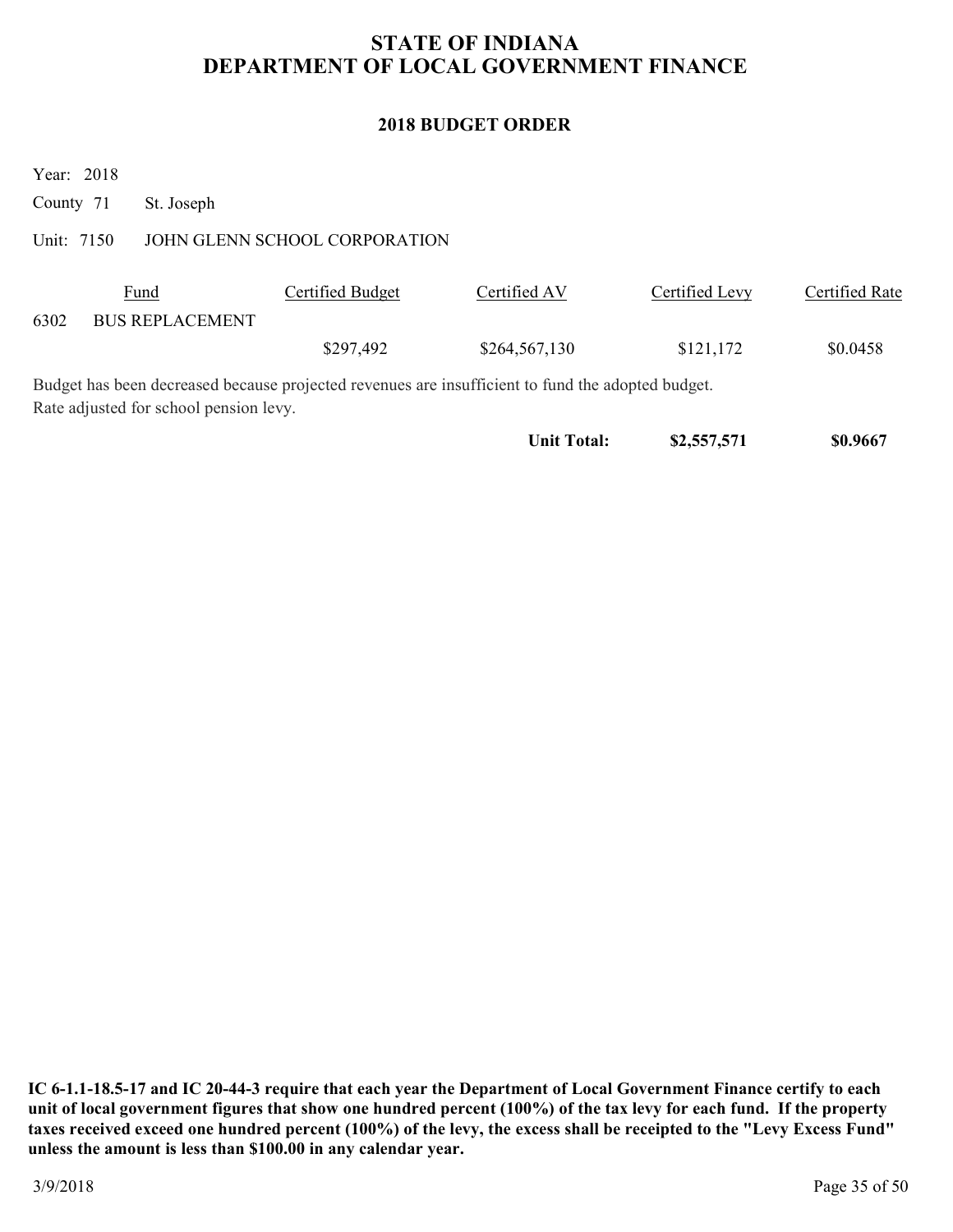#### **2018 BUDGET ORDER**

Year: 2018

County 71 St. Joseph

### Unit: 7175 PENN-HARRIS-MADISON-SCHOOL CORPORATION

|      | Fund                                                            | <b>Certified Budget</b>                                                                                                                                       | Certified AV    | Certified Levy | Certified Rate |
|------|-----------------------------------------------------------------|---------------------------------------------------------------------------------------------------------------------------------------------------------------|-----------------|----------------|----------------|
| 0061 | <b>RAINY DAY</b>                                                |                                                                                                                                                               |                 |                |                |
|      |                                                                 | \$200,000                                                                                                                                                     | \$2,638,834,582 | \$0            | \$0.0000       |
|      | Budget approved for displayed amount.                           |                                                                                                                                                               |                 |                |                |
| 0101 | <b>GENERAL</b>                                                  |                                                                                                                                                               |                 |                |                |
|      |                                                                 | \$73,065,649                                                                                                                                                  | \$2,638,834,582 | \$0            | \$0.0000       |
| 0180 | Budget approved for displayed amount.<br><b>DEBT SERVICE</b>    |                                                                                                                                                               |                 |                |                |
|      |                                                                 | \$7,450,280                                                                                                                                                   | \$2,638,834,582 | \$6,335,842    | \$0.2401       |
| 0188 | <b>EXEMPT DEBT SVC</b>                                          | Budget has been reduced and approved for the displayed amt.<br>Rate reduced due to overestimate of necessary expenditures.<br>\$778,000                       | \$2,638,834,582 | \$2,752,304    | \$0.1043       |
| 0189 | Budget approved for displayed amount.<br><b>EX SCH PENS DEB</b> | Rate and/or levy increased to provide necessary funds for debt obligations in current year.                                                                   |                 |                |                |
|      |                                                                 | \$803,437                                                                                                                                                     | \$2,638,834,582 | \$741,513      | \$0.0281       |
| 0608 | Budget approved for displayed amount.<br>HISTORICAL SOC.        | Rate reduced due to underestimate of miscellaneous revenue.                                                                                                   |                 |                |                |
|      |                                                                 | \$144,133                                                                                                                                                     | \$2,638,834,582 | \$131,942      | \$0.0050       |
| 1214 | <b>SCHOOL CPF</b>                                               | Budget has been decreased because projected revenues are insufficient to fund the adopted budget.<br>Rate reduced to remain within statutory levy limitation. |                 |                |                |
|      |                                                                 | \$7,589,016                                                                                                                                                   | \$2,638,834,582 | \$6,816,110    | \$0.2583       |
|      |                                                                 |                                                                                                                                                               |                 |                |                |

Budget has been decreased because projected revenues are insufficient to fund the adopted budget. Cum Rate reduced according to calculation described in IC 6-1.1-18.5-9.8.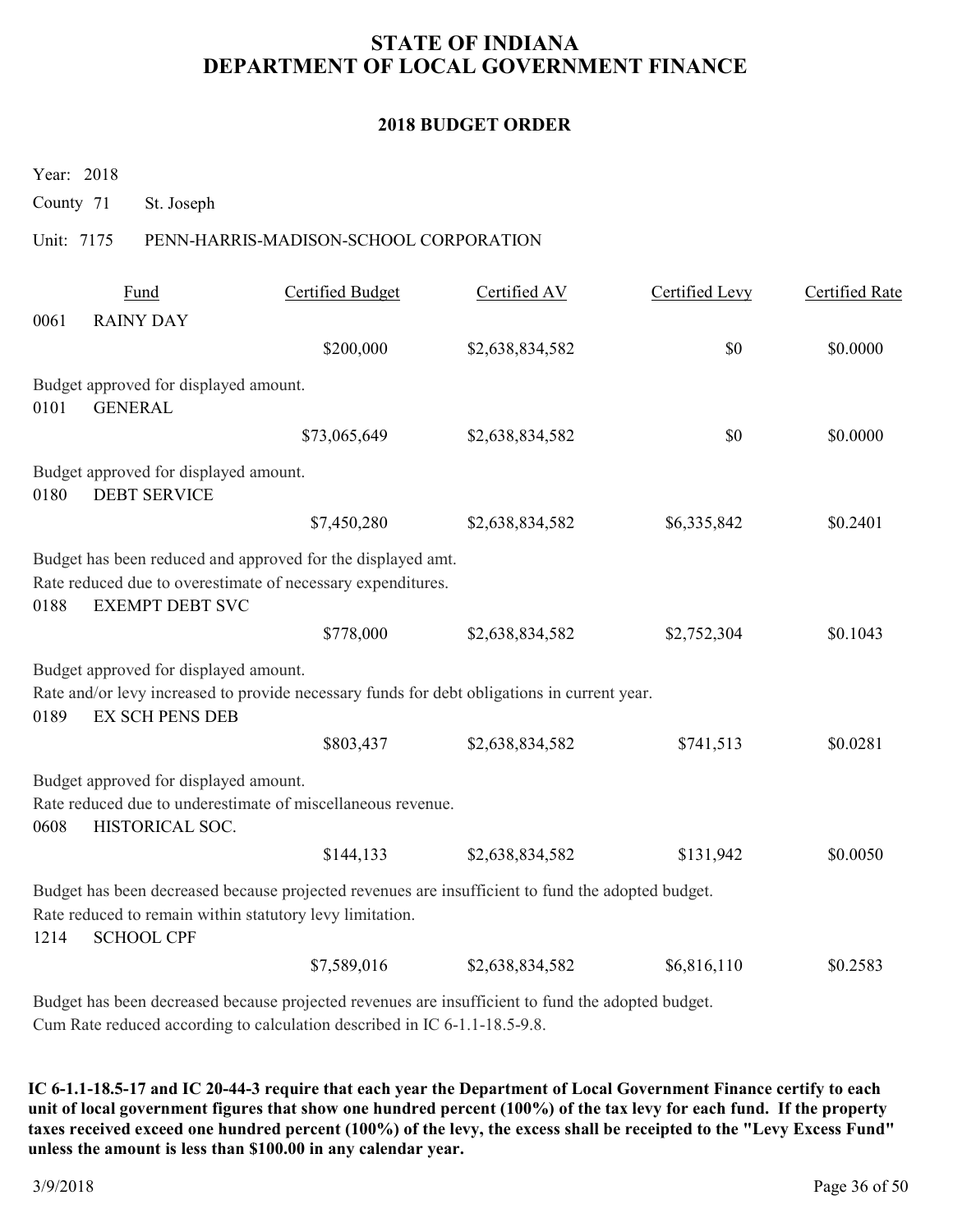### **2018 BUDGET ORDER**

| County 71              |      | St. Joseph                                                                                                                  |                                        |                                                                                                                      |                |                |
|------------------------|------|-----------------------------------------------------------------------------------------------------------------------------|----------------------------------------|----------------------------------------------------------------------------------------------------------------------|----------------|----------------|
| Unit: 7175             |      |                                                                                                                             | PENN-HARRIS-MADISON-SCHOOL CORPORATION |                                                                                                                      |                |                |
| 2016                   | Fund | <b>ART INSTITUTE</b>                                                                                                        | Certified Budget                       | Certified AV                                                                                                         | Certified Levy | Certified Rate |
|                        |      |                                                                                                                             | \$146,036                              | \$2,638,834,582                                                                                                      | \$131,942      | \$0.0050       |
| Rate Approved.<br>6301 |      | <b>TRANSPORTATION</b>                                                                                                       | \$6,332,348                            | Budget has been decreased because projected revenues are insufficient to fund the adopted budget.<br>\$2,638,834,582 | \$6,499,450    | \$0.2463       |
| 6302                   |      | Budget approved for displayed amount.<br>Rate reduced to remain within statutory levy limitation.<br><b>BUS REPLACEMENT</b> |                                        |                                                                                                                      |                |                |
|                        |      |                                                                                                                             | \$637,421                              | \$2,638,834,582                                                                                                      | \$540,961      | \$0.0205       |
|                        |      | Rate adjusted for school pension levy.                                                                                      |                                        | Budget has been decreased because projected revenues are insufficient to fund the adopted budget.                    |                |                |
|                        |      |                                                                                                                             |                                        | <b>Unit Total:</b>                                                                                                   | \$23,950,064   | \$0.9076       |

**IC 6-1.1-18.5-17 and IC 20-44-3 require that each year the Department of Local Government Finance certify to each unit of local government figures that show one hundred percent (100%) of the tax levy for each fund. If the property taxes received exceed one hundred percent (100%) of the levy, the excess shall be receipted to the "Levy Excess Fund" unless the amount is less than \$100.00 in any calendar year.**

Year: 2018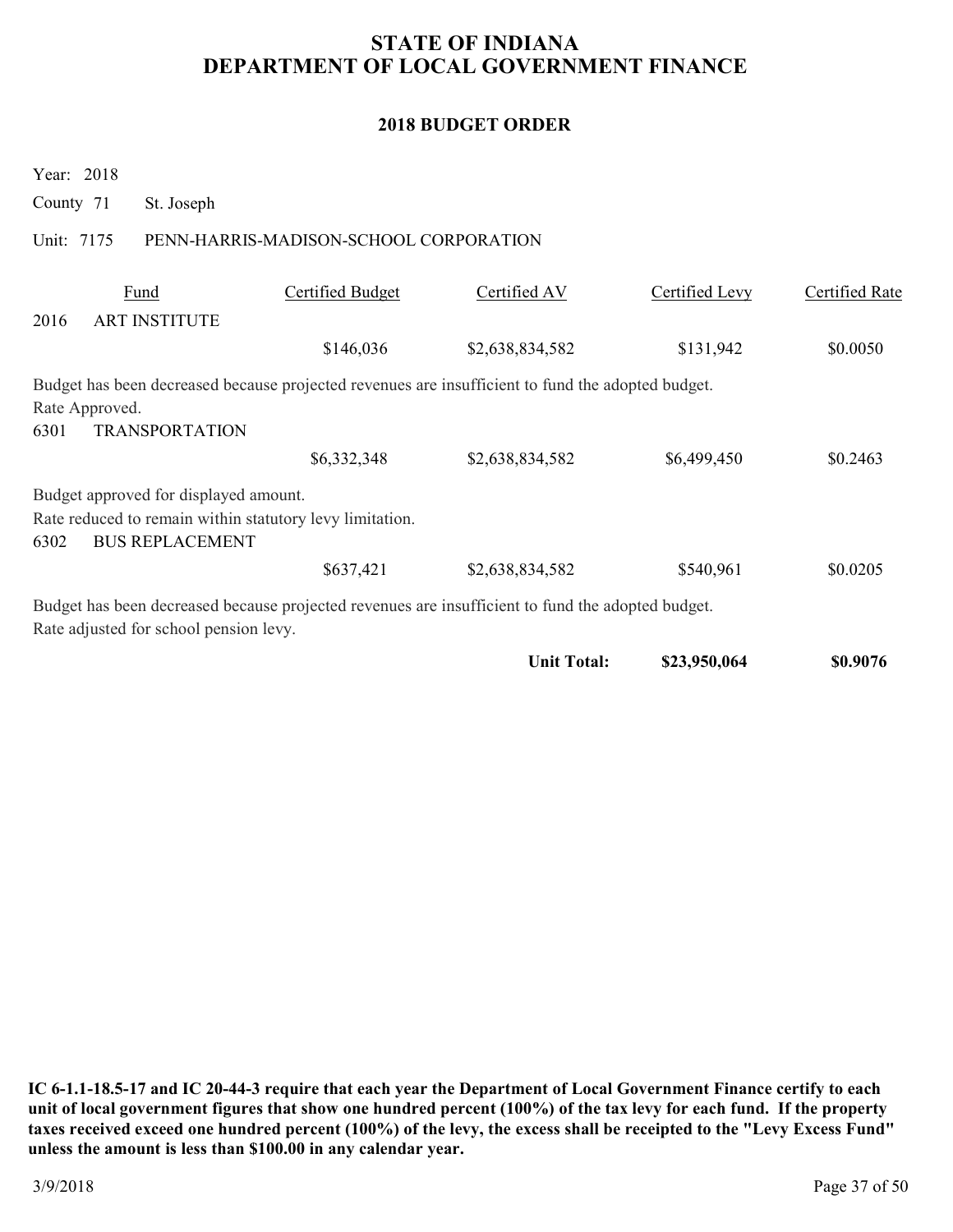### **2018 BUDGET ORDER**

| County 71  | St. Joseph                                                                                                             |                                                                                                                                                               |               |                |                       |
|------------|------------------------------------------------------------------------------------------------------------------------|---------------------------------------------------------------------------------------------------------------------------------------------------------------|---------------|----------------|-----------------------|
| Unit: 7200 |                                                                                                                        | MISHAWAKA CITY SCHOOL CORPORATION                                                                                                                             |               |                |                       |
|            | Fund<br><b>REF SCH POST09</b>                                                                                          | <b>Certified Budget</b>                                                                                                                                       | Certified AV  | Certified Levy | <b>Certified Rate</b> |
| 0022       |                                                                                                                        | \$1,641,676                                                                                                                                                   | \$701,113,056 | \$1,706,509    | \$0.2434              |
| 0101       | Rate reduced to remain within statutory levy limitation.<br><b>GENERAL</b>                                             | Budget has been decreased because projected revenues are insufficient to fund the adopted budget.                                                             |               |                |                       |
|            |                                                                                                                        | \$39,154,666                                                                                                                                                  | \$692,568,397 | \$0            | \$0.0000              |
| 0180       | <b>DEBT SERVICE</b>                                                                                                    | Budget has been decreased because projected revenues are insufficient to fund the adopted budget.                                                             |               |                |                       |
|            |                                                                                                                        | \$624,108                                                                                                                                                     | \$692,568,397 | \$553,362      | \$0.0799              |
| 0188       | <b>EXEMPT DEBT SVC</b>                                                                                                 | Budget has been reduced and approved for the displayed amt.<br>Rate reduced due to reduction of operating balance according to IC 6-1.1-17-22.<br>\$5,676,749 |               |                | \$0.8182              |
|            |                                                                                                                        |                                                                                                                                                               | \$692,568,397 | \$5,666,595    |                       |
| 0287       | Budget approved for displayed amount.<br>Underestimate of taxes to be collected. Rate reduced.<br>REF DEBT POST09      |                                                                                                                                                               |               |                |                       |
|            |                                                                                                                        | \$587,000                                                                                                                                                     | \$701,113,056 | \$667,460      | \$0.0952              |
| 0608       | HISTORICAL SOC.                                                                                                        |                                                                                                                                                               |               |                |                       |
|            |                                                                                                                        | \$62,350                                                                                                                                                      | \$692,568,397 | \$34,628       | \$0.0050              |
| 1214       | Budget approved for displayed amount.<br>Rate reduced to remain within statutory levy limitation.<br><b>SCHOOL CPF</b> |                                                                                                                                                               |               |                |                       |
|            |                                                                                                                        | \$2,271,212                                                                                                                                                   | \$692,568,397 | \$2,387,283    | \$0.3447              |
|            |                                                                                                                        |                                                                                                                                                               |               |                |                       |

Budget has been decreased because projected revenues are insufficient to fund the adopted budget. Cum Rate reduced according to calculation described in IC 6-1.1-18.5-9.8.

**IC 6-1.1-18.5-17 and IC 20-44-3 require that each year the Department of Local Government Finance certify to each unit of local government figures that show one hundred percent (100%) of the tax levy for each fund. If the property taxes received exceed one hundred percent (100%) of the levy, the excess shall be receipted to the "Levy Excess Fund" unless the amount is less than \$100.00 in any calendar year.**

Year: 2018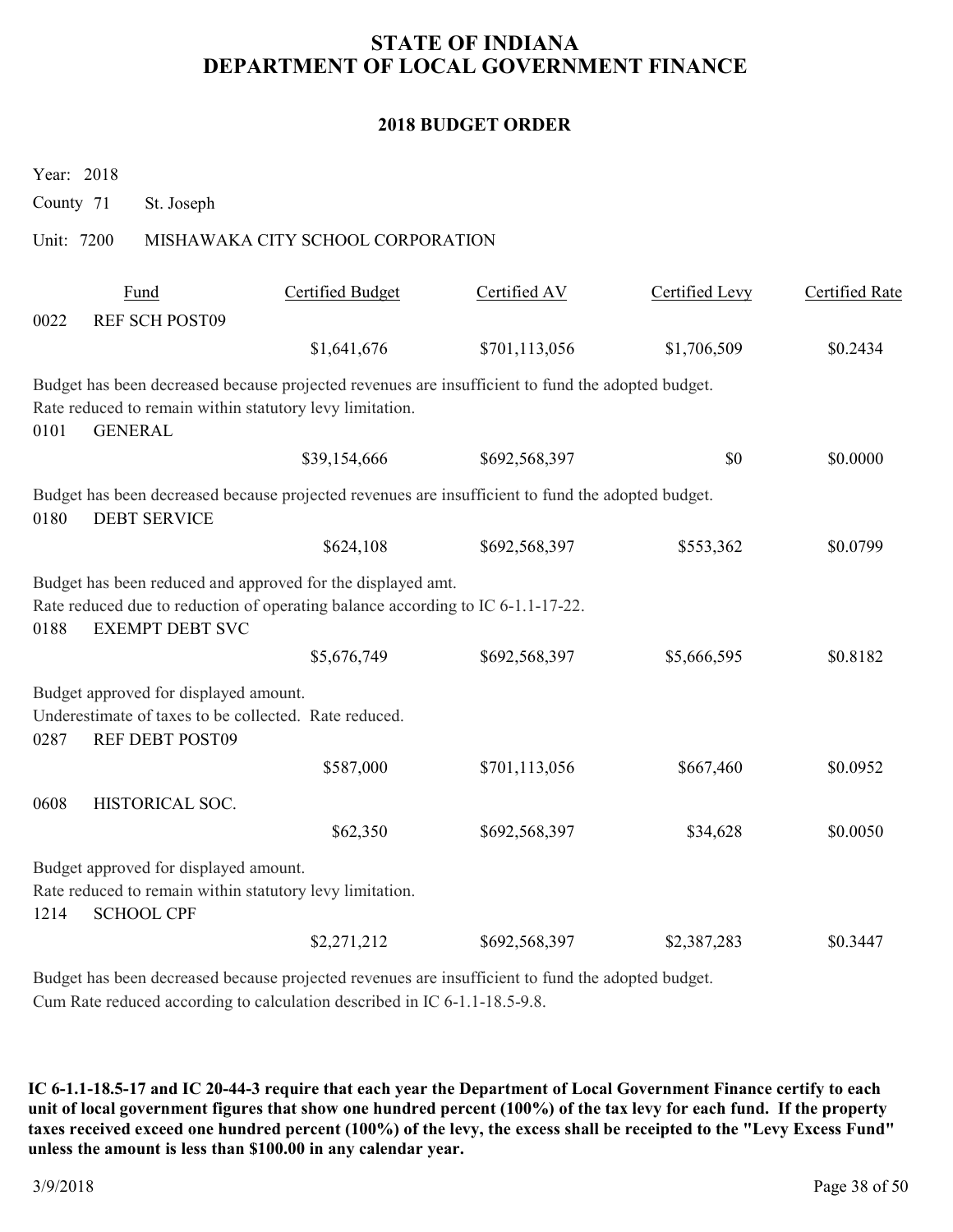### **2018 BUDGET ORDER**

Year: 2018

County 71 St. Joseph

### Unit: 7200 MISHAWAKA CITY SCHOOL CORPORATION

|      | Fund                                                                                              | Certified Budget | Certified AV  | Certified Levy | Certified Rate |
|------|---------------------------------------------------------------------------------------------------|------------------|---------------|----------------|----------------|
| 6301 | <b>TRANSPORTATION</b>                                                                             |                  |               |                |                |
|      |                                                                                                   | \$830,290        | \$692,568,397 | \$591,453      | \$0.0854       |
|      | Budget approved for displayed amount.                                                             |                  |               |                |                |
|      | Rate reduced to remain within statutory levy limitation.                                          |                  |               |                |                |
| 6302 | <b>BUS REPLACEMENT</b>                                                                            |                  |               |                |                |
|      |                                                                                                   | \$124,127        | \$692,568,397 | \$98,345       | \$0.0142       |
|      | Budget has been decreased because projected revenues are insufficient to fund the adopted budget. |                  |               |                |                |
|      | Rate reduced to remain within statutory levy limitation.                                          |                  |               |                |                |

| Unit Total: | \$11,705,635 | \$1.6860 |
|-------------|--------------|----------|
|-------------|--------------|----------|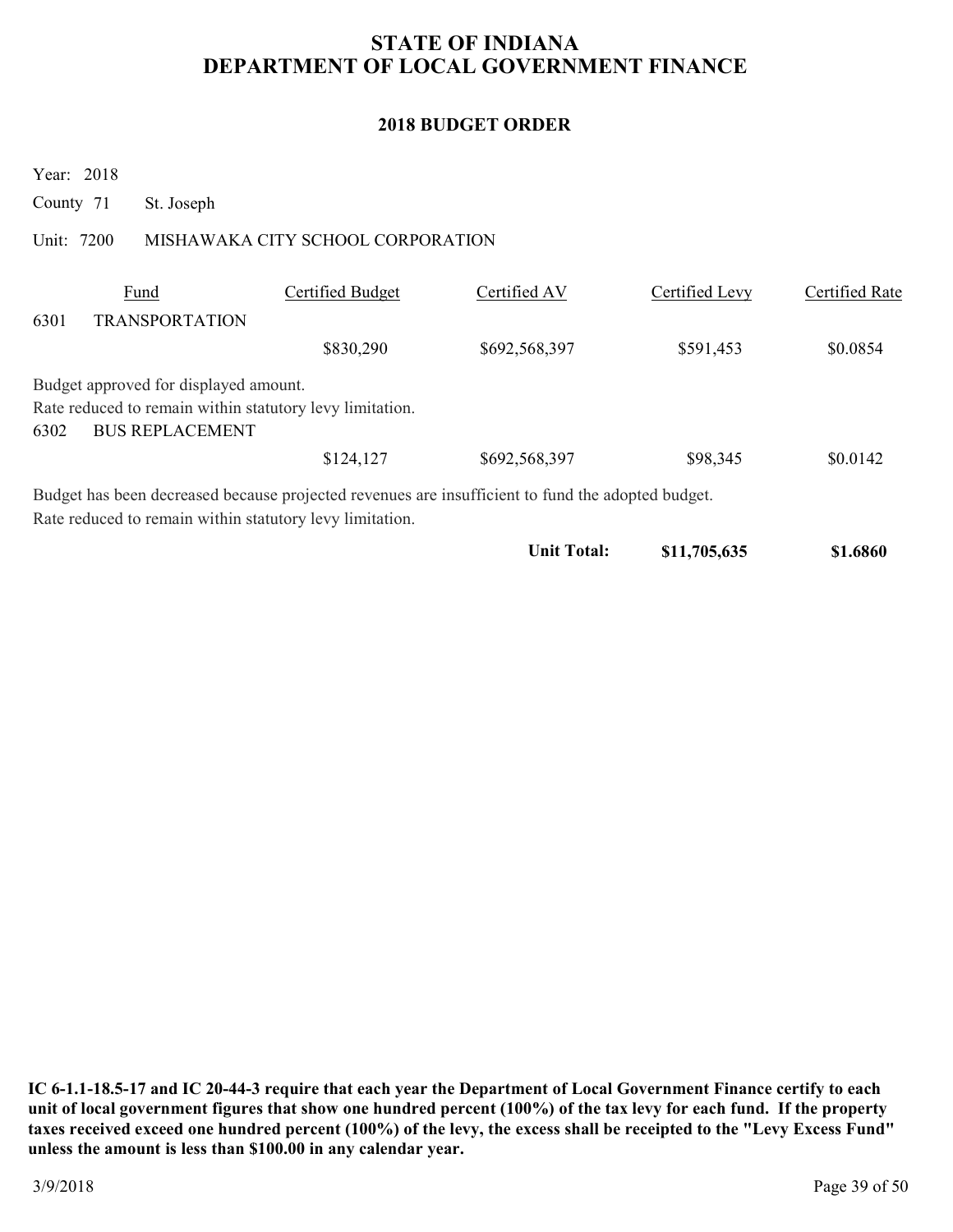#### **2018 BUDGET ORDER**

Year: 2018

County 71 St. Joseph

#### Unit: 7205 SOUTH BEND COMMUNITY SCHOOL CORPORATION

|      | Fund                                                            | <b>Certified Budget</b>                                                         | Certified AV    | Certified Levy | Certified Rate |
|------|-----------------------------------------------------------------|---------------------------------------------------------------------------------|-----------------|----------------|----------------|
| 0101 | <b>GENERAL</b>                                                  |                                                                                 |                 |                |                |
|      |                                                                 | \$129,490,603                                                                   | \$4,420,003,529 | \$0            | \$0.0000       |
|      | Budget approved for displayed amount.                           |                                                                                 |                 |                |                |
| 0180 | <b>DEBT SERVICE</b>                                             |                                                                                 |                 |                |                |
|      |                                                                 | \$1,215,065                                                                     | \$4,420,003,529 | \$928,201      | \$0.0210       |
|      | Budget approved for displayed amount.                           |                                                                                 |                 |                |                |
| 0188 | <b>EXEMPT DEBT SVC</b>                                          | Rate reduced due to reduction of operating balance according to IC 6-1.1-17-22. |                 |                |                |
|      |                                                                 | \$17,976,788                                                                    | \$4,420,003,529 | \$16,035,773   | \$0.3628       |
| 0189 | Budget approved for displayed amount.<br><b>EX SCH PENS DEB</b> | Rate reduced due to reduction of operating balance according to IC 6-1.1-17-22. |                 |                |                |
|      |                                                                 | \$3,008,563                                                                     | \$4,420,003,529 | \$3,288,483    | \$0.0744       |
| 0608 | Budget approved for displayed amount.<br>HISTORICAL SOC.        | Rate reduced due to reduction of operating balance according to IC 6-1.1-17-22. |                 |                |                |
|      |                                                                 | \$177,873                                                                       | \$4,420,003,529 | \$221,000      | \$0.0050       |
| 1214 | Budget approved for displayed amount.<br><b>SCHOOL CPF</b>      | Rate reduced to remain within statutory levy limitation.                        |                 |                |                |
|      |                                                                 | \$15,551,758                                                                    | \$4,420,003,529 | \$13,582,671   | \$0.3073       |
| 2016 | Rate adjusted for school pension levy.<br><b>ART INSTITUTE</b>  | Budget has been reduced and approved for the displayed amt.                     |                 |                |                |
|      |                                                                 | \$177,873                                                                       | \$4,420,003,529 | \$221,000      | \$0.0050       |
|      |                                                                 |                                                                                 |                 |                |                |

Budget approved for displayed amount.

Rate reduced to remain within statutory levy limitation.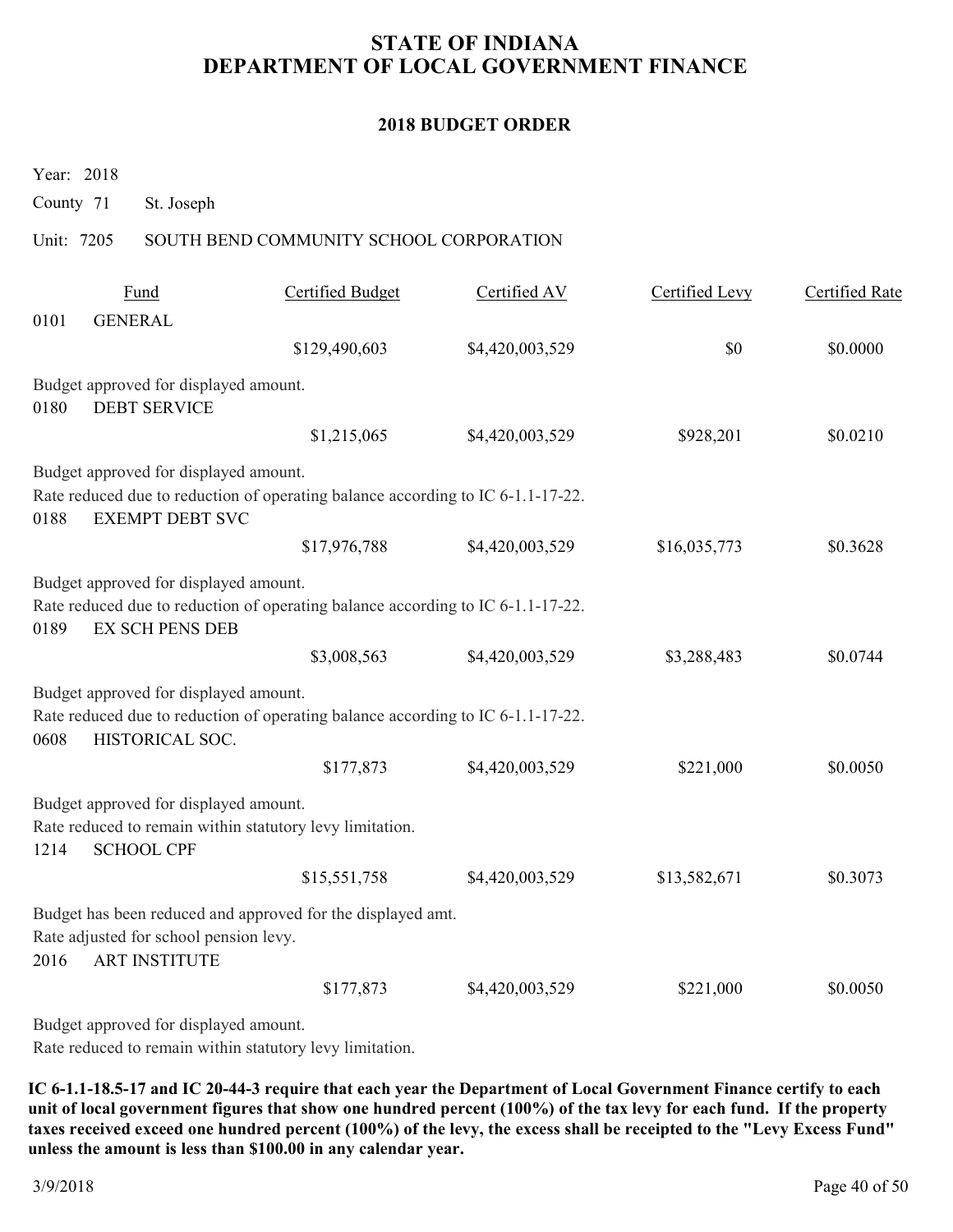### **2018 BUDGET ORDER**

Year: 2018

County 71 St. Joseph

### Unit: 7205 SOUTH BEND COMMUNITY SCHOOL CORPORATION

|      | Fund                                                     | Certified Budget | Certified AV                                                                                      | Certified Levy | Certified Rate |
|------|----------------------------------------------------------|------------------|---------------------------------------------------------------------------------------------------|----------------|----------------|
| 6301 | <b>TRANSPORTATION</b>                                    |                  |                                                                                                   |                |                |
|      |                                                          | \$14,617,777     | \$4,420,003,529                                                                                   | \$16,292,133   | \$0.3686       |
|      | Budget approved for displayed amount.                    |                  |                                                                                                   |                |                |
|      | Rate reduced to remain within statutory levy limitation. |                  |                                                                                                   |                |                |
| 6302 | <b>BUS REPLACEMENT</b>                                   |                  |                                                                                                   |                |                |
|      |                                                          | \$938,654        | \$4,420,003,529                                                                                   | \$1,078,481    | \$0.0244       |
|      |                                                          |                  | Budget has been decreased because projected revenues are insufficient to fund the adopted budget. |                |                |
|      | Rate adjusted for school pension levy.                   |                  |                                                                                                   |                |                |
|      |                                                          |                  | <b>Unit Total:</b>                                                                                | \$51,647,742   | \$1.1685       |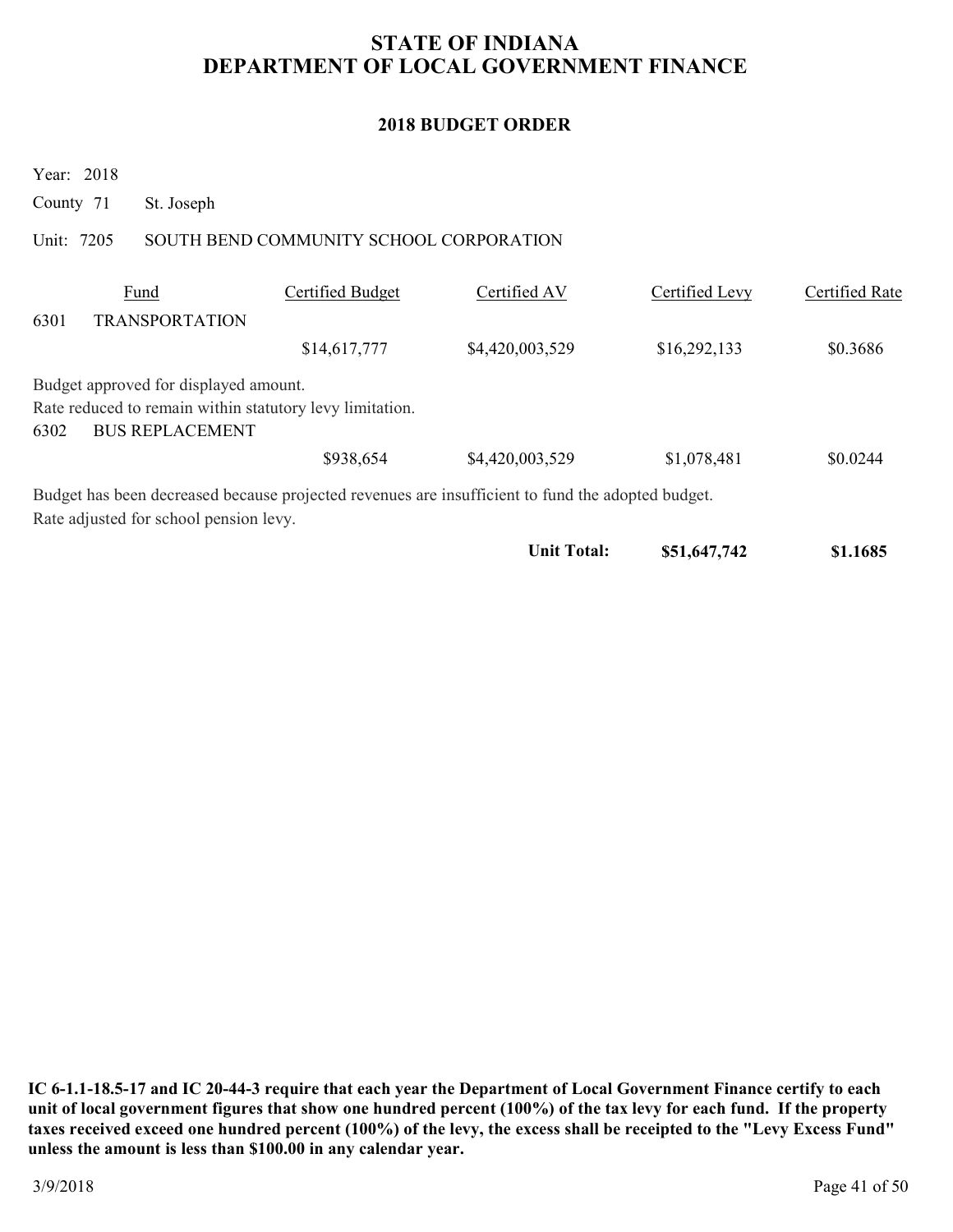### **2018 BUDGET ORDER**

Year: 2018

County 71 St. Joseph

### Unit: 7215 UNION-NORTH UNITED SCHOOL CORPORATION

|      | Fund                   | Certified Budget                                                                             | Certified AV       | Certified Levy | Certified Rate |
|------|------------------------|----------------------------------------------------------------------------------------------|--------------------|----------------|----------------|
| 0061 | <b>RAINY DAY</b>       |                                                                                              |                    |                |                |
|      |                        | \$0                                                                                          | \$135,281,249      | \$0            | \$0.0000       |
| 0101 | <b>GENERAL</b>         |                                                                                              |                    |                |                |
|      |                        | \$0                                                                                          | \$135,281,249      | \$0            | \$0.0000       |
| 0180 | <b>DEBT SERVICE</b>    |                                                                                              |                    |                |                |
|      |                        | \$0                                                                                          | \$135,281,249      | \$384,605      | \$0.2843       |
|      |                        |                                                                                              |                    |                |                |
|      | Rate Approved.         |                                                                                              |                    |                |                |
| 1214 | <b>SCHOOL CPF</b>      |                                                                                              |                    |                |                |
|      |                        | \$0                                                                                          | \$135,281,249      | \$221,997      | \$0.1641       |
|      |                        | Rate reduced due to reduction of operating balance based on Allocations for Future Projects. |                    |                |                |
| 6301 | <b>TRANSPORTATION</b>  |                                                                                              |                    |                |                |
|      |                        | \$0                                                                                          | \$135,281,249      | \$354,302      | \$0.2619       |
|      | Rate Approved.         |                                                                                              |                    |                |                |
| 6302 | <b>BUS REPLACEMENT</b> |                                                                                              |                    |                |                |
|      |                        | \$0                                                                                          | \$135,281,249      | \$34,632       | \$0.0256       |
|      | Rate Approved.         |                                                                                              |                    |                |                |
|      |                        |                                                                                              | <b>Unit Total:</b> | \$995,536      | \$0.7359       |
|      |                        |                                                                                              |                    |                |                |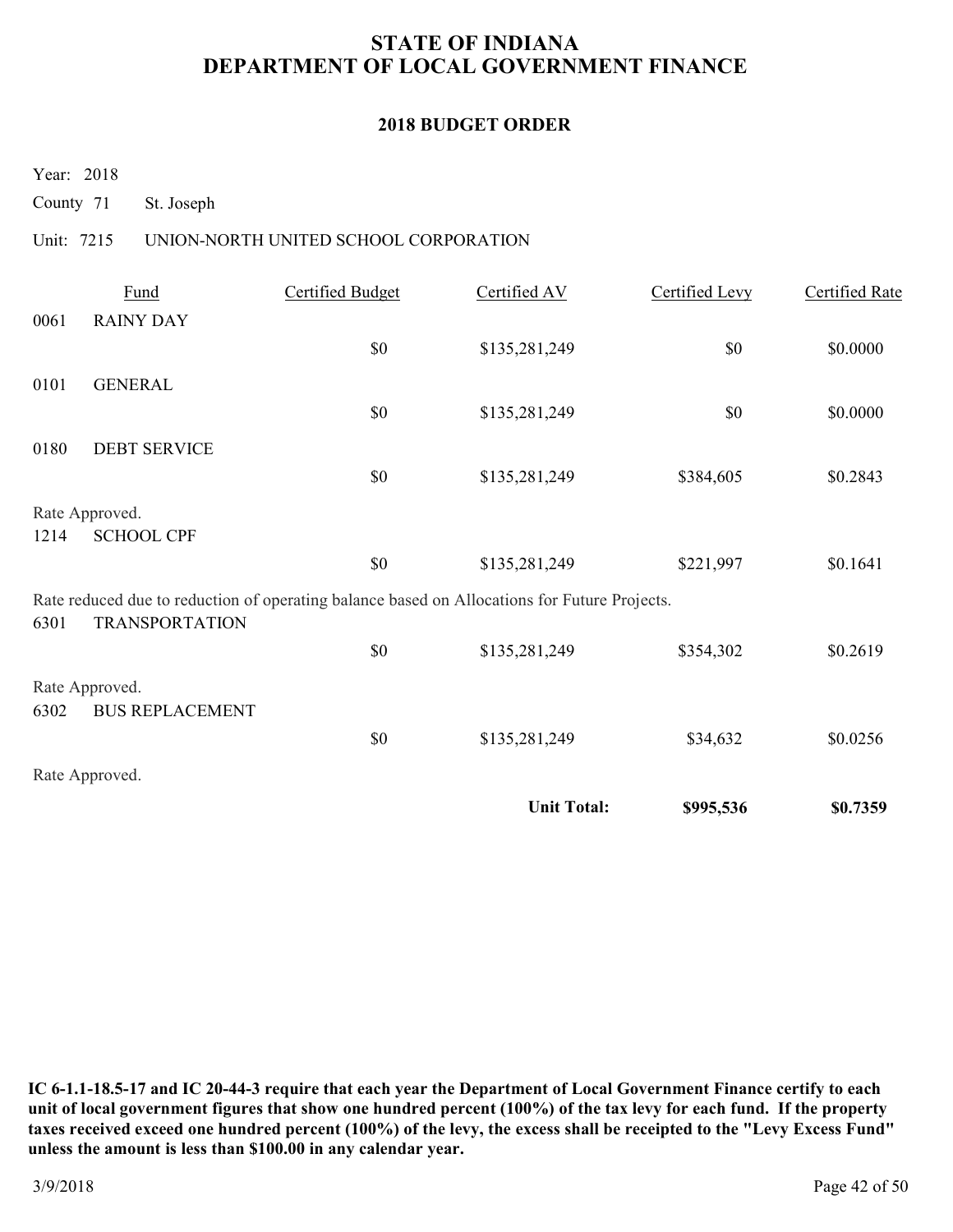### **2018 BUDGET ORDER**

|           | Year: 2018 |                                       |                                                                                 |                    |                |                |
|-----------|------------|---------------------------------------|---------------------------------------------------------------------------------|--------------------|----------------|----------------|
| County 71 |            | St. Joseph                            |                                                                                 |                    |                |                |
|           | Unit: 0203 |                                       | MISHAWAKA PUBLIC LIBRARY                                                        |                    |                |                |
|           |            | <b>Fund</b>                           | Certified Budget                                                                | Certified AV       | Certified Levy | Certified Rate |
| 0101      |            | <b>GENERAL</b>                        |                                                                                 |                    |                |                |
|           |            |                                       | \$5,040,497                                                                     | \$3,192,932,913    | \$4,320,038    | \$0.1353       |
|           |            | Budget approved for displayed amount. |                                                                                 |                    |                |                |
| 0188      |            | <b>EXEMPT DEBT SVC</b>                | Rate reduced to remain within statutory levy limitation.                        |                    |                |                |
|           |            |                                       | \$1,001,433                                                                     | \$3,192,932,913    | \$881,249      | \$0.0276       |
|           |            |                                       | Budget has been reduced and approved for the displayed amt.                     |                    |                |                |
|           |            |                                       | Rate reduced due to reduction of operating balance according to IC 6-1.1-17-22. |                    |                |                |
|           |            |                                       |                                                                                 | <b>Unit Total:</b> | \$5,201,287    | \$0.1629       |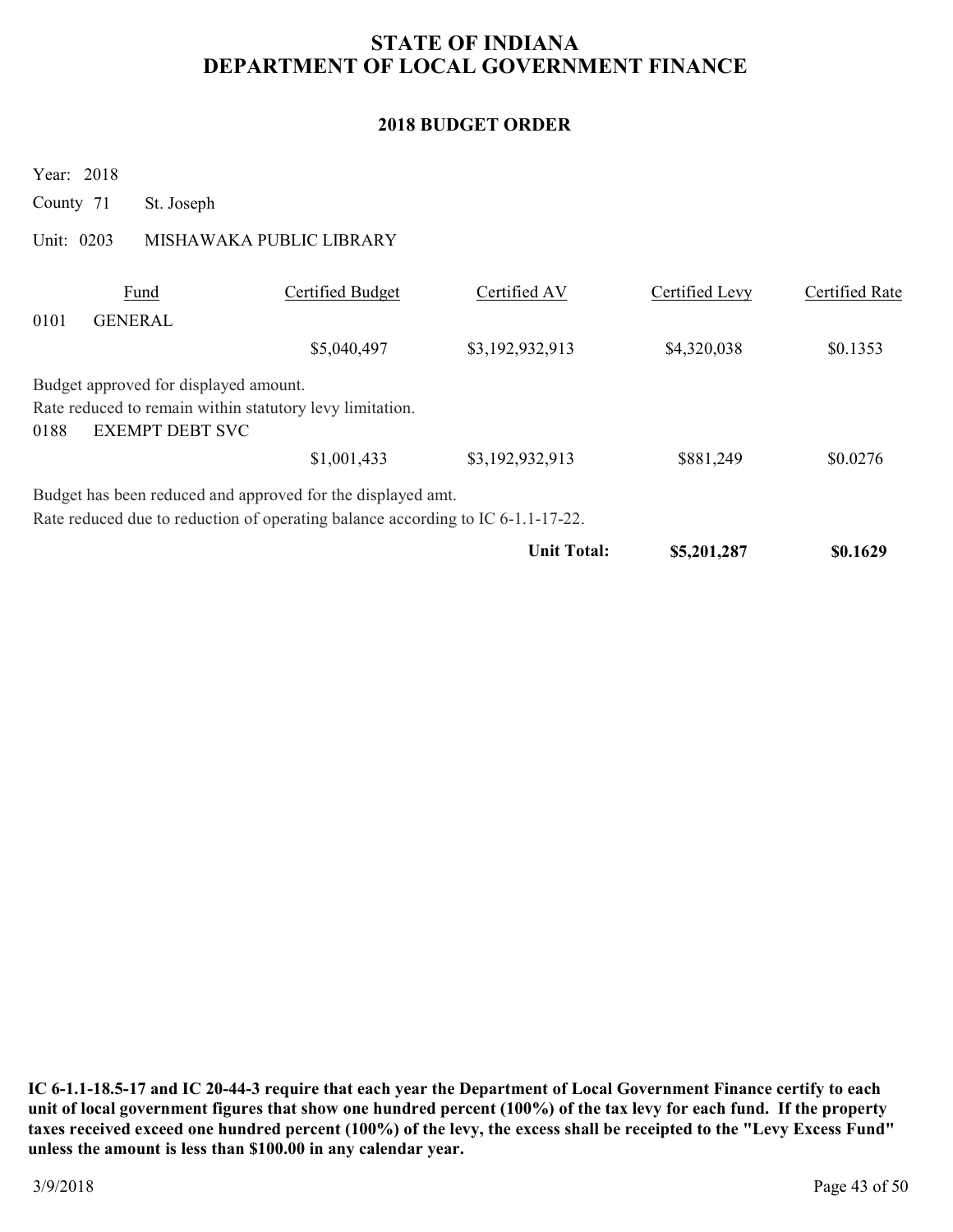### **2018 BUDGET ORDER**

Year: 2018

County 71 St. Joseph

### Unit: 0204 NEW CARLISLE PUBLIC LIBRARY

|      |                                                                             |                                                                                 | <b>Unit Total:</b> | \$1,220,622    | \$0.3727       |
|------|-----------------------------------------------------------------------------|---------------------------------------------------------------------------------|--------------------|----------------|----------------|
|      |                                                                             | Rate reduced due to reduction of operating balance according to IC 6-1.1-17-22. |                    |                |                |
|      | Budget approved for displayed amount.                                       |                                                                                 |                    |                |                |
|      |                                                                             | \$439,500                                                                       | \$327,507,827      | \$431,328      | \$0.1317       |
| 0286 | Rate reduced due to increased assessed valuation.<br><b>EXEMPT L/R PYMT</b> |                                                                                 |                    |                |                |
|      | Budget approved for displayed amount.                                       |                                                                                 |                    |                |                |
|      |                                                                             | \$939,000                                                                       | \$327,507,827      | \$789,294      | \$0.2410       |
| 0101 | <b>GENERAL</b>                                                              |                                                                                 |                    |                |                |
|      | Budget approved for displayed amount.                                       |                                                                                 |                    |                |                |
|      |                                                                             | \$40,000                                                                        | \$327,507,827      | \$0            | \$0.0000       |
| 0061 | <b>RAINY DAY</b>                                                            |                                                                                 |                    |                |                |
|      | Fund                                                                        | Certified Budget                                                                | Certified AV       | Certified Levy | Certified Rate |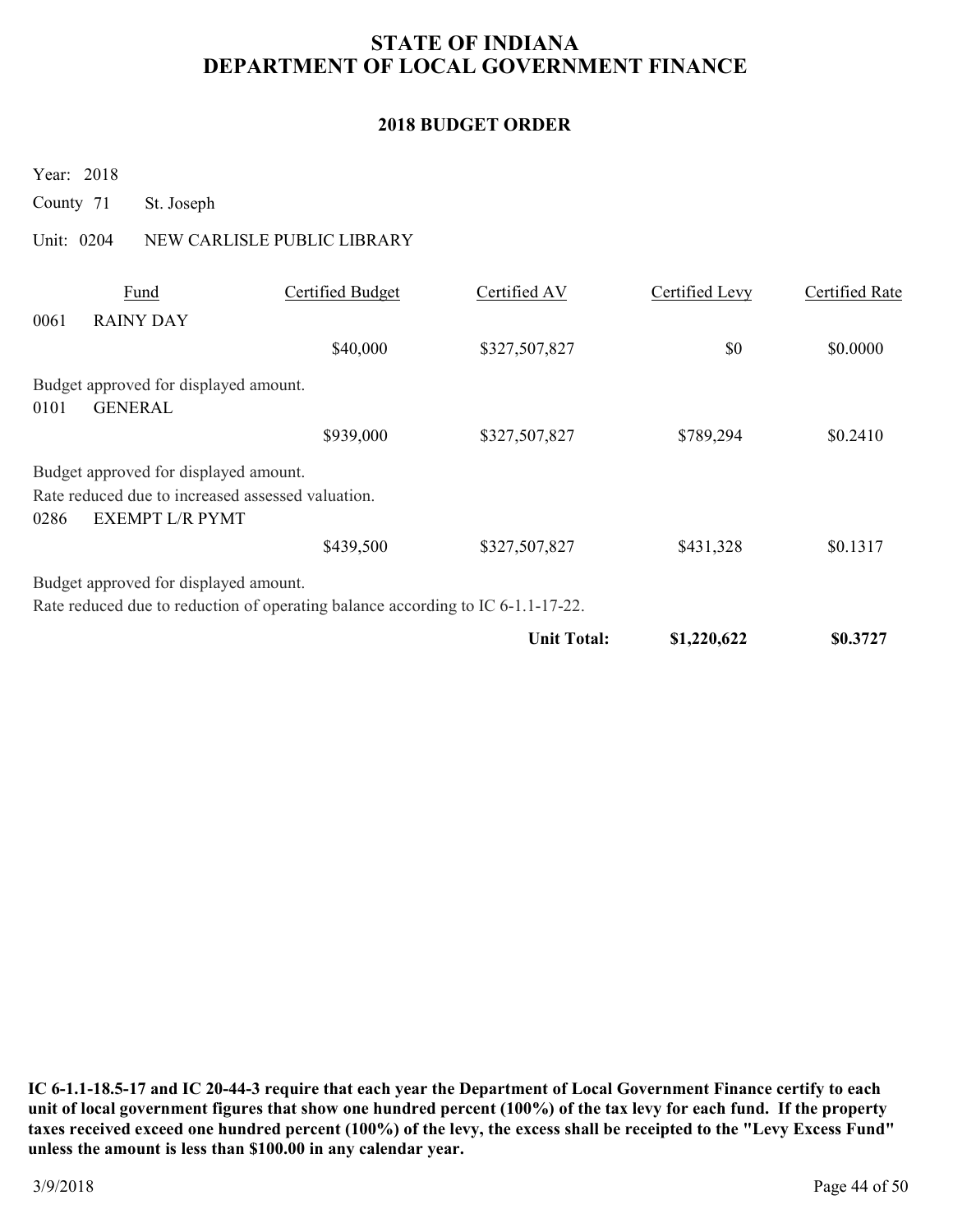### **2018 BUDGET ORDER**

|            | Year: 2018 |                                                              |                                                                                                   |                    |                |                       |
|------------|------------|--------------------------------------------------------------|---------------------------------------------------------------------------------------------------|--------------------|----------------|-----------------------|
| County 71  |            | St. Joseph                                                   |                                                                                                   |                    |                |                       |
| Unit: 0205 |            |                                                              | <b>WALKERTON PUBLIC LIBRARY</b>                                                                   |                    |                |                       |
| 0061       |            | Fund<br><b>RAINY DAY</b>                                     | Certified Budget                                                                                  | Certified AV       | Certified Levy | <b>Certified Rate</b> |
|            |            |                                                              | \$0                                                                                               | \$114,607,259      | \$0            | \$0.0000              |
| 0101       |            | <b>GENERAL</b>                                               | Budget has been decreased because projected revenues are insufficient to fund the adopted budget. |                    |                |                       |
|            |            |                                                              | \$123,500                                                                                         | \$114,607,259      | \$98,791       | \$0.0862              |
| 0180       |            | Budget approved for displayed amount.<br><b>DEBT SERVICE</b> | Rate reduced due to increased assessed valuation.                                                 |                    |                |                       |
|            |            |                                                              | \$96,054                                                                                          | \$114,607,259      | \$106,699      | \$0.0931              |
| 2301       |            | Budget approved for displayed amount.<br><b>CONSTRUCTION</b> | Rate reduced due to reduction of operating balance according to IC 6-1.1-17-22.                   |                    |                |                       |
|            |            |                                                              | \$775,000                                                                                         | \$114,607,259      | \$0            | \$0.0000              |
|            |            | Budget approved for displayed amount.                        |                                                                                                   |                    |                |                       |
|            |            |                                                              |                                                                                                   | <b>Unit Total:</b> | \$205,490      | \$0.1793              |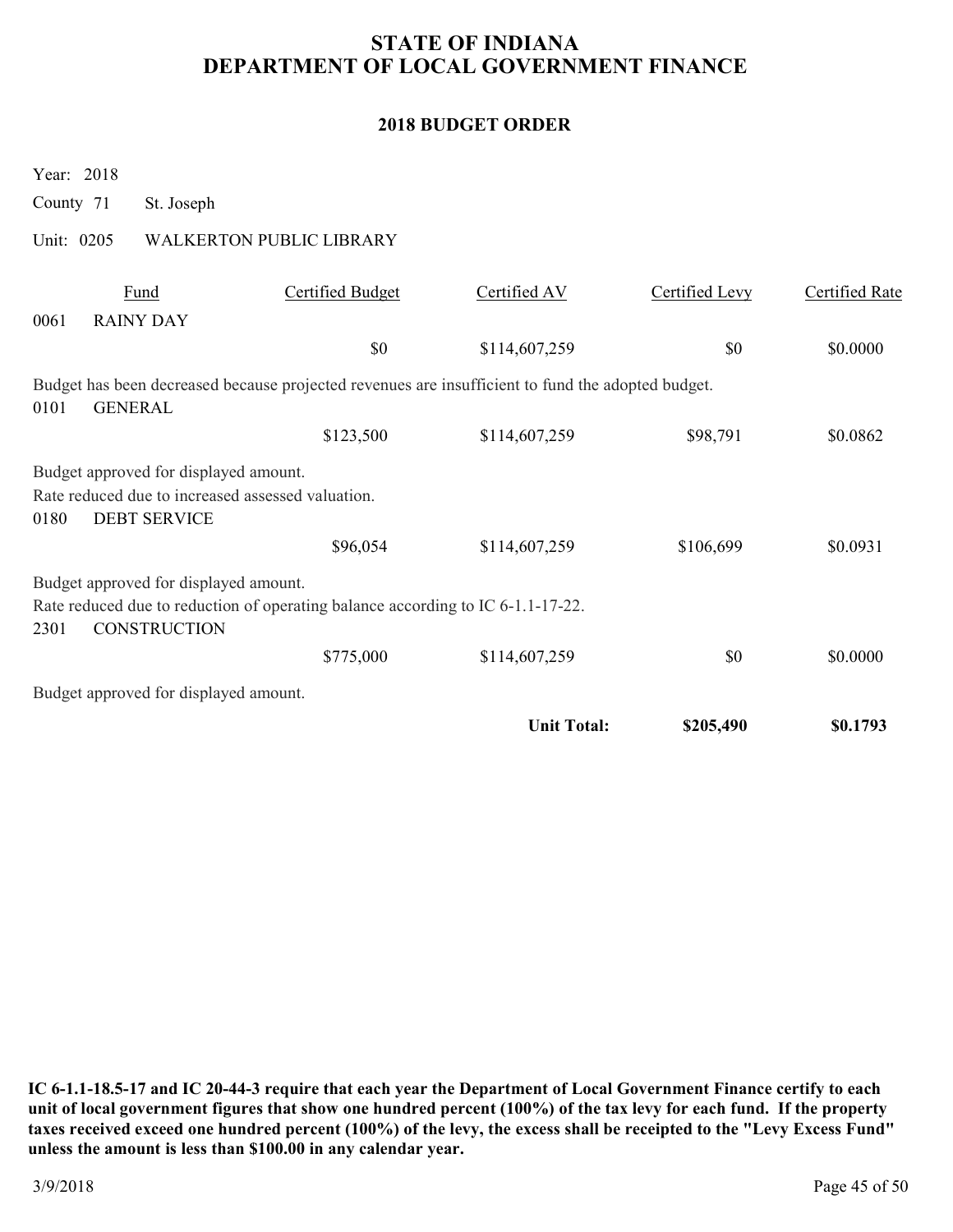### **2018 BUDGET ORDER**

Year: 2018

County 71 St. Joseph

### Unit: 0206 ST. JOSEPH COUNTY PUBLIC LIBRARY

|      | Fund                                              | Certified Budget                                                                | Certified AV       | Certified Levy | Certified Rate |
|------|---------------------------------------------------|---------------------------------------------------------------------------------|--------------------|----------------|----------------|
| 0101 | <b>GENERAL</b>                                    |                                                                                 |                    |                |                |
|      |                                                   | \$19,435,499                                                                    | \$4,705,244,649    | \$14,294,533   | \$0.3038       |
|      | Budget approved for displayed amount.             |                                                                                 |                    |                |                |
|      | Rate reduced due to increased assessed valuation. |                                                                                 |                    |                |                |
| 0188 | <b>EXEMPT DEBT SVC</b>                            |                                                                                 |                    |                |                |
|      |                                                   | \$1,704,902                                                                     | \$4,705,244,649    | \$1,275,121    | \$0.0271       |
|      | Budget approved for displayed amount.             |                                                                                 |                    |                |                |
|      |                                                   | Rate reduced due to reduction of operating balance according to IC 6-1.1-17-22. |                    |                |                |
| 2011 | <b>LIRF</b>                                       |                                                                                 |                    |                |                |
|      |                                                   | \$1,100,000                                                                     | \$4,705,244,649    | \$0            | \$0.0000       |
|      | Budget approved for displayed amount.             |                                                                                 |                    |                |                |
|      |                                                   |                                                                                 | <b>Unit Total:</b> | \$15,569,654   | \$0.3309       |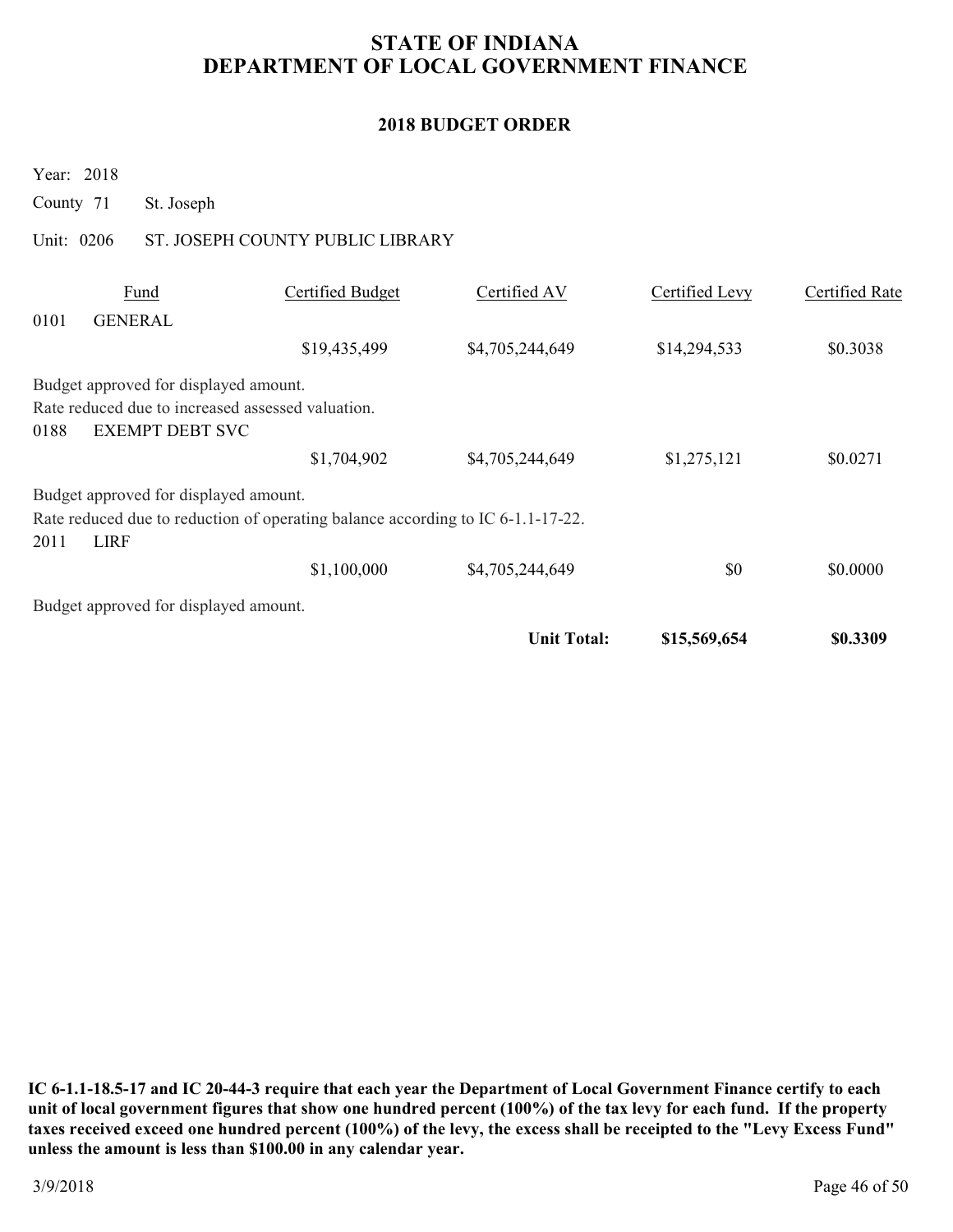### **2018 BUDGET ORDER**

Year: 2018

County 71 St. Joseph

Unit: 0866 ST. JOSEPH AIRPORT

|      | Fund                                                                        | Certified Budget                                                                | Certified AV                                                                                      | Certified Levy | Certified Rate |
|------|-----------------------------------------------------------------------------|---------------------------------------------------------------------------------|---------------------------------------------------------------------------------------------------|----------------|----------------|
| 8101 | <b>SP AIRPORT GEN</b>                                                       |                                                                                 |                                                                                                   |                |                |
|      |                                                                             | \$23,590,047                                                                    | \$8,478,762,714                                                                                   | \$2,662,331    | \$0.0314       |
|      | Budget approved for displayed amount.                                       |                                                                                 |                                                                                                   |                |                |
| 8180 | Rate reduced due to increased assessed valuation.<br><b>SP AIRPORT DEBT</b> |                                                                                 |                                                                                                   |                |                |
|      |                                                                             | \$1,713,003                                                                     | \$8,478,762,714                                                                                   | \$1,780,540    | \$0.0210       |
|      |                                                                             | Budget has been reduced and approved for the displayed amt.                     |                                                                                                   |                |                |
| 8190 | <b>SP AIR CUM BLDG</b>                                                      | Rate reduced due to reduction of operating balance according to IC 6-1.1-17-22. |                                                                                                   |                |                |
|      |                                                                             | \$1,333,493                                                                     | \$8,478,762,714                                                                                   | \$262,842      | \$0.0031       |
|      |                                                                             |                                                                                 | Budget has been decreased because projected revenues are insufficient to fund the adopted budget. |                |                |
|      | Rate Approved.                                                              |                                                                                 |                                                                                                   |                |                |

| Unit Total: | \$4,705,713 | \$0.0555 |
|-------------|-------------|----------|
|-------------|-------------|----------|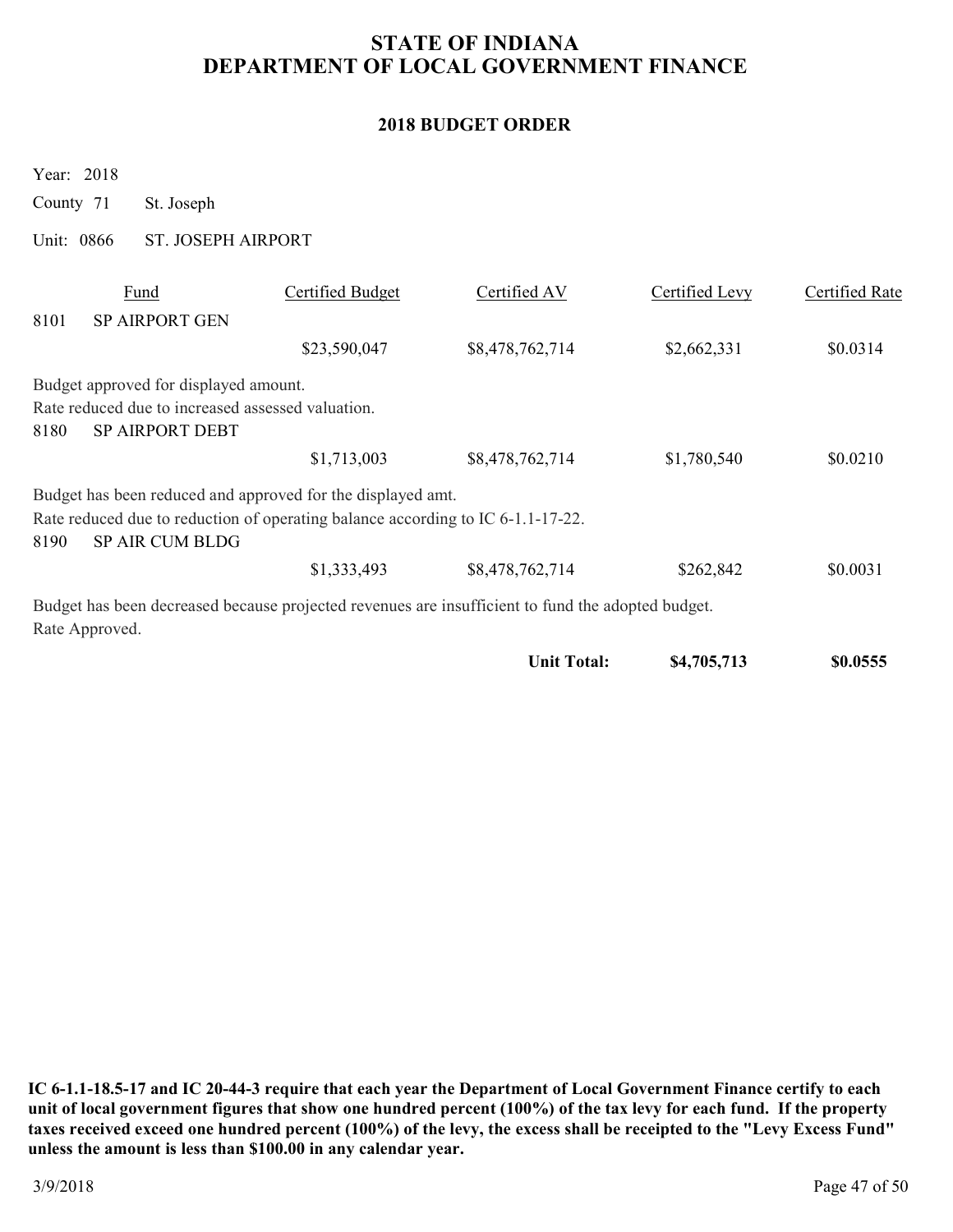### **2018 BUDGET ORDER**

Year: 2018

County 71 St. Joseph

### Unit: 0867 SOUTH BEND PUBLIC TRANSPORTATION

|      | Fund                                              | Certified Budget | Certified AV                                                                                      | Certified Levy | Certified Rate |
|------|---------------------------------------------------|------------------|---------------------------------------------------------------------------------------------------|----------------|----------------|
| 8001 | <b>SPEC TRAN GEN</b>                              |                  |                                                                                                   |                |                |
|      |                                                   | \$10,662,269     | \$3,814,431,524                                                                                   | \$4,478,143    | \$0.1174       |
|      | Budget approved for displayed amount.             |                  |                                                                                                   |                |                |
|      | Rate reduced due to increased assessed valuation. |                  |                                                                                                   |                |                |
| 8090 | <b>SPEC TRAN CUM</b>                              |                  |                                                                                                   |                |                |
|      |                                                   | \$1,145,483      | \$3,814,431,524                                                                                   | \$0            | \$0.0000       |
|      |                                                   |                  | Budget has been decreased because projected revenues are insufficient to fund the adopted budget. |                |                |

| \$4,478,143<br>Unit Total: | \$0.1174 |
|----------------------------|----------|
|----------------------------|----------|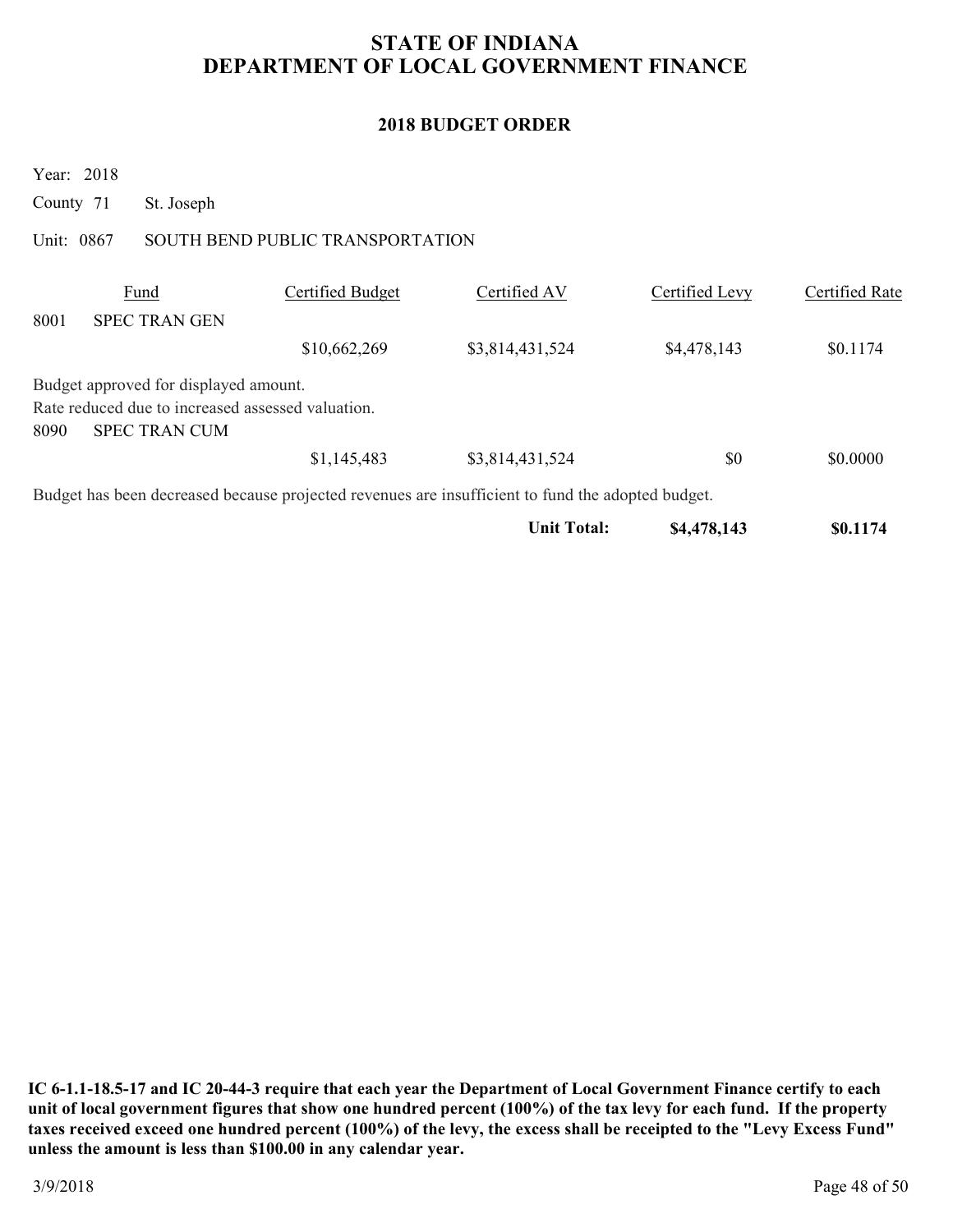### **2018 BUDGET ORDER**

Year: 2018

County 71 St. Joseph

### Unit: 0988 SOUTH BEND REDEVELOPMENT COMMISSION

|      | <b>Fund</b>                                                 | Certified Budget | Certified AV       | Certified Levy | Certified Rate |
|------|-------------------------------------------------------------|------------------|--------------------|----------------|----------------|
| 8485 | <b>EX SP REDEV DEB</b>                                      |                  |                    |                |                |
|      |                                                             | \$633,000        | \$2,405,428,521    | \$428,166      | \$0.0178       |
|      | Budget has been reduced and approved for the displayed amt. |                  |                    |                |                |
|      | Rate reduced due to overestimate of necessary expenditures. |                  |                    |                |                |
|      |                                                             |                  | <b>Unit Total:</b> | \$428,166      | \$0.0178       |